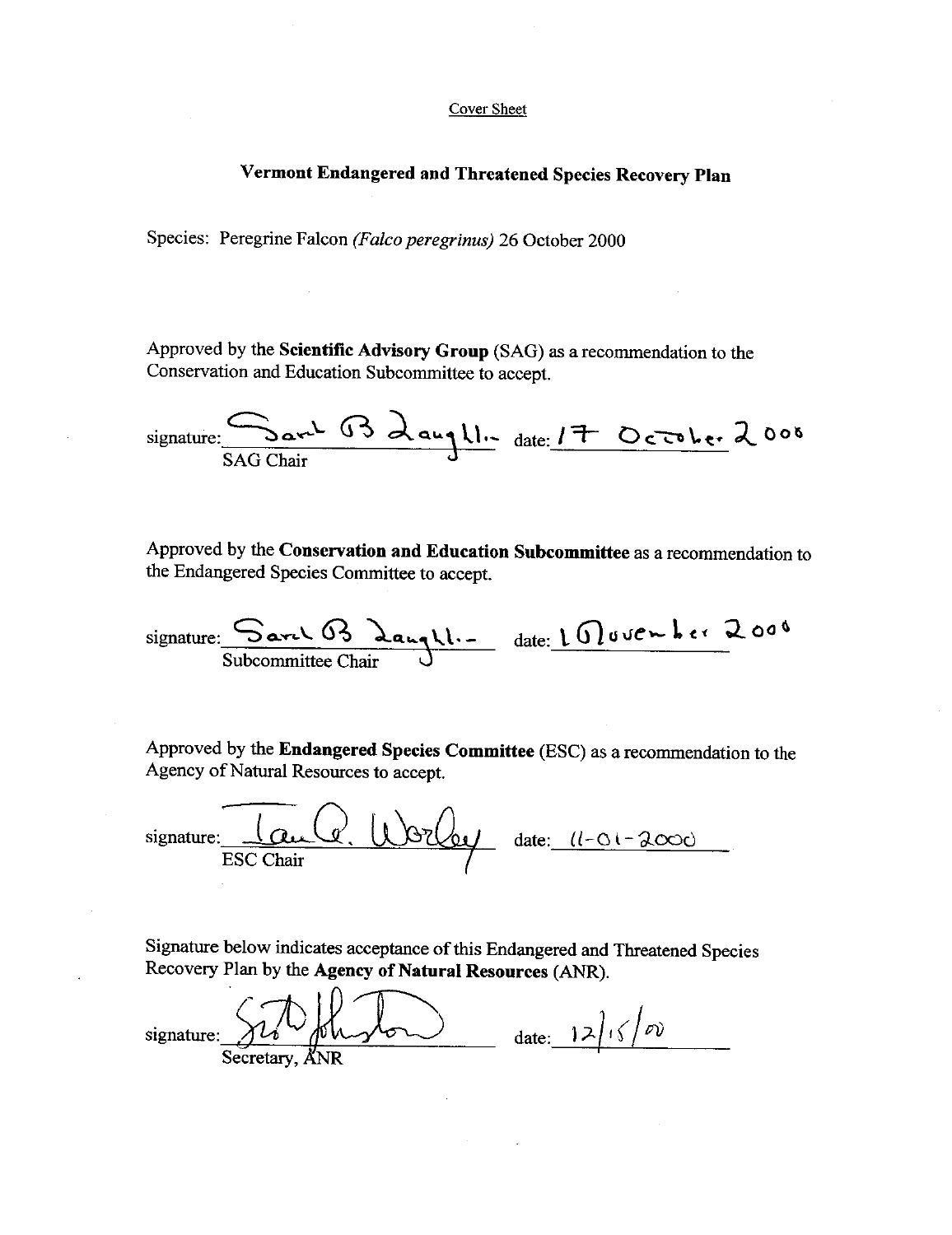## **VERMONT PEREGRINE FALCON RECOVERY PLAN**

Margaret R. Fowle National Wildlife Federation Northeast Natural Resource Center Montpelier, Vermont 05602

In conjunction with: Nongame and Natural Heritage Program Vermont Department of Fish and Wildlife Waterbury, Vermont 05671

#### **Vermont Peregrine Falcon Recovery Team:**

Margaret R. Fowle

Steven G. Parren Nongame and Natural Heritage Program Vermont Department of Fish and Wildlife Waterbury, Vermont 05671

Steven D. Faccio Vermont Institute of Natural Science Woodstock, Vermont 05091

Douglas W. Blodgett Vermont Fish and Wildlife Department Pittsford, Vermont 05763

and

Job C. Heintz Vermont Natural Resources Council Montpelier, Vermont 05602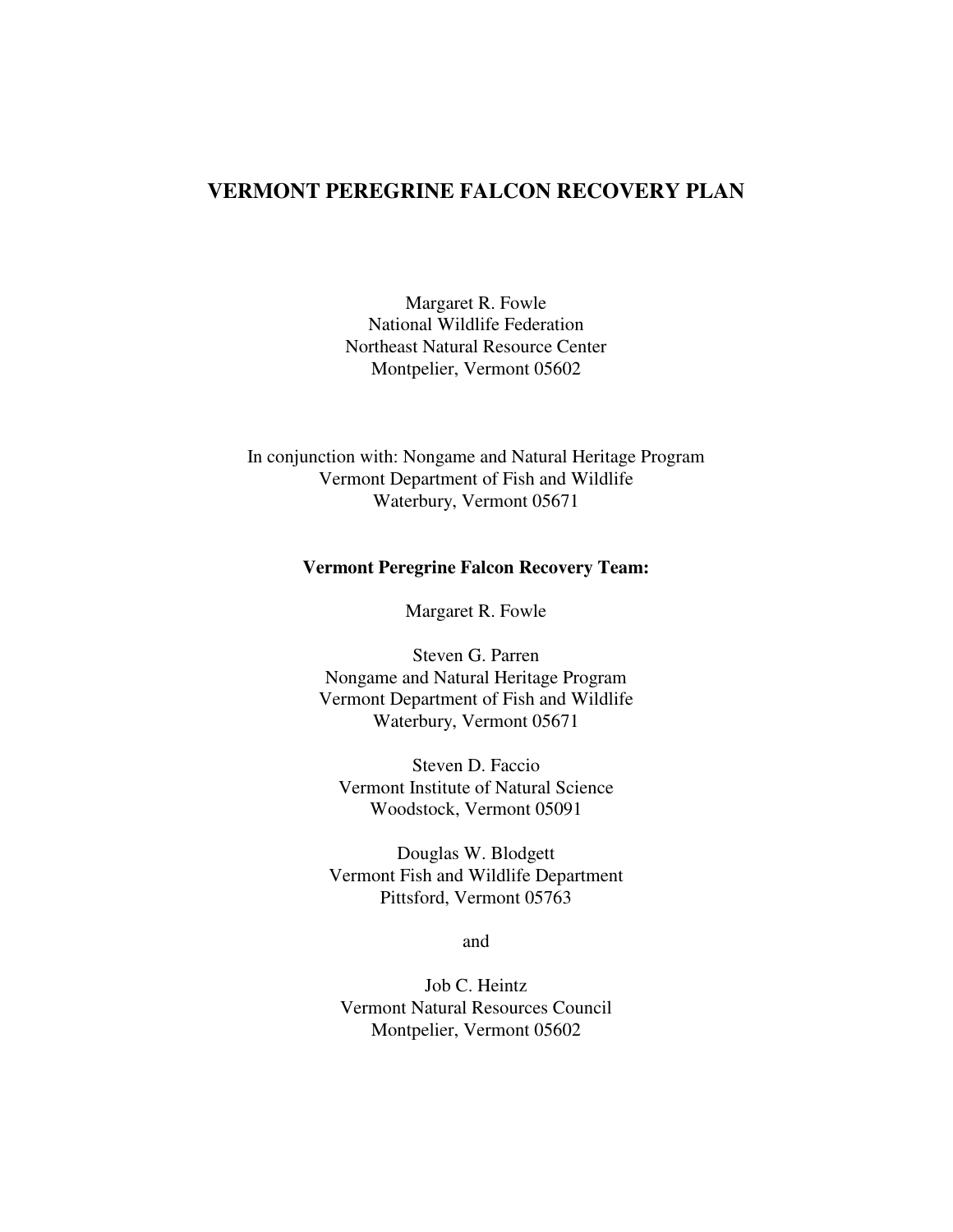# **TABLE OF CONTENTS**

| 5.2. Current Breeding Season Monitoring and Management Program 10 |  |
|-------------------------------------------------------------------|--|
|                                                                   |  |
|                                                                   |  |
|                                                                   |  |
|                                                                   |  |
|                                                                   |  |
|                                                                   |  |
|                                                                   |  |
|                                                                   |  |
|                                                                   |  |
|                                                                   |  |
|                                                                   |  |
|                                                                   |  |
|                                                                   |  |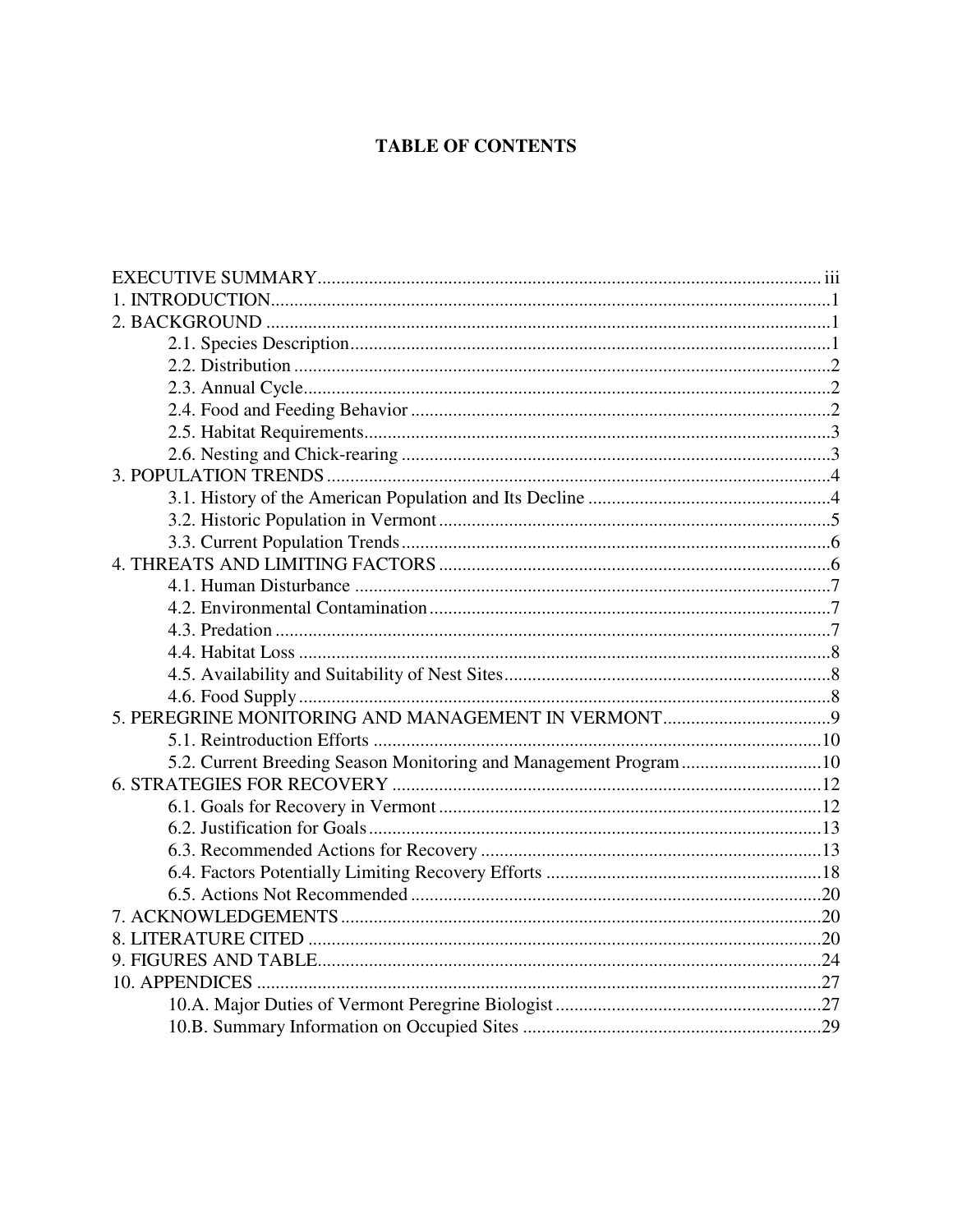## **VERMONT PEREGRINE FALCON RECOVERY PLAN**

### **EXECUTIVE SUMMARY**

The peregrine falcon (*Falco peregrinus*) is a medium-sized hawk that nests on cliffs throughout Vermont. The peregrine was listed as a federally endangered species in 1970, after a dramatic decline in the mid-1900s due to the deleterious effects of the pesticide DDT. Peregrines were listed as a Vermont endangered species in 1972, when there were no longer any peregrines nesting in the eastern U.S. Peregrine falcons were removed from the federal Endangered Species List in August, 1999.

This recovery plan outlines the status and life history of Vermont peregrine falcons and reviews current monitoring, management, and public education efforts. A recovery goal of 24 territorial pairs averaged over 5 consecutive years, with sufficient productivity to maintain population stability (average 1.5 fledglings per territorial pair) is recommended to allow consideration of this species for delisting statewide.

Historically, there were 32 cliffs documented with photographs and/or notes where peregrines were known to breed in Vermont, although there were as many as 59 different sites that may have been used at various times during the late 1800s and early 1900s. The Vermont population suffered declines before the DDT era, due primarily to egg collection. DDT was used widely in Vermont in the 1940s. The last documented nesting occurred in southeastern Vermont in 1957, and the last sighting of a wild peregrine in the eastern US was in northeastern Vermont.

Recovery efforts began in Vermont in the1980s, and 93 captive-bred birds were released from 3 hack sites from 1982-1987. The first successful natural nesting attempt occurred in 1985 at Mount Pisgah, and since then the population has increased steadily, with a current population of 23 territorial pairs. The average rate of productivity of peregrines in Vermont is 1.6 fledglings per territorial pair. Ongoing conservation efforts, including monitoring, protecting breeding sites, research, and public education, have helped to promote positive population trends. Current availability of suitable breeding habitat is believed sufficient to support the statewide recovery goal of 24 pairs.

The recovery of Vermont's peregrine falcon population requires a combination of monitoring, enforcement of legal protection, management, research, education, developing and maintaining partnerships, and fundraising. This plan outlines and prioritizes the specific strategies designed to achieve the recovery goals. Many of these have already been implemented and are ongoing. The cooperation and active participation of numerous interest groups and individuals will be essential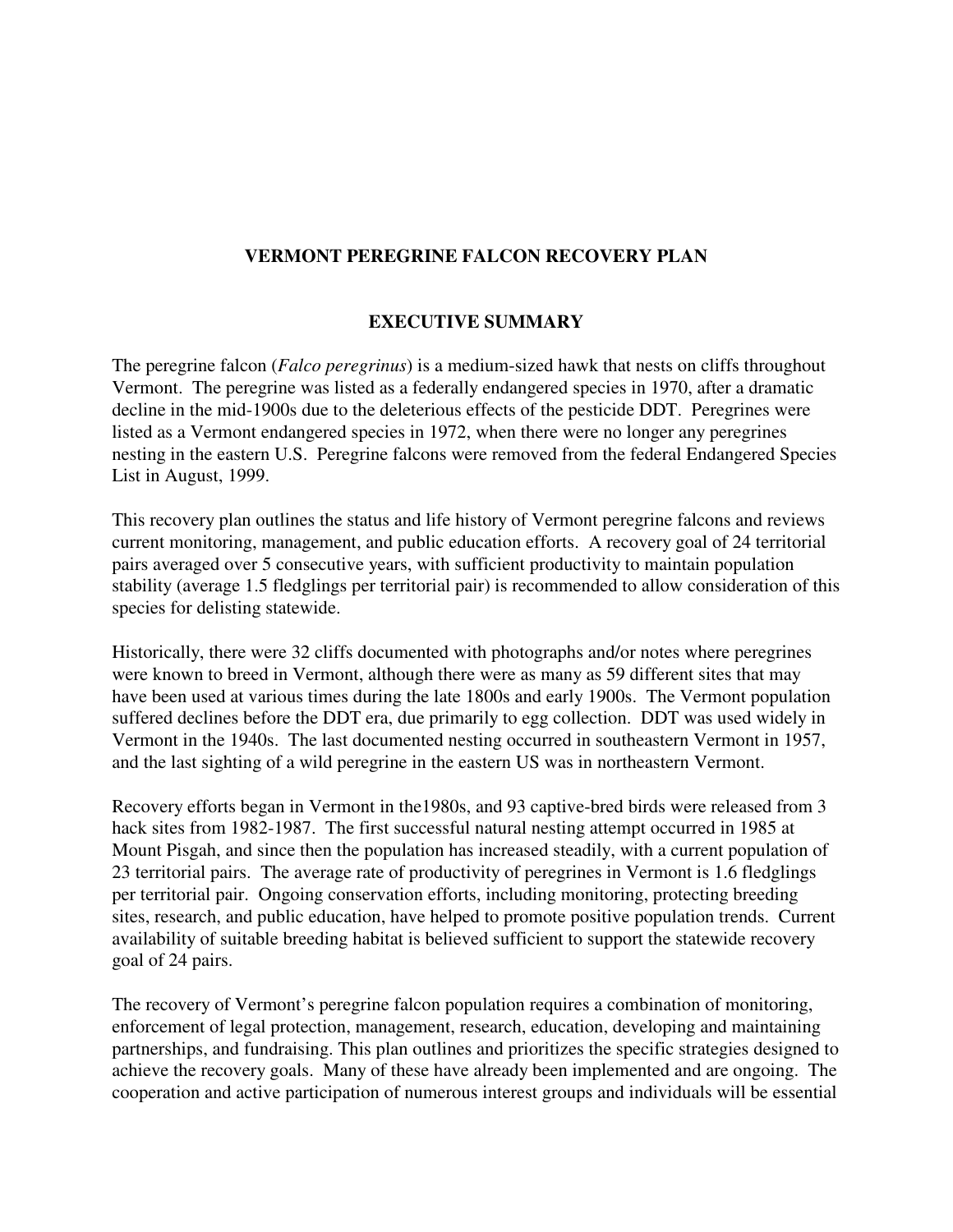to achieving the recovery goals.Continued and expanded education of all groups whose activities overlap with or potentially impact the species will be critical to the successful recovery of peregrines in Vermont.

# **1. INTRODUCTION**

The peregrine falcon (*Falco peregrinus*) has returned to the eastern U.S. and its recovery in Vermont is well underway. Peregrines were removed from the federal list of endangered and threatened species on August 25, 1999 because they had met or exceeded their regional recovery goals. Currently, peregrine falcons are federally protected from hunting and other forms of "take" by the Migratory Bird Treaty Act. The state of Vermont continues to list the peregrine falcon as a state endangered species, under the protection of the Vermont Endangered Species Act.

Many challenges remain to ensure that the recovery of the peregrine falcon is sustained in Vermont and the region. The responsibilities now fall on the States to manage peregrine falcon populations locally and regionally, and it is necessary to develop an appropriate program that continues to monitor, manage, and protect breeding sites in Vermont.

Although federal recovery goals have been met for peregrine falcons in the Northeastern Recovery Region 2, which includes Vermont, Vermont biologists remain concerned that delisting will significantly reduce USFWS financial support and the public's concerns for peregrines in the wild. Without adequate funding and the protection of the Endangered Species Act (ESA), our ability to monitor nesting success and properly manage and protect breeding habitat will be limited. Human disturbance at nesting sites could increase with the loss of endangered species status protection, reduced monitoring, and lessened educational effort. Furthermore, we are concerned that peregrine populations in Vermont and the region will also be threatened by removing the current ban on permits for the take of peregrines for falconry. A possible negative effect of the federal delisting of the peregrine falcon is that it conveys the message that the work to recover this species is complete, despite continuing threats to the peregrine's viability in the wild. We must therefore continue our monitoring, protection of breeding sites and individual birds themselves, and public outreach efforts in Vermont to ensure the peregrine's sustained recovery.

This recovery plan attempts to address concerns stemming from the recent federal delisting of the peregrine falcon by developing management guidelines and establishing recovery goals for this state-endangered species.

### **2. BACKGROUND**

### **2.1. Species Description**

The peregrine falcon is one of 6 North American species in the genus *Falco* of the family Falconidae in the order Falconiformes. There are 3 recognized subspecies of *F. peregrinus* in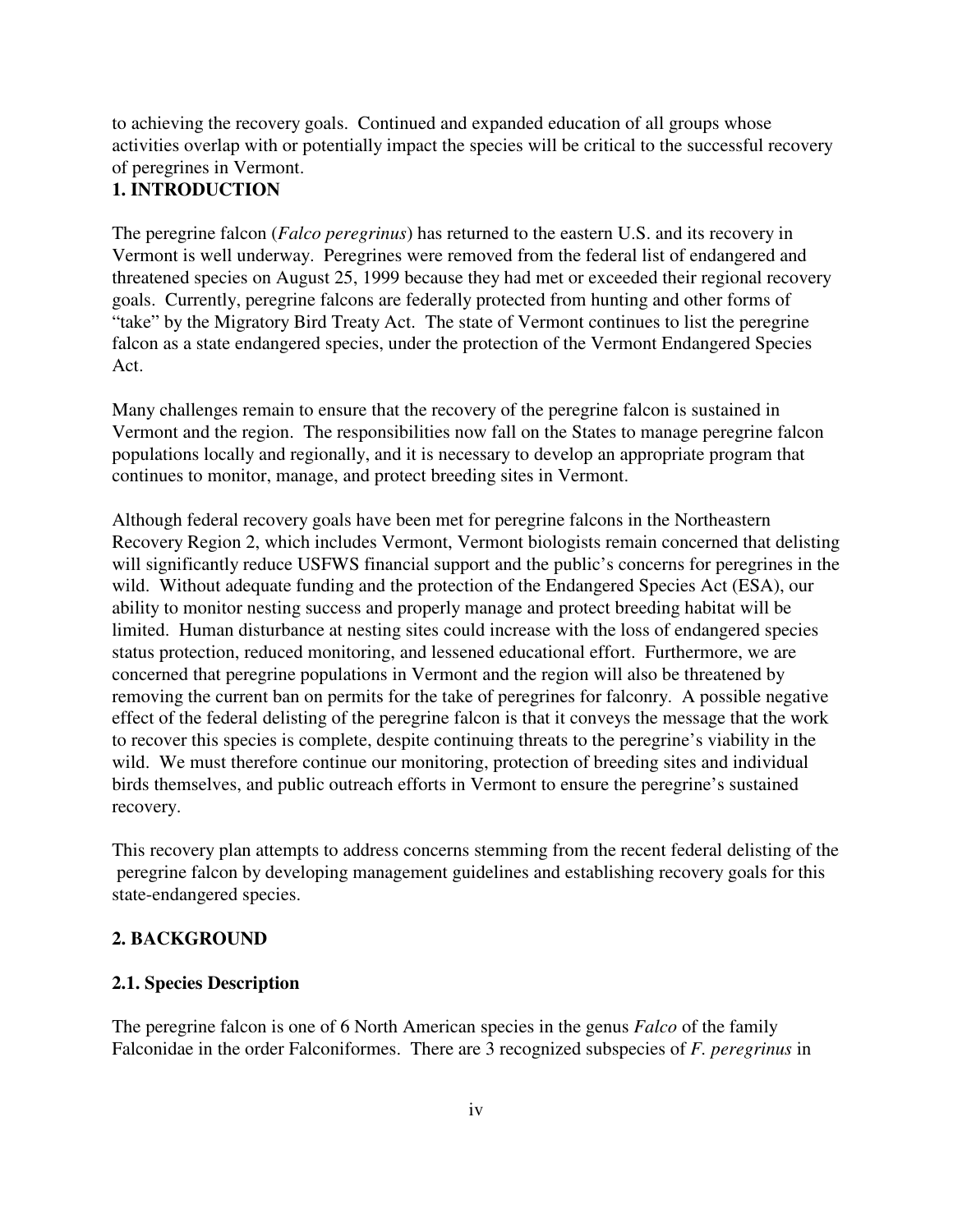North America: American peregrine falcon (*F. p. anatum*), Arctic peregrine falcon (*F. p. tundrius*), and Peale's peregrine falcon (*F. p. pealei*). The current population in the eastern U.S. is considered an intercross of various American and European subspecies, including *F. p. anatum*, *tundrius*, *peregrinus*, *pealei*, and *brookei* (USFWS 1999).

Peregrine falcons are medium-sized hawks with long pointed wings and streamlined bodies. Female peregrines weigh an average of 950 grams and are larger than the males, which weigh approximately 610 grams. Adult peregrines generally have slate-gray wings and backs and pale undersides with horizontal bars and spots. Their heads are usually black with a black stripe, or sideburn, on each malar area. Their feet, cere, and area around the eyes are bright yellow. Immature birds are generally more brown and have vertical barring on the breast, where adults have horizontal barring. Young falcons retain their immature plumage their first year, and generally molt into adult plumage at 10-12 months (Ratcliffe 1993, USFWS 1998a).

#### **2.2. Distribution**

One of the most widespread and cosmopolitan avian species in the world, the peregrine falcon is found on all continents except Antarctica and nests from the arctic regions of North America, Greenland, and Eurasia as far south as South America, Cape Horn, and Tasmania. Peregrines inhabit mountain ranges, river valleys, and coastlines. Throughout their range, these falcons vary a great deal in plumage and body size, and form various races or subspecies (Hickey and Anderson 1969). In North America, *F. p. anatum* occurs throughout most of the continent, *F. p. tundrius* nests in the arctic tundra regions of Canada, and *F. p. pealei* is a non-migratory race that occurs in the maritime regions of northwestern United States and Canada (Hickey 1942, Hickey and Anderson 1969, USFWS 1998a).

#### **2.3. Annual Cycle**

Peregrines in northern climates show a great deal of variation in their migratory behavior. Historically, the American Ornithologists's Union (1886) described the winter range of peregrines as the whole of North America. Eastern peregrines may migrate depending on the availability of prey, but are occasionally found in the vicinity of their nesting cliffs throughout the winter (Hickey and Anderson 1969, LaBarr and Rimmer 1990, USFWS 1991). Winter residents were recorded in Pennsylvania, New York, New Jersey, and Massachusetts in the mid-1900s (Schueck et al. 1989), and have been observed in northern New England in recent years (LaBarr and Rimmer 1990, Corser and Rimmer 1993, Corser et al. 1994, 1995, 1996, Fowle et al. 1997). In other parts of their range, southerly peregrines tend to be non-migratory, while northern birds may travel great distances.

#### **2.4. Food and Feeding Behavior**

The diet of peregrine falcons consists entirely of birds. Peregrines are specifically adapted for high speed pursuits, and usually hunt their prey in flight. They stoop at speeds estimated up to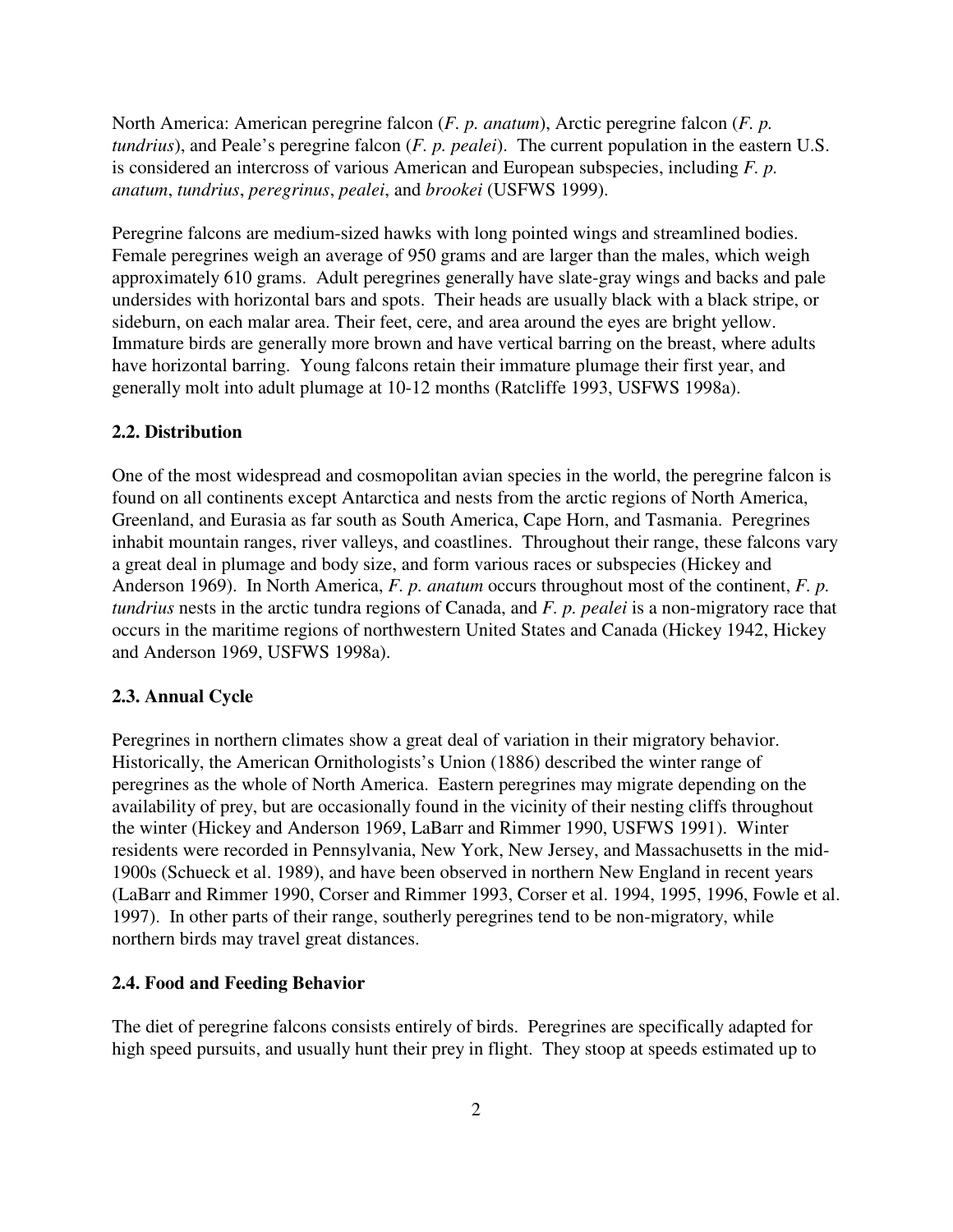200 mph from high altitudes to kill their prey with a direct blow of their closed talons.

Peregrine falcons normally hunt prey on the basis of their availability, and thus prey species vary with the peregrine's geographical location and with the time of year. During the nesting season, northeastern peregrines feed primarily on medium-sized songbirds such as rock doves (*Columbia livia*), mourning doves (*Zenaida macroura*), blue jays (*Cyanocitta cristata*), northern flickers (*Colaptes auratus*), and red-winged blackbirds (*Agelaius tricolor*), ranging in weight from 50 to 100 grams (USFWS 1991, Ratcliffe 1993). A study of prey items collected in Vermont and New Hampshire indicated that mourning and rock doves comprised the majority of peregrines' diets during the breeding season; however, smaller passerines formed higher percentages of the diet of peregrines nesting in the White Mountains than those in other ecoregions in Vermont and New Hampshire (Corser et al. 1999). During migration and in the winter, peregrines feed on passerines, shorebirds, waterfowl, and other larger birds (USFWS 1991, Ratcliffe 1993).

### **2.5. Habitat Requirements**

The basic habitat requirements for peregrine falcons are open areas for hunting, adequate supply of food, and steep rocky cliffs for nesting (Ratcliffe 1993). North American peregrines typically nest on large cliffs, where pairs create a depression, or scrape, on the ledge substrate. In urban areas, peregrines will also nest on the ledges of skyscrapers, towers, and bridges.

Peregrine falcons use a variety of nesting cliffs. Suitable nesting cliffs have been defined as those that are usually at least 30 meters high, steep, have adequate horizontal ledges, and offer protection from mammalian predators, weather, and human disturbance. Historically, peregrines preferred the most remote and tallest cliffs; in general, height and protection from frequent human disturbance appeared to determine a cliff's suitability for annual occupation (Hickey 1942, Ratcliffe 1993). Hickey (1942) classified nesting cliffs into 3 classes, with the first class being the highest and longest span of cliff, usually situated over water, and the third class the smallest and most vulnerable to human disturbance. Hickey (1942) noted that peregrines consistently chose first class cliffs no matter how many nest attempts failed or were disrupted by disturbance, or how many adults were lost. Low levels of disturbance, however, may be enough to cause abandonment of third class cliffs. With the recent expansion of the North American peregrine population, however, peregrines appear to be choosing to nest cliffs considered third class, including many more human-made structures, and their tolerance to human presence is highly variable (Ratcliffe 1993).

Cliff nest ledges should be large enough to hold 4 nestlings and may have some low vegetation, an overhang to protect from harsh weather and falling rocks or ice, and steep faces above and below. Peregrines tend to use ledges that have been used previously by other peregrines, and will often use old common raven (*Corvus corvax*) nests, which are usually located under large overhangs (Ratcliffe 1993).

Humans on or above a cliff may interrupt incubation and can cause peregrines to desert their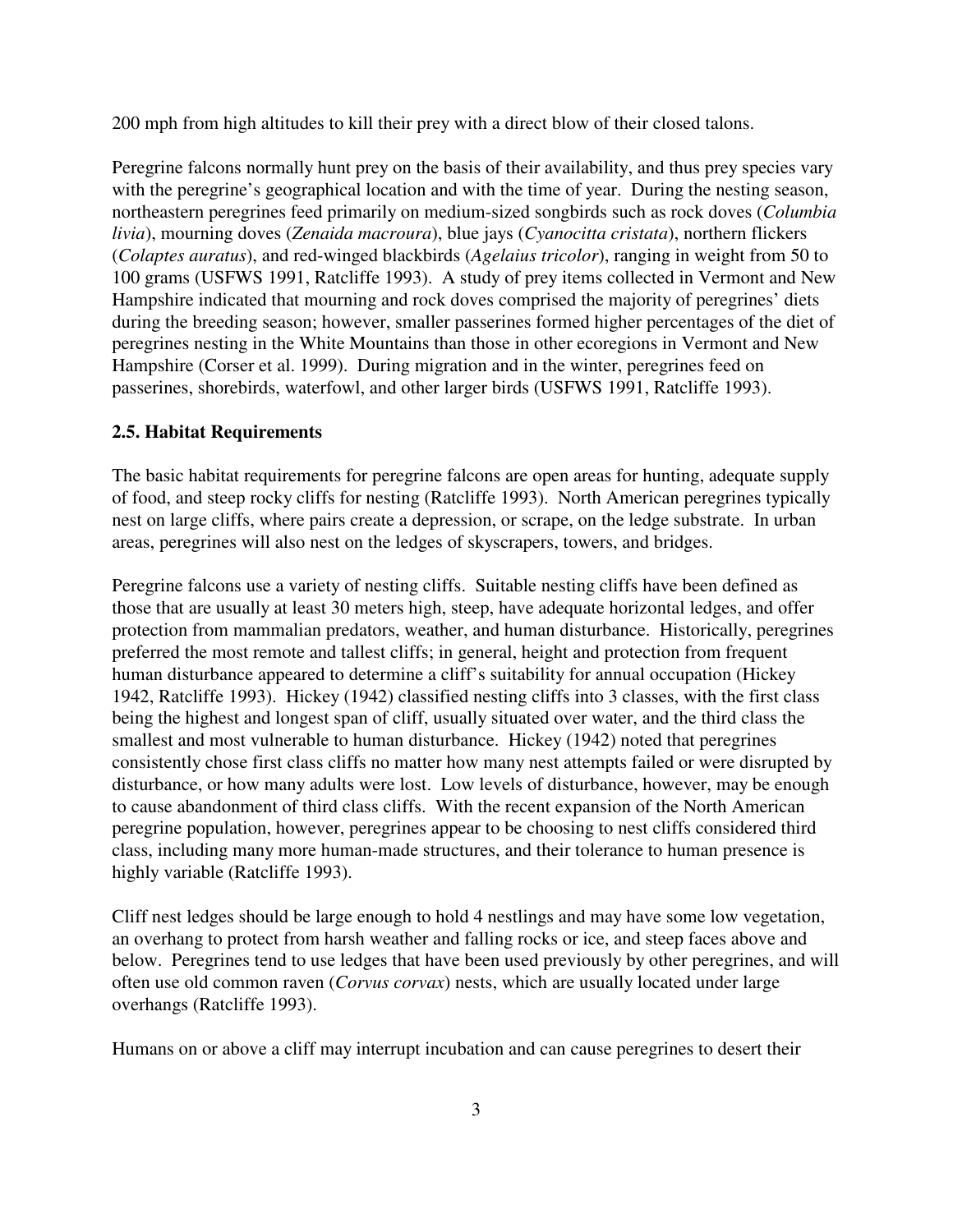nest. Peregrines nesting on the steepest and tallest cliffs appear to be less affected by human presence below the cliff than peregrines nesting on smaller cliffs (Hickey 1942, Ratcliffe 1993, Cade et al. 1996). Compared to the western U.S., nesting cliffs are less remote in the East, and eastern populations of nesting peregrines are especially vulnerable to human disturbance.

#### **2.6. Nesting and Chick-rearing**

Generally, peregrine falcons reach sexual maturity at 2 years of age, but yearlings occasionally nest successfully. In the northeastern U.S., peregrine falcons begin their nesting season in late winter. Often the same pair of falcons will use the nesting cliff year after year. Pairs will actively defend their nesting sites and will aggressively chase away large birds such as ravens, hawks, turkey vultures (*Cathartes aura*), and osprey (*Pandion haliaetus*). Once a ledge is chosen, the female lays a clutch of 2 to 4 eggs, which hatch in approximately 30 to 35 days. Both members of the pair share in incubating the eggs and caring for the young. The female performs most of the incubation, while the male provides food and incubates when the female eats and rests (USFWS 1991, Ratcliffe 1993).

In Vermont, nesting usually begins in mid- to late April, but has been documented as early as late March and as late as late May. If a pair's nesting attempt fails in the early stages of incubation, it may renest about 3 weeks later. Renesting rarely occurs after first clutches are incubated for the full term or young are lost (Ratcliffe 1993).

Most peregrine chicks hatch in mid-May in Vermont. Adults brood their young for their first 2 weeks of life and then perch nearby to guard the ledge from potential predators. Once the nestlings are about 3 weeks old, they begin to grow their flight feathers (Cade et al. 1996). Young generally fledge at approximately 40 days old, and remain dependent on their parents for food for several weeks after fledging (Ratcliffe 1993, Cade et al. 1996). Nestling mortality may result from disease, birth defects, starvation due to inadequate parental care, severe weather, accidents at the eyrie, competition with other nestlings, and predation (Ratcliffe 1993).

Typically, in years when peregrines are not subject to human disturbance or pesticide poisoning, approximately 1.0 to 1.5 peregrines are produced per territorial pair per year (Newton 1988). In addition, adverse weather, age and experience of breeding adults, and density dependent factors can all affect the productivity of peregrine falcon populations (Corser et al. 1999). Fledglings experience the highest mortality rate in their first year, with only 50% estimated to survive into their second year (Ratcliffe 1993); once peregrines have fledged, however, they rarely succumb to disease and are no longer vulnerable to predation (Newton 1988).

### **3. POPULATION TRENDS**

#### **3.1. History of the American Population and Its Decline**

Peregrine falcons suffered significant declines beginning in the 1940s, due to the indiscriminate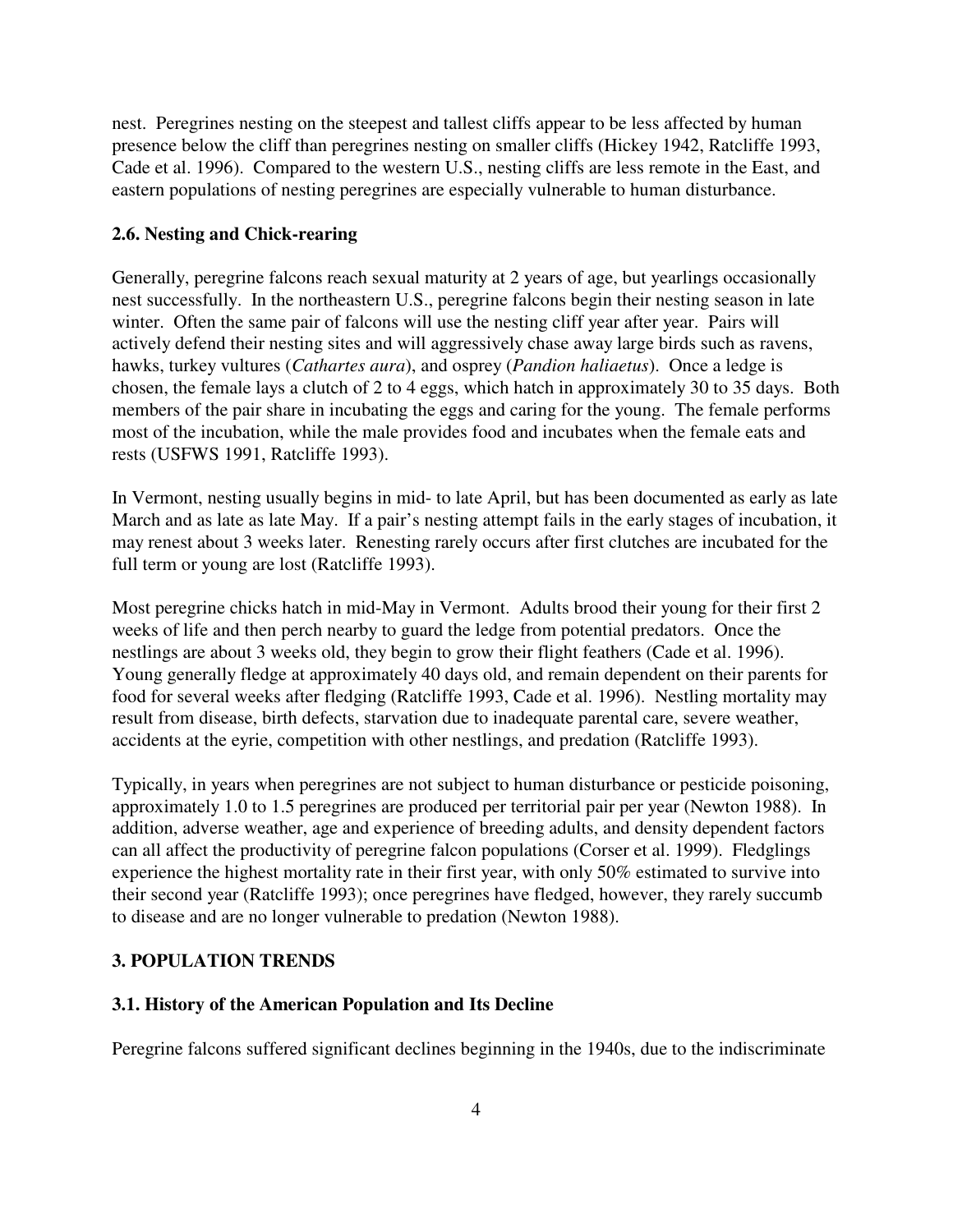use of the pesticide DDT. Before 1940, there were an estimated 3,875 pairs of breeding peregrine falcons in North America (USFWS 1998b). As many as 350 pairs were estimated to hold territories in the eastern U.S. (Hickey 1942).

In 1800s and early 1900s, prior to the DDT-induced decline, eastern peregrine populations began to decline primarily due to egg collection, nestling collection by falconers, and intentional shooting (Herbert and Herbert 1969). In most areas, shooting of adult peregrines was thought to have caused the most significant mortality (USFWS 1991). Rice (1969), however, estimated that egg collectors reduced Pennsylvania's peregrine population by 33%. In Vermont, 53 clutches of eggs were collected from 1920 to 1934, and many of Vermont's nesting cliffs were deserted by 1940 (Hickey 1942). In Massachusetts, at least 49 clutches were taken from 1 eyrie from 1864 to 1931, and as many as 3 clutches were taken in 1 breeding season (Rice 1969).

Beginning in the late 1940s, all eastern populations were showing significantly reduced productivity and high rates of nest site abandonment, due primarily to the use of DDT. The trend continued so that by the mid-1950s, eastern populations had decreased significantly, and by 1964 were almost extinct. By 1970, the *anatum* and *tundrius* races were nearly extirpated, with only 10 to 20% of the historical population surviving. Although the decline was nearly global, the eastern U.S. and European populations suffered the greatest declines. The last known nesting attempt in the East occurred in 1957, and the last young falcons were observed in the upper Mississippi River area in 1962 (USFWS 1991). In 1964, Hickey organized a survey to document the decline in North America and did not find a single occupied cliff in the eastern states or Canadian maritime provinces. The last known sighting of a wild adult peregrine at an eastern nesting cliff occurred at Mount Pisgah in Vermont in 1970 (Laughlin and Kibbe 1985).

The *anatum* and *tundrius* subspecies of the peregrine falcon were listed as federally endangered in 1970, and the *anatum* subspecies was listed as a state endangered species in Vermont in 1972. Listing the peregrine falcon as an endangered species under the federal Endangered Species Act (ESA) set the stage for recovery. With the banning of DDT, and with extensive captive breeding and reintroduction programs developed by the Peregrine Fund and USFWS under ESA recovery plans, peregrine falcon populations were reestablished in the U.S. and Canada.

Under the ESA, the U.S. Fish and Wildlife Service (USFWS) and its recovery teams produced 4 regional recovery plans for the peregrine falcon in the Alaskan, Pacific Coast, Southwest and Rocky Mountain, and Eastern regions of the United States, and the Canadian Wildlife Service produced a recovery plan for the *anatum* subspecies in Canada. Each region developed recovery objectives specific to the region, but all included the release of captive-bred young to historic nesting sites (excluding Alaska), the protection and enhancement of critical breeding habitat, identification and preservation of wintering habitat, increasing and maintaining productivity in the wild, preventing human disturbance to nesting sites, and identifying causes of mortality and reduced productivity (USFWS 1998c). The combined breeding population goal for the United States and Canada was 631 pairs. Section 6 of the ESA allocated funds to implement the plans (USFWS 1999).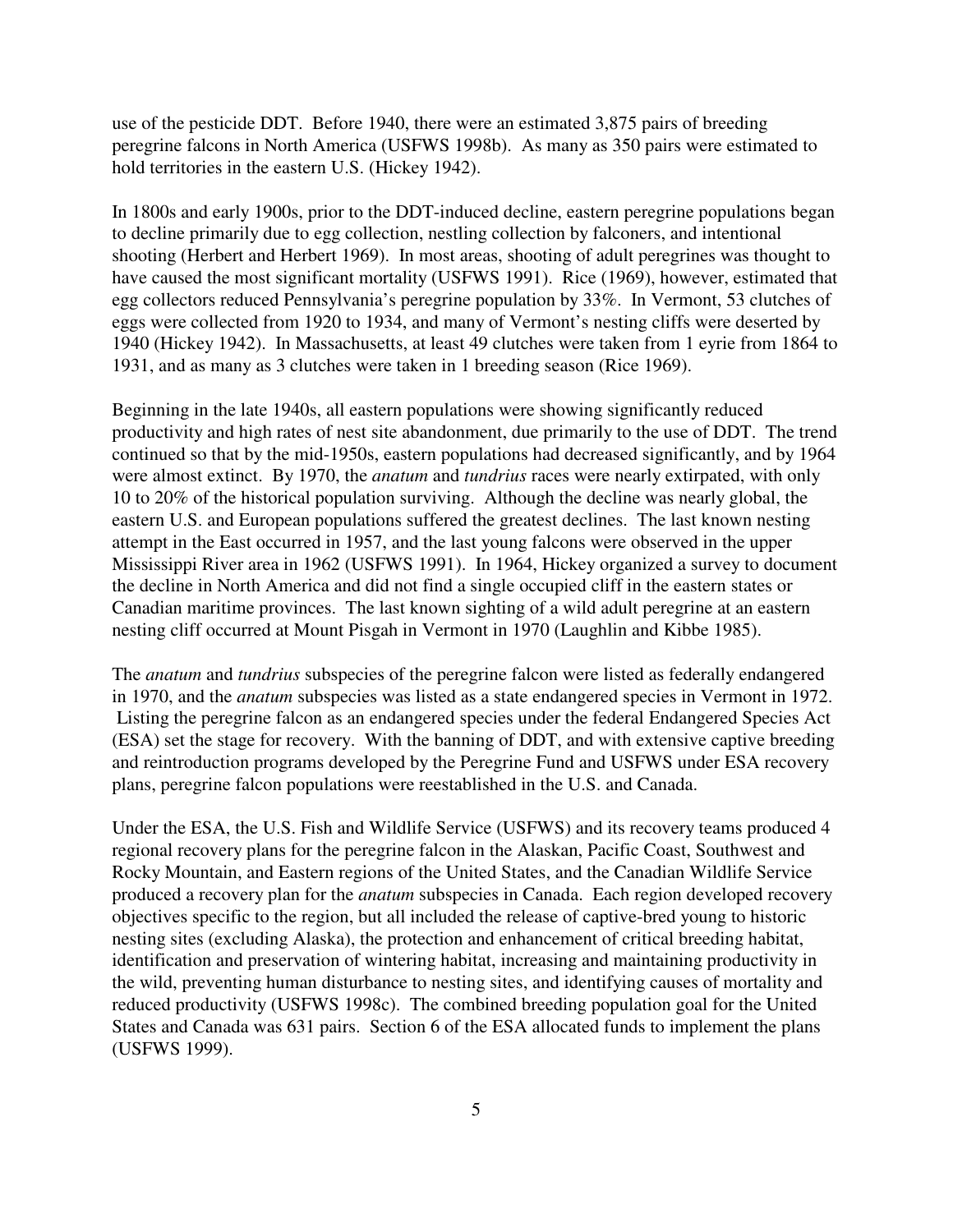#### **3.2. Historic Population in Vermont**

Historically, there were as many as 59 different sites that may have been used at various times by peregrines in Vermont during the late 1800s and early 1900s (Laughlin and Kibbe 1985), and there were 32 cliffs documented with photographs and/or notes where peregrines were known to breed (Spofford 1975, Faccio and Corser 1995). Historic peregrine nest sites are located in all of Vermont's biophysical regions, which include the Champlain Valley, Northeastern Highlands, and Northern and Southern Green Mountains, Northern and Southern Vermont Piedmont, the Taconic Mountains, and the Vermont Valley. These sites have been well documented by egg collectors and falconers.

The Vermont population suffered declines before the DDT era. Due to egg collection, the Rutland County population was reduced by 30% in the 1930s (Laughlin and Kibbe 1985), and there were many deserted eyries in Vermont by 1940 (Hickey 1942). Pesticides were commonly used in Vermont during the 1940s. The last documented nesting occurred in the Taconic Mountains in southeastern Vermont in 1957, and a male peregrine seen at Mount Pisgah in Westmore in 1968 and 1970 may have been the last wild member of the eastern population (Laughlin and Kibbe 1985).

#### **3.3. Current Population Trends**

Recovery efforts began in Vermont in the 1980s. Ninety-three captive-bred birds were released from 3 hack sites in Vermont from 1982 to 1987. The first successful natural nesting attempt occurred in 1985 at Mount Pisgah in Westmore, and since then the population has increased steadily (Figs. 1&2). In 1999, Vermont's population reached a post-DDT high of 23 territorial pairs, nearly doubling the 1991-1996 population of 12 pairs. The average rate of productivity in Vermont is 1.61 fledglings per territorial pair (Table 1).

Since 1984, the number of young fledged per year in Vermont has fluctuated a great deal, due to a variety of reasons. There is much variation in the suitability of nesting cliffs and in the levels of human disturbance at each nest site. In addition, turnover of members of pairs and extreme weather conditions have affected nest success. The 1996 and 2000 nesting seasons, which had some of the coldest springs on record, had 75% and 82% nesting success rates, respectively (Corser et al. 1996) (Table 1), whereas 1994 and 1999, both mild years, had 100% and 90% success rates, respectively (Corser et al. 1994, Fowle et al. 1999). In some years, there has been a predominance of subadult pair members, which generally show poor nesting success (Ratcliffe 1993). New pairs are often inexperienced, and it is possible that there is a high rate of chick predation at some sites. However, the average rate of productivity of 1.61 fledglings per territorial pair is high enough to sustain the population. A population with a rate below 0.7 fledglings per pair is considered at risk of decline (Cade et al. 1997).

Since recovery efforts began, we have observed some loss of breeding adults either in recoveries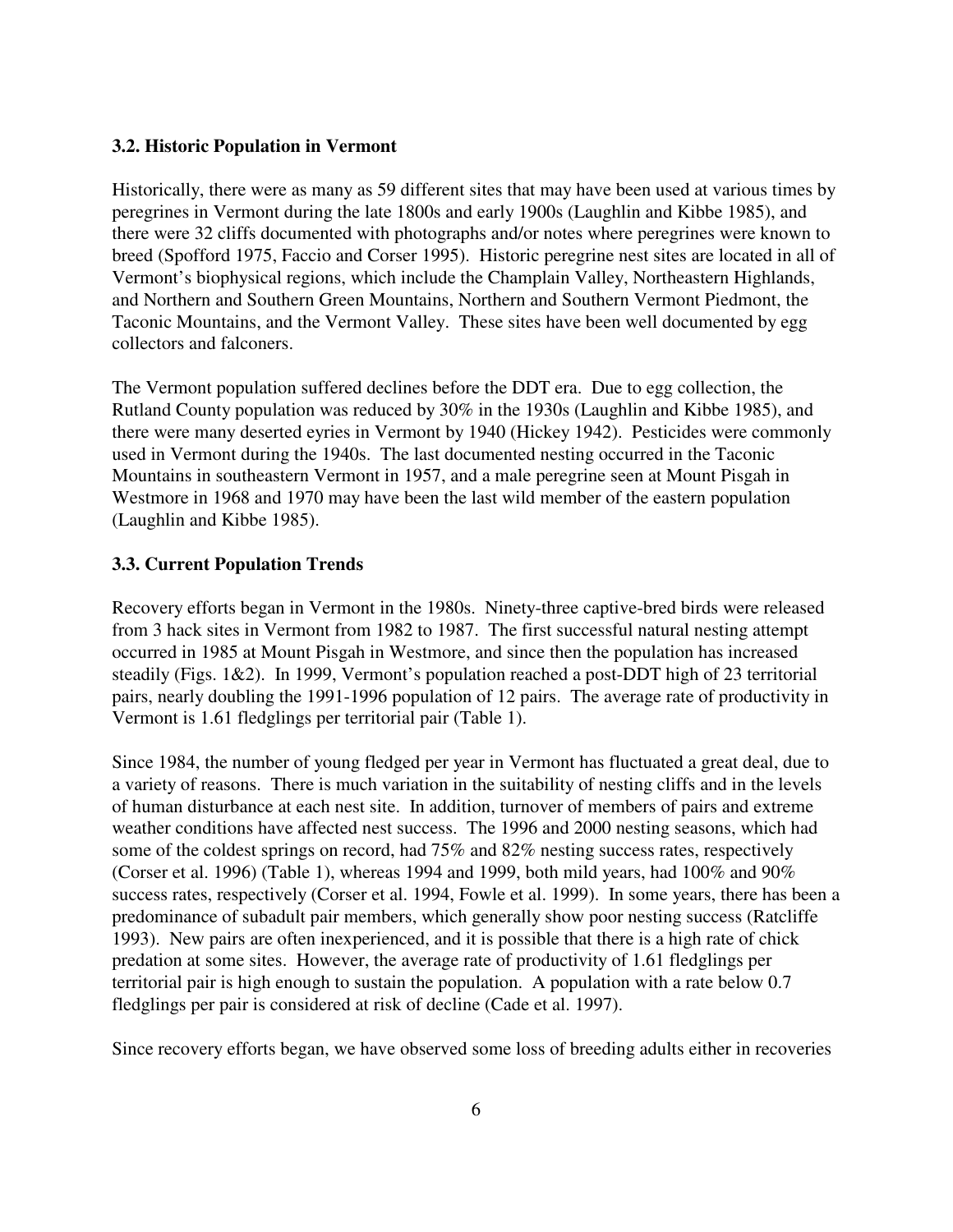of injured birds or in the replacement of pair members at breeding territories. These losses, however, do not appear to be preventing the expansion of the population. In 1992, for example, when the population increased by 4 pairs, 3 territorial peregrines were replaced at nesting territories (Gaine and Rimmer 1992). Similarly, in 1999, when the population increased by 4 pairs, 3 adult pair members were replaced either by adults or subadults and 3 adults were recovered injured (Fowle et al. 1999), suggesting that although there may be adult mortality in the population, it does not appear to be preventing population growth.

#### **4. THREATS AND LIMITING FACTORS**

Current potential threats to peregrines are direct human disturbance to nesting birds, environmental contamination, predation, and loss of habitat (USFWS 1991). Of these, human disturbance appears to be the primary threat to peregrines nesting in Vermont.

#### **4.1. Human Disturbance**

Human disturbance may take on a number of forms, including recreational hiking and climbing, illegal shooting, egg collecting, take for falconry, wildlife photography, private and military aircraft flights, logging, and ridgeline development. In Vermont, most disturbance is caused by human recreational activity at the tops of nesting cliffs. Human presence on or near a cliff during the nesting season causes interruptions in the breeding process; regular disturbance to nesting pairs can cause nest abandonment and thereby reduce productivity.

There have been disturbance issues recorded at 13 Vermont sites since recovery efforts began, although many had visible trail closure signs posted at the tops of cliffs. Disturbance has been documented at Bald Mountain, Bolton Notch, Brousseau Mountain, Deer Leap, Fairlee Palisades, Haystack Mountain, Marshfield Mountain, Mount Horrid, Pond Mountain, Nebraska Notch, Rattlesnake Point, Red Rock, and Smuggler's Notch. We are concerned that human disturbance has contributed to failed nesting attempts at several of these sites, and we suspect that disturbance occurs at most Vermont sites. Human disturbance, however, has not prevented the expansion of Vermont's peregrine population.

There has been 1 known shooting incident since recovery efforts began. A female, presumably from Bone Mountain in Bolton, was found shot in Richmond at the end of the breeding season in 1991 (Gaine and Rimmer 1991). In addition, a lead slug was retrieved from an eyrie at Deer Leap in Bristol in 1991, but it could not be correlated with the presence of peregrines (Gaine and Rimmer 1992).

#### **4.2. Environmental Contamination**

There has been occasional evidence of elevated levels of pesticides and significant eggshell thinning in Vermont and other northeastern states. High levels of PCB's and DDE were found in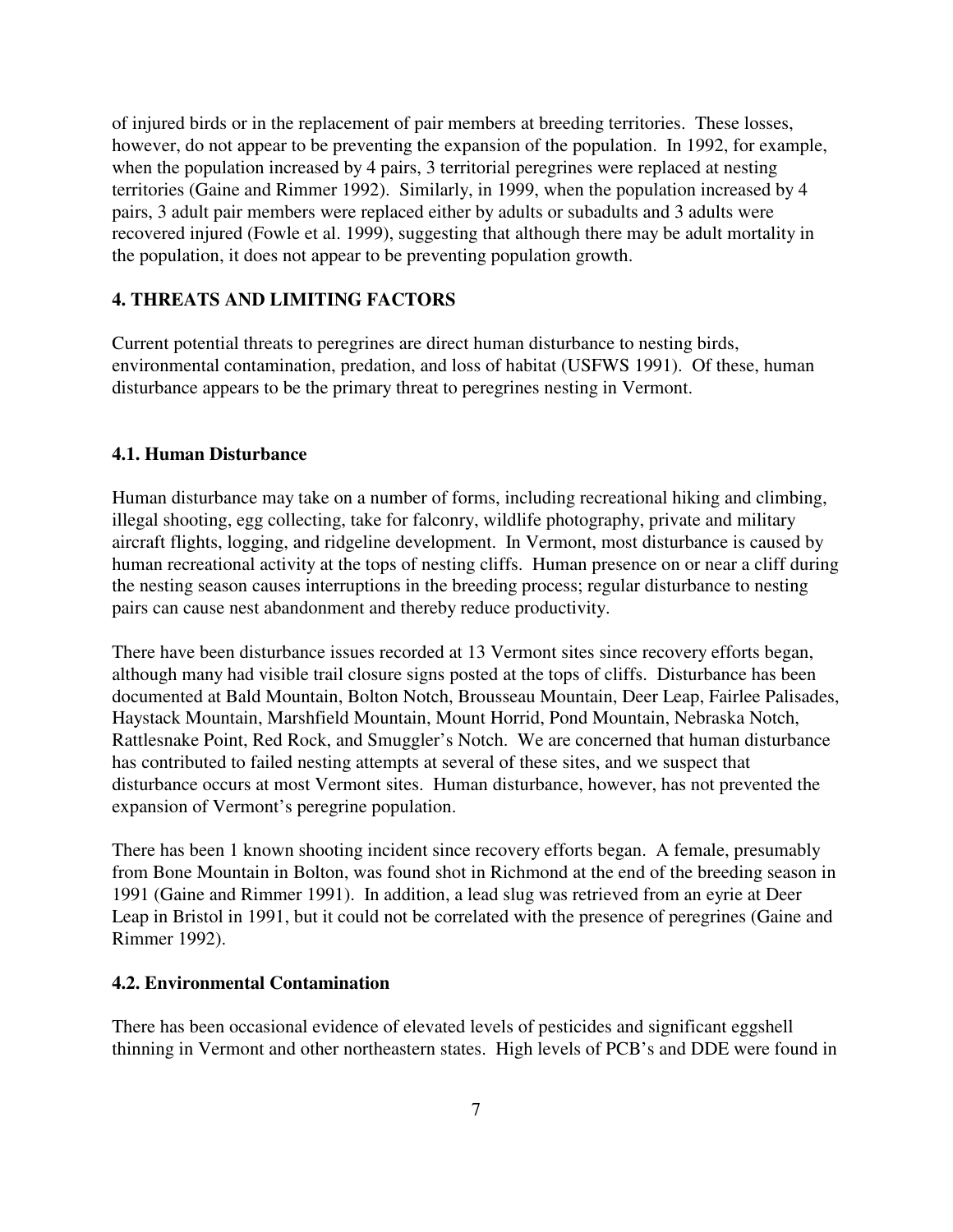peregrine eggs in 1991 at a failed nest site, and greater than 20% eggshell thinning was documented at 2 sites in Vermont and 2 in New Hampshire in 1992 (L. Kiff, unpubl. data). The average shell thickness in 21 samples collected in Vermont from 1990-1998 was 10% thinner than the estimated thickness for the current eastern peregrine falcon (USFWS, unpubl. data). Of these samples, 3 were considered "critical" (greater than 17% thinning) (Kiff 1988); however, these eggs hatched successfully.

Although the effects of these contaminants are probably less than those before the ban on DDT, pesticide residues may have a significant impact in some areas, and may be compounded by the impacts of other threats, including environmental toxins. The steady peregrine population growth in Vermont indicates that current pesticide loads do not appear to be preventing the expansion of the state's population.

#### **4.3. Predation**

Predation on young by great horned owls (*Bubo virginianus*) has been documented for eastern peregrine falcons, especially during initial reintroduction efforts (USFWS 1991). There is 1 record from Marshfield Mountain of predation by great horned owls during reintroduction efforts in 1984 (Barclay and Gilroy 1984). In addition, we have seen evidence of raccoons on nest ledges (*Procyon lotor*) as well as possible predation on eggs and small chicks by common ravens (Gaine and Rimmer 1990, R. Durand, pers. com.).

#### **4.4. Habitat Loss**

Changes in habitat have occurred at some historic nest sites in Vermont, and it is likely that peregrines will not recolonize these areas. Increasing development pressure, especially on ridgelines, may further prevent recolonization of historic sites. Furthermore, reforestation and erosion of cliff faces may reduce the suitability of some historic nesting sites. Nest sites on federal and state lands are protected from development but are threatened by high levels of human activity.

#### **4.5. Availability and Suitability of Nest Sites**

Peregrine falcon populations appear to be regulated by the number of nesting cliffs that are available and suitable for nesting (Hunt 1988). Large cliffs are favored by peregrines because they offer the best protection from predators, and they provide a good vantage point for hunting and territorial defense. In most areas, certain territories are occupied every year, while other territories are occupied less regularly (Hickey 1942).

Of Vermont's 32 known historic nesting sites, 11 have been reoccupied, 10 have the potential for reoccupancy, and 9 are no longer considered suitable for nesting peregrines. Twelve of the 23 occupied territories in 1999 were not mentioned in historic records. Those sites that are considered to have potential for reoccupancy have been divided into 2 groups, based on their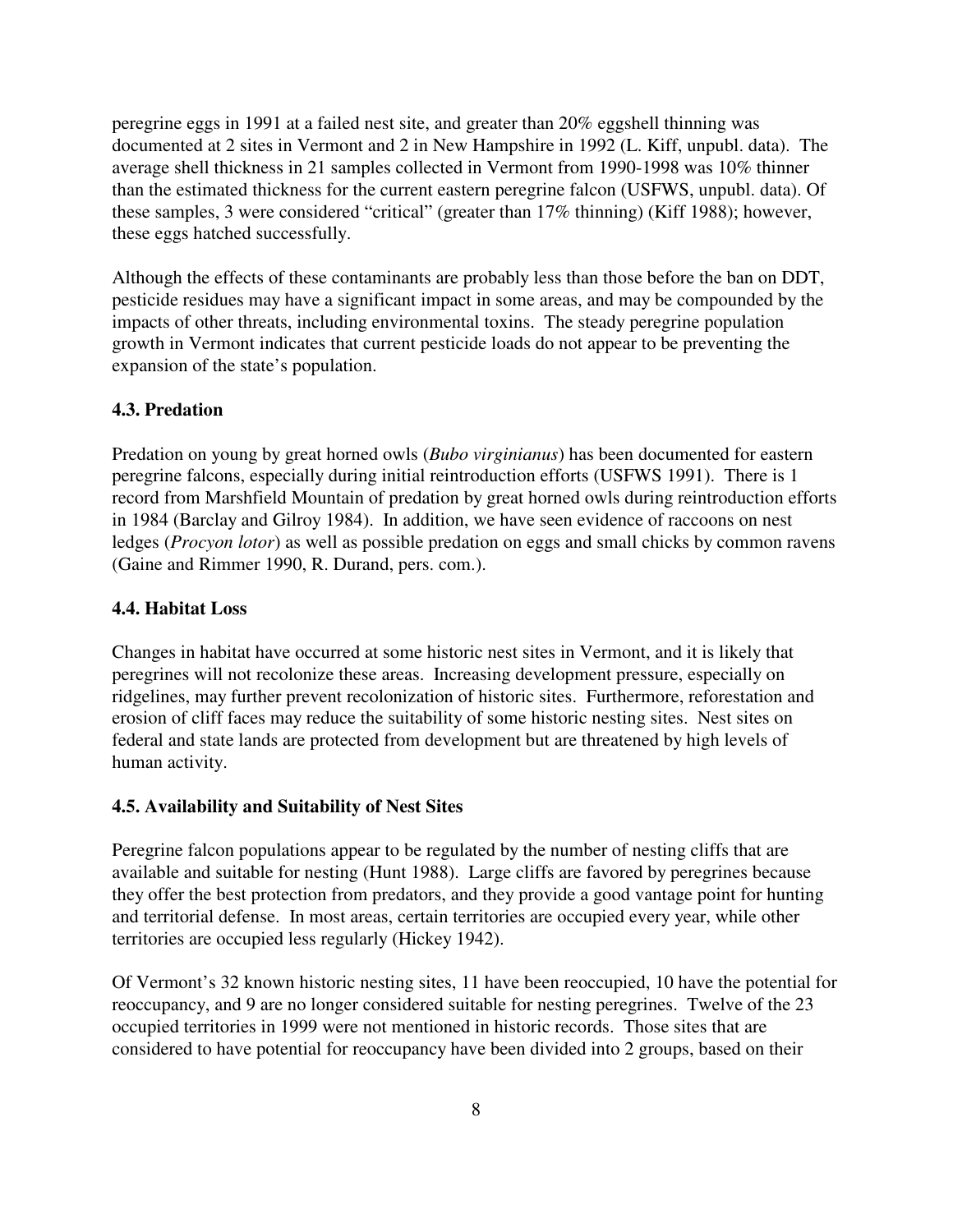suitability. Most of the sites considered unsuitable are small, poor quality cliffs that may have supported nesting peregrines for only 1 season in the past. Many of these cliffs have become overgrown with vegetation (Faccio and Corser 1995).

Vermont peregrine falcons have exhibited a great deal of variability in their choice of nesting cliffs, and have not followed the guidelines for suitable nesting habitat set by biologists such as Hickey (1942) and Ratcliffe (1993). They have colonized some small, poor quality Vermont cliffs, including a road cut in Barnet and reoccupied 1 historic site previously considered unsuitable because several homes were constructed at the top of the cliff (Fowle et al.1998). It is difficult to predict the maximum number of breeding peregrines Vermont can support, but it appears likely that the number of cliffs and their potential as suitable nest sites will limit the maximum size of the breeding population.

#### **4.6. Food Supply**

Some peregrine populations may be regulated by the amount of food resources. Rarely will populations deplete their food supply, because territorial behavior and the availability of suitable nesting cliffs tend to limit peregrine breeding density more than the availability of food (Newton 1988, Ratcliffe 1993). Peregrines appear to balance themselves in relation to prey availability; thus, in areas where there are numerous nest sites, peregrine pairs generally space themselves widely. In areas of the peregrine's range where there are relatively few nest sites, such as in the Northeast, however, the number of sites appears to limit breeding densities. Furthermore, the size of a cliff may be linked to the accessability of prey for peregrines, with larger cliffs facilitating visual location of prey. This link may explain why peregrines in forested areas tend to nest on large cliffs, and peregrines in open areas will also use small cliffs (Newton 1988).

In some areas, the species of prey available may affect the productivity rate of nesting peregrine falcons. In the Northeast Recovery Region, prey analysis studies indicated that a lower productivity rate in the White Mountains of New Hampshire may be related to the peregrines' dependence on omnivorous passerines (e.g., common grackles and blue jays), versus rock and mourning doves, which comprised over 75% of the diets in the more productive areas of the region. Doves, as granivores, tend to accumulate lower contaminant levels than omnivorous songbirds (Corser et al.1999).

### **5. PEREGRINE MONITORING AND MANAGEMENT IN VERMONT**

Recovery efforts of peregrine falcons in Vermont are part of a cooperative effort among the U.S. Fish and Wildlife Service (USFWS), Vermont Department of Fish and Wildlife's (VDFW) Nongame and Natural Heritage Program, game wardens, and district staff, the Vermont Institute of Natural Science (VINS), the National Wildlife Federation's Northeast Natural Resource Center (NWF), the Green Mountain National Forest (GMNF), Vermont Department of Forests, Parks, and Recreation (VFPR), The Nature Conservancy (TNC), and numerous volunteers.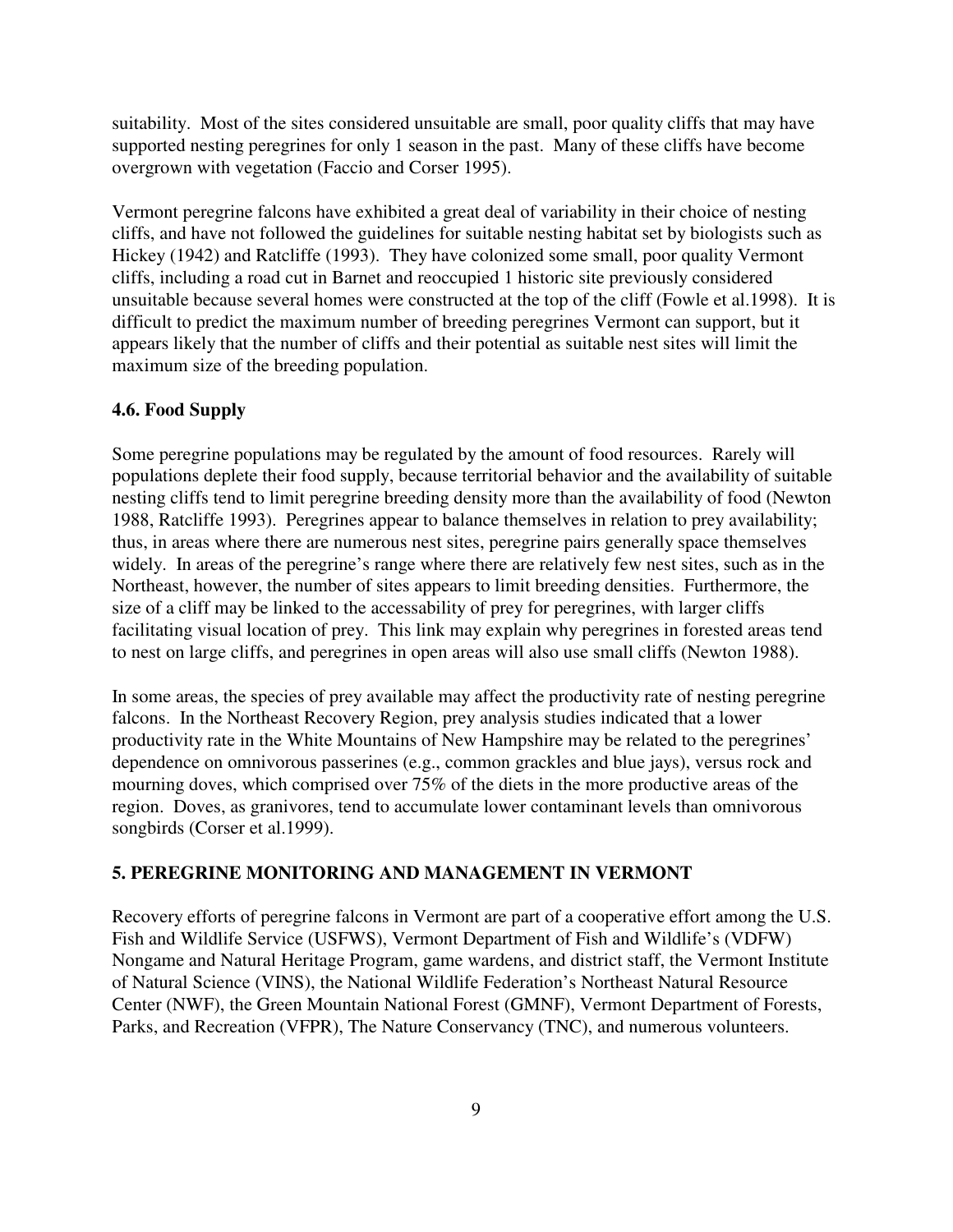The USFWS recovery goals for the eastern population of peregrine falcons, which were revised in 1987 and updated in 1991, were 2-fold: (1) to downlist the species to threatened by establishing a minimum of 20 to 25 nesting pairs in each of the 5 recovery subregions, sustained over a minimum of 3 years; and (2) to delist the species by meeting objective (1) and establishing a minimum of 175 to 200 naturally nesting pairs in the entire region that demonstrate sustained and successful nesting. The size of the projected population represented approximately 50% of the size estimated in the early 1940s. The overall recovery goal for the lower 48 states was to reach a population size of 543 naturally nesting pairs (USFWS 1998c). At the time of delisting, the Pacific Coast and Southwest and Rocky Mountain regions had met or exceeded their recovery goals and the Alaskan region had met all but one recovery goal (USFWS 1999). The Eastern region had not met all of its original recovery goals for downlisting, but it had nearly met the goals for delisting.

To accomplish its recovery goals, the USFWS identified 5 broad categories of recovery tasks in the *Peregrine Falcon Eastern Population Recovery Plan*: 1) reintroduce peregrines into the wild through captive breeding programs; 2) identify and protect essential habitat; 3) monitor breeding and wintering peregrine populations; 4) provide federal protection; and 5) educate and inform the public about peregrine falcons.

The initial objective of reestablishing the species in the wild through captive breeding programs involved introducing offspring from adults of various subspecies. The adult breeders in the eastern reintroduction program included the following subspecies: *pealei*, *anatum*, *brookei*, *tundrius*, and *peregrinus*. A panel of experts agreed in 1974, "that every effort should be made to bolster existing wild stocks by all available techniques, but the program should include from the start, a basis for introducing the most promising, ecologically-preadapted stock into eastern sites. Nature will then 'select out' this stock to recreate a viable 'new' race in the region lost by the original population. It won't be a rock peregrine, but still a proper peregrine, adapted to today's environment (White et al. 1974)."

The recovery plan for the eastern population divided the region into 5 subregions. Vermont is part of the Northeast Recovery Region 2, which includes Maine, New Hampshire, Vermont, Massachusetts, and the Adirondack region of New York. Recovery efforts began in these states in the late 1970s.

Past and current management practices for peregrines in Vermont include:

- Reintroduction of captive-reared peregrines;
- · Monitoring of peregrine falcon reproductive status and success, including coordination of annual cliff survey;
- Collection of prey remains, eggshells, and unhatched eggs for dietary analysis and pesticide testing;
- Nest site enhancement measures;
- Public education of peregrine population status and conservation needs;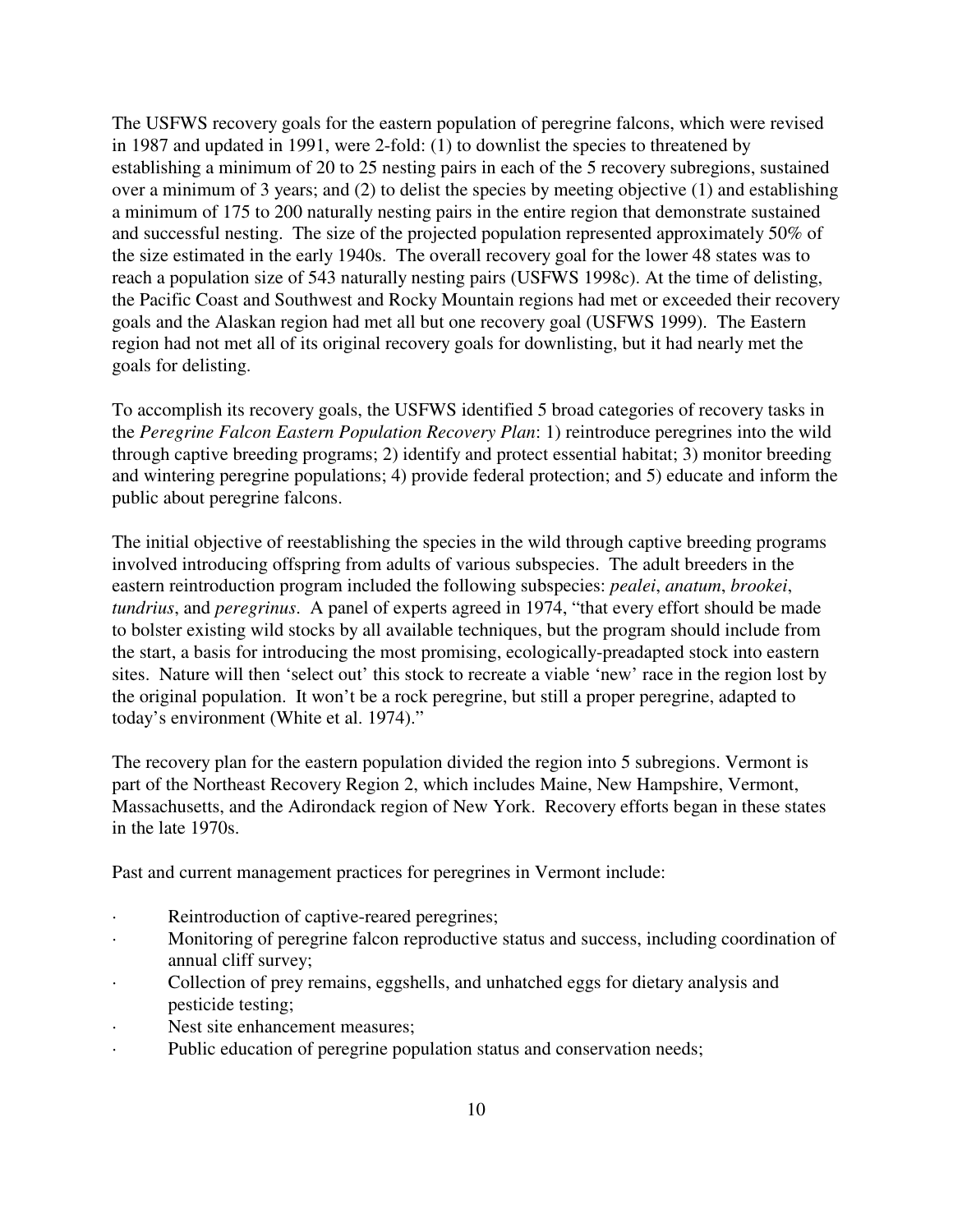- Placement of interpretive and/or cliff closure signs at nesting sites;
- Enforcement of laws protecting peregrines by VDFW game wardens, USFWS Law Enforcement Division, and GMNF staff.

## **5.1. Reintroduction Efforts**

Peregrines were reestablished in Vermont through an extensive reintroduction program that was initiated by the Peregrine Fund, Inc. and the USFWS. In Vermont, hack sites were established in the Green Mountain National Forest at Mount Horrid in Goshen and White Rocks in Wallingford, and in Groton State Forest at Marshfield Mountain in Marshfield,. From 1982- 1987, 93 young were released from these sites. In 1984, a territorial falcon pair occupied the cliffs at Mount Pisgah in Westmore. This pair returned the following year and nested successfully (Laughlin and Kibbe 1985).

## **5.2. Current Breeding Season Monitoring and Management Program**

VINS and VDFW have closely monitored the peregrine recovery since Mount Pisgah's reoccupancy in 1984. NWF joined the monitoring project in 1999. With a network of volunteers, NWF, VINS and VDFW determine the location of territorial pairs, breeding chronology, and nesting success of peregrines in the state. Steve Parren, coordinator of the Nongame and Natural Heritage Program (NNHP), and Doug Blodgett, Wildlife Biologist for the Pittsford District of the VDFW, oversee, coordinate activities, and set expectations for the project. Margaret Fowle, NWF's wildlife biologist and the state peregrine biologist, coordinates the monitoring and management program with Steve Faccio, VINS conservation biologist, who organizes the annual statewide cliff survey and bands nestlings. Summary information on each occupied territory in Vermont is listed in Appendix B.

# **Monitoring**

To locate territorial pairs, VINS coordinates an annual statewide cliff survey. Volunteers, and NWF, VDFW, and VINS staff watch historical and prospective cliffs for at least 3 hours over the first 2 weeks of April. A standardized data form is used to record peregrine activity at each monitored site.

To determine the breeding chronology and status of territorial peregrine falcon pairs in Vermont, occupied cliffs throughout the state are monitored from mid-April through mid-July. Monitoring equipment includes binoculars and a spotting scope. A Questar spotting scope with 80 and 120 power lenses is occasionally used in an attempt to read alphanumeric bands on adult peregrines. Observation distances generally vary depending on the proximity of cliffs to natural or created openings (i.e., roads, fields, water bodies, talus slopes) and sensitivity of the falcons to observer presence.

Staff from NWF, VINS and VDFW, and various volunteers monitor most occupied territories on a weekly basis, but some of the more remote sites are visited less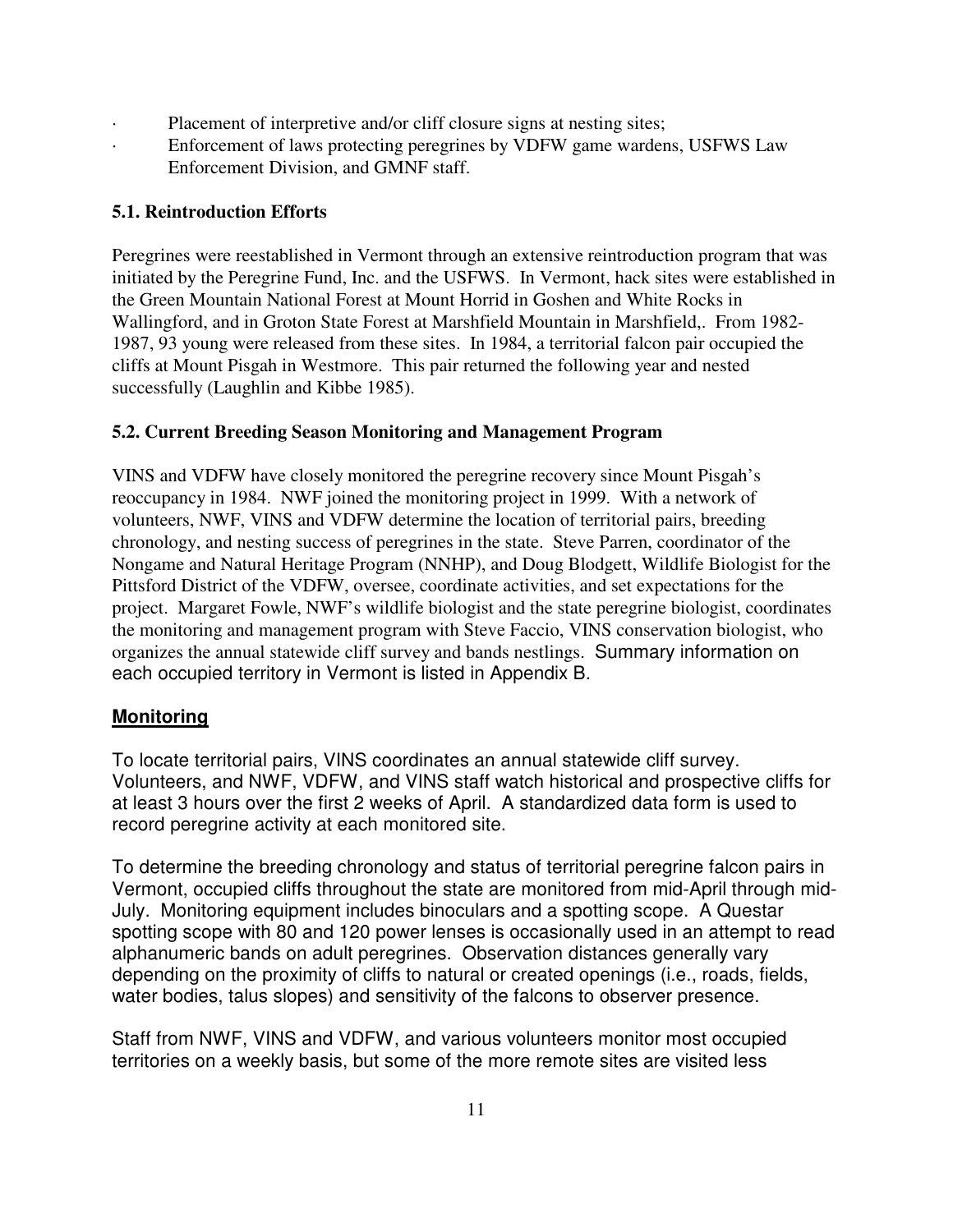frequently. All courtship and breeding behaviors are recorded and interpreted during each visit. At each site, we determine eyrie location, onset of incubation, hatching and fledging dates, and number and sex (when possible) of young fledged. Breeding chronology at each site is often not precisely known, but is interpreted from behavioral observations. Banding of a subset of nestlings occurs at 3 to 4 weeks of age, during which time any unhatched eggs are collected for pesticide analysis, and prey remains are collected for later analysis. A technical rock climber assists with banding at all sites. We attempt to determine the banded status of all territorial adults and to read alphanumeric bands when possible.

#### **Public Education**

Education of the public usually occurs informally while monitoring nesting cliffs. We regularly communicate with private landowners to educate and inform them about nest site protection measures needed during the breeding season.

We have developed a slide show and regularly present public slide lectures and lead field trips to nesting sites. We widely distribute the annual report, fact sheets, and breeding season summaries. In addition, newspaper articles and press releases are issued annually. The Vermont conservation license plate features a peregrine falcon, which works to increase awareness about peregrines and endangered species.

We summarize the results of each breeding season in an annual technical report. The report is distributed throughout Vermont to landowners of occupied nesting cliffs, local conservation groups, and federal and state agencies in the region.

### **Cliff Access Restrictions**

Interpretive signs and legal closures are posted to protect those sites that are heavily visited by recreationists. Cooperation with private and public landowners ensures the protection of nesting peregrines at these sites. Cliffs that have been posted annually with interpretive signs are Fairlee Palisades in Fairlee, Bald Mountain in West Haven, Deer Leap in Bristol, Smuggler's Notch in Cambridge, and Pond Mountain in Wells. Mount Horrid and Rattlesnake Point, both in the GMNF, are posted with legal closure signs from April through July each year. In addition, all aircraft are requested to maintain a 1500 foot minimum distance above and 1 mile minimum horizontal distance from occupied cliffs.

#### **Law Enforcement**

GMNF, USFWS Law Enforcement (USFWS-LE), VDFW, NWF, and VINS staff all play a role in peregrine protection. The state peregrine biologist contacts all Vermont state game wardens in the spring with the location of occupied nesting territories. Wardens monitor human disturbance at some sites, and report any incidents of harassment. In addition, the USFWS investigated the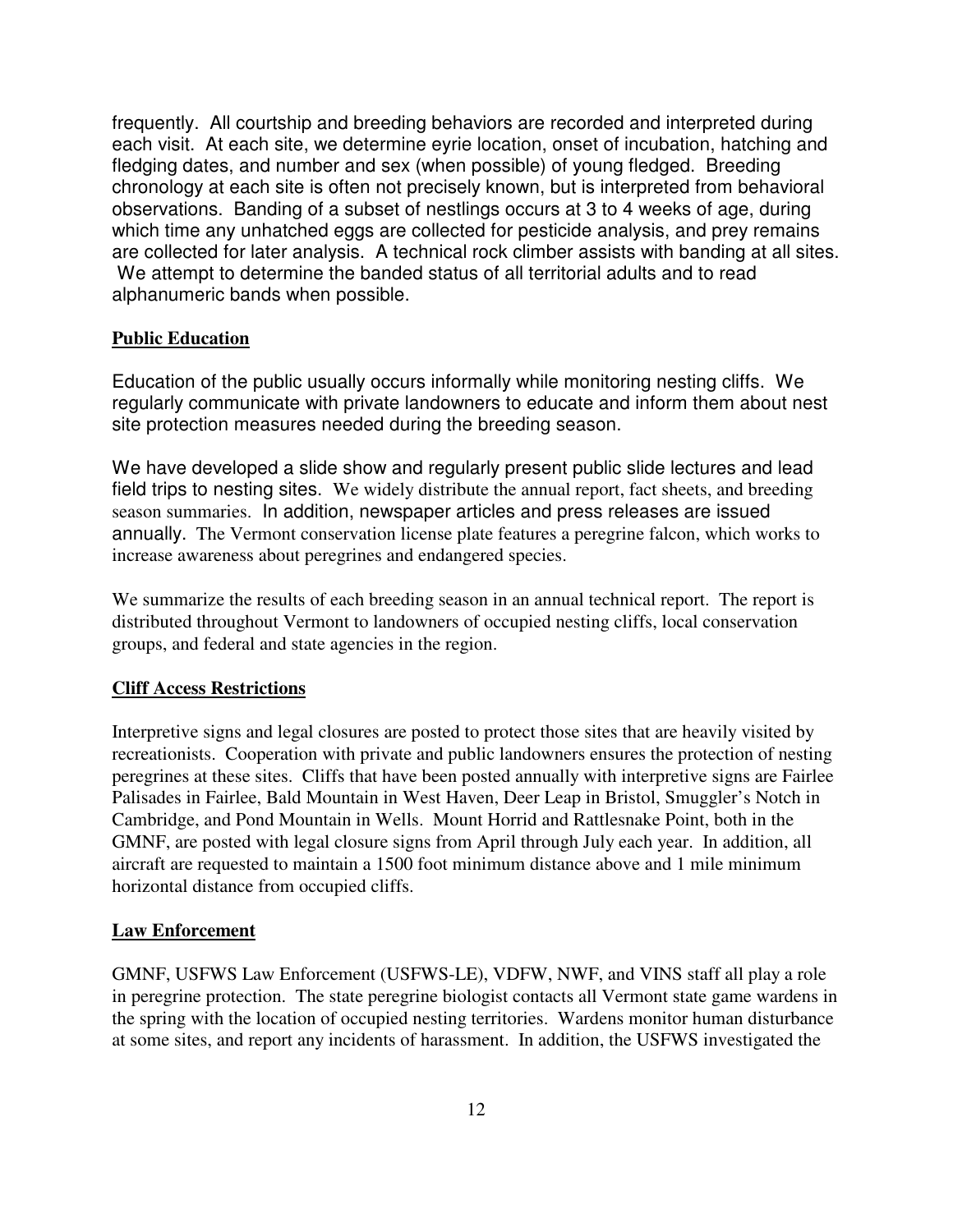shooting of a peregrine in Bolton, and GMNF staff regularly patrol sites within the forest boundary during holiday weekends to cite any violators of cliff closures.

## **Rehabilitation**

Injured peregrines are brought to the VINS Raptor Center and cooperating rehabilitation centers for diagnosis and rehabilitation. If deemed releasable, rehabilitated peregrines are released in appropriate habitat near where they were originally found. Peregrines with extensive injuries and little hope for recovery are euthanized, and permanently injured birds may be used for educational purposes. USFWS-LE handles the disposition of euthanized birds, which are then made available for use as educational mounts.

## **6. STRATEGIES FOR RECOVERY**

### **6.1. Goals for Recovery in Vermont**

The primary goal of this recovery plan is to establish a stable breeding population of peregrine falcons in Vermont at a population level that will justify removing the species from the Vermont list of endangered and threatened species. We have developed 2 specific recovery goals:

### **1) Downlisting Goals:**

Downlist the peregrine falcon in Vermont to state-threatened status if (on average), for 5 years, there are at least 16 territorial pairs and at least 1.50 fledglings per territorial pair or, if greater than 16 territorial pairs, produce a minimum average of 24 fledglings per year.

As of 1999, the recovery goals for downlisting in Vermont had been met, with an average of 16.4 pairs and 25.2 fledglings from 1996-1999 (Table 1).

### **2) Delisting Goals:**

Delist (remove from the Vermont Endangered and Threatened Species List) the peregrine falcon in Vermont if (on average), for 5 years, there are at least 24 territorial pairs and at least 1.50 fledglings per territorial pair or, if greater than 24 territorial pairs, produce a minimum average of 36 fledglings per year.

### **3) Relisting Goals**

Relist the peregrine falcon in Vermont as a state-threatened species if (on average), for 5 years, the population is reduced to less than 24 but at least 16 territorial pairs, and either less than 1.50 fledglings per territorial pair or between 24 and 36 fledglings are produced per year.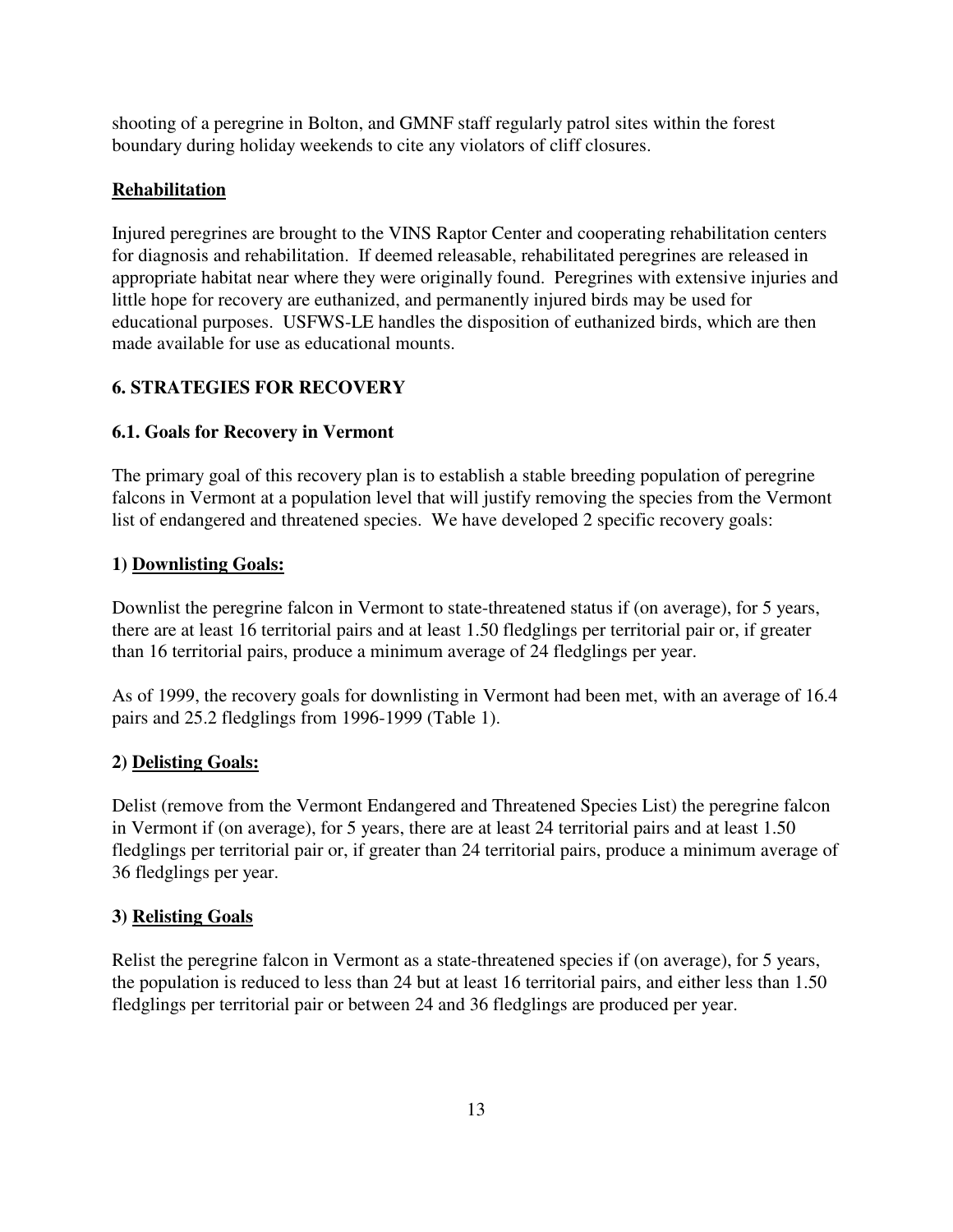List the peregrine falcon in Vermont as a state-endangered species if (on average), for 5 years, the population is reduced to less than 16 territorial pairs and either less than 1.50 fledglings per territorial pair or less than 24 fledglings are produced per year.

These goals are the inverse of the down- and delisting goals stated above.

## **6.2. Justification for Goals**

We believe that the historical number of peregrine falcons breeding annually in Vermont was at least 32 pairs, based on those sites having supporting documentation such as photographs, collected eggs, and written observations (Faccio and Corser 1995), although up to 59 cliffs may have been used (Laughlin and Kibbe 1985). Due to human development, some historical sites are unlikely to be recolonized by peregrines. We have set the downlisting goal at 50% of the 32 minimum historical territories (16) and the delisting goal at 75% (24). The goal of 1.50 fledglings per territory is based on previous studies that have shown that sustaining populations produce between 1 and 2 fledglings per territorial pair (Hickey and Anderson 1969), and on Vermont's 1989-1998 data when the number of falcon territories ranged from 7 to 19 and the peregrine population increased in Vermont. A minimum fledgling count will allow a higher number of territories to achieve the goal, even if each territory's average productivity is less than 1.50 fledglings.

## **6.3. Recommended Actions for Recovery**

The protection of Vermont's peregrine falcon population requires a combination of monitoring, enforcement of legal protection, management, research, education, developing and maintaining partnerships, and fundraising.

Each of these categories is listed below with actions listed in order of priority. It is important to note, however, that in case of limited resources, we consider the essential actions to be the following:

- · Monitoring to include locating occupied territories, determining the number of nesting pairs, and counting total number of fledglings;
- Management to include protecting nesting sites during the breeding season;
- · Education and outreach to include continuing and expanding public education efforts;
- · Research to include recording and reporting banded status of adults at nesting sites.

We expect the following actions to continue for the 13-year post-delisting monitoring period designated by the USFWS. We will review and reevaluate the need for this level of monitoring and protection at the completion of the post-delisting monitoring period, in 2013.

## **Monitoring**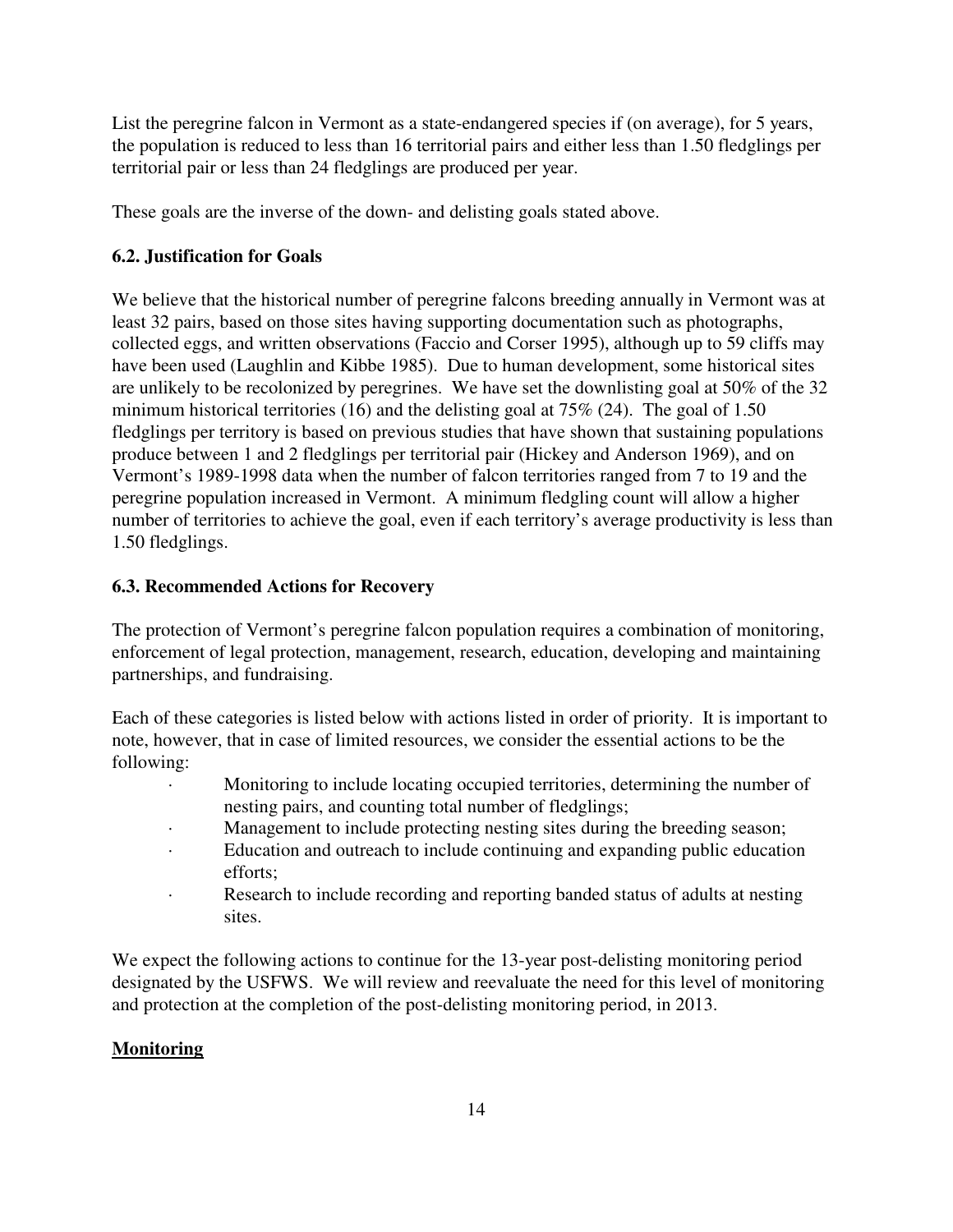We propose to continue monitoring at the same level as in previous years to: 1) follow the guidelines set by the federal *Peregrine Falcon Eastern Population Recovery Plan* until the postdelisting monitoring guidelines are in place; 2) continue to document human disturbance at nesting cliffs; and 3) to monitor human activities at nesting sites to note any changes following the federal delisting. Monitoring actions are listed in order of priority.

1) Monitoring efforts should continue to include the following actions:

- · Locate territorial pairs;
- · Determine which pairs are nesting, and determine their eyrie location, onset of incubation, hatching and fledging dates, and number and sex (when possible) of young fledged;
- · Monitor non-nesting pairs and unoccupied high priority cliffs on a regular basis;
- When possible, determine causes for nesting failure.

2) Continue to dedicate a biologist position to coordinate site monitoring efforts, compile field data, and produce annual technical report on the status of Vermont peregrines for each breeding season (April - July) (see Appendix A for description of responsibilities).

To best monitor and manage peregrine falcons in Vermont, it is important to have continuity of staff from year to year. In past years, there was a high level of turnover when the peregrine biologist position was temporary and seasonal. Retaining dedicated staff each year will facilitate building long-term relationships with landowners and volunteers and provide continuity from year to year. Therefore, we recommend dedicating a biologist position to coordinate the field component of the project full time during the breeding season and commit at least 25% of a position during the rest of the year to complete the annual report, recruit and train volunteers, update educational materials, and conduct regular public outreach.

3) Continue to conduct annual state-wide cliff survey.

VINS will coordinate the annual cliff survey each year. Volunteers and staff will monitor all known and prospective nesting sites during the first 2 weeks of April and report any sightings to VINS and NWF.

4) Further utilize VDFW district biologists to monitor sites and coordinate monitoring efforts in respective districts.

As peregrine numbers have grown, it has become increasingly necessary to shift more responsibility to district staff for weekly monitoring efforts. In 1999, Smuggler's Notch was monitored regularly by NNHP staff, Skitchewaug Mountain was monitored regularly by Springfield district staff, 4 sites in northeastern Vermont were checked periodically by St. Johnsbury district staff, and Bird Mountain in central Vermont was checked periodically by Pittsford. To help increase district biologist involvement in the future, we will provide field training when appropriate.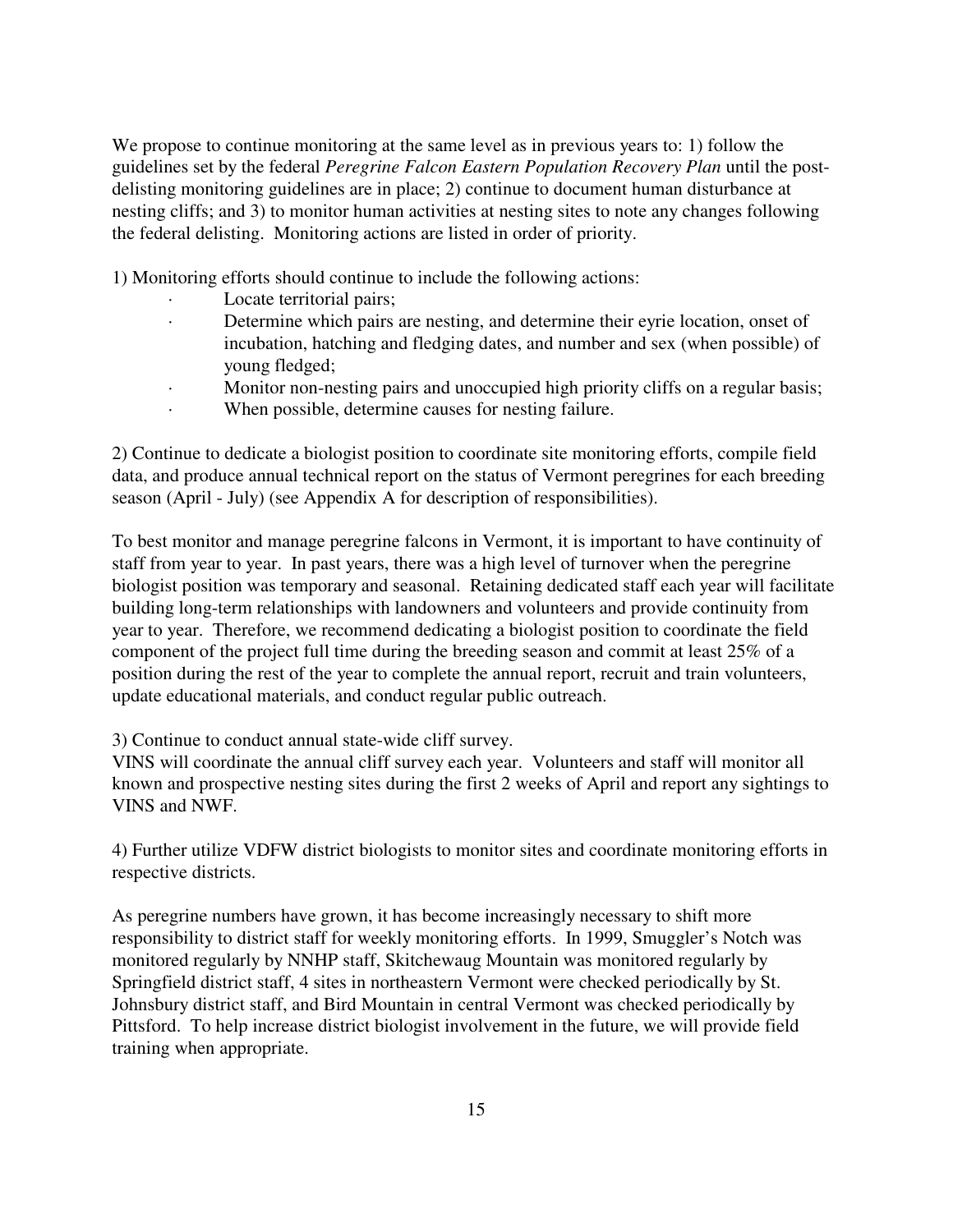5) Increase network of volunteer monitors to assist in weekly monitoring and protection of nesting peregrines.

We plan to continue to build on the informal network that currently exists. We recruited 3 new volunteers and conducted 2 training sessions in the beginning of the 1999 nesting season, and 4 sites were monitored consistently by volunteers in 1999. Other volunteers assisted in cliff survey and occasional monitoring, totaling over 30 volunteers in 1999. As peregrine numbers continue to grow and federal funding decreases, monitoring will likely need to shift further towards volunteers. The challenge will be to recruit and train qualified observers who have access to a spotting scope and are able to commit to monitoring sites on a weekly basis throughout the nesting season.

#### **Management**

Our strategy for management and protection of peregrine nesting habitat will work to reduce the impacts of human disturbance at nesting cliffs. Management actions are listed in order of priority.

1) Continue to implement site protection measures on public and private land.

Working with landowners, we will continue to manage activities within 0.25 miles of each nest site. To minimize human disturbance at nesting cliffs, we will post legal closures and interpretive signs on public and private lands with landowner consent. If necessary, we will continue to request that aircraft maintain a 2-mile minimum distance from nesting cliffs.

2) Continue to work with state game wardens and USFWS Law Enforcement Division to continue law enforcement efforts that limit harassment/killing of peregrines according to state and federal law.

The state peregrine biologist will contact local and federal game wardens once peregrine pairs have been located each year. We will encourage state game wardens to patrol nesting sites and assist in our outreach efforts.

3) Explore options for habitat acquisition and/or landowner agreements/incentives to provide long-term protection of peregrine nesting cliffs.

We will work with cooperating landowners to develop appropriate agreements for long-term protection of breeding sites. In cooperation with local land trusts, we will explore the appropriate options, which may include: conservation lease agreements; formal cooperative management agreements with landowners and regulatory agencies; voluntary easements; small landowner grant programs; habitat reserve programs; tax credits/deductions; estate tax deferrals; creating buffer zones; and zoning ordinances. We plan to begin this process by consulting experts to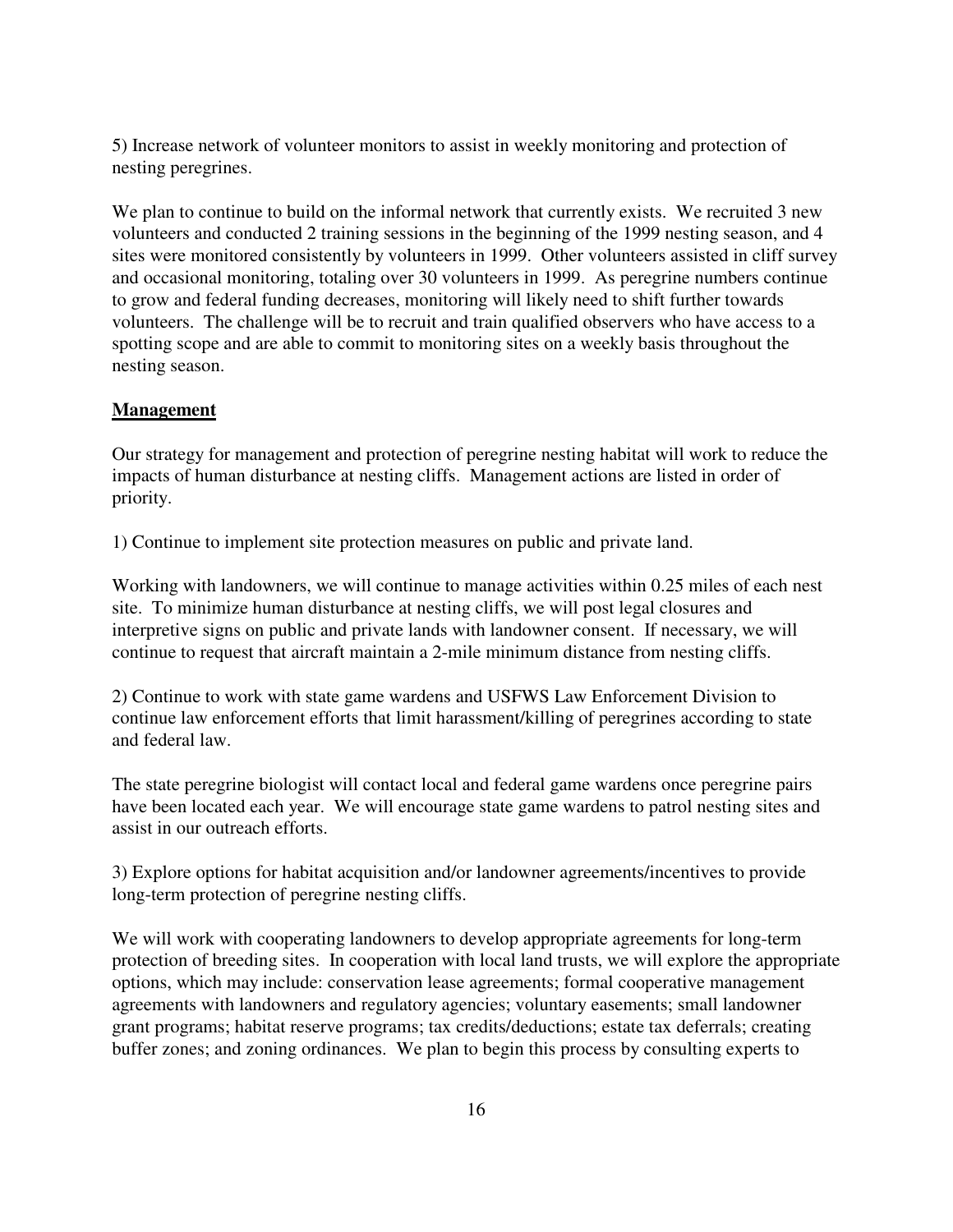develop the best strategy for protecting peregrine breeding habitat on private land, and we will discuss various options with landowners with whom we have well-established relationships. We hope to use this program as a pilot for other state-listed species.

4) If cooperative landowner agreements are not sufficient to meet delisting goals, urge the Endangered Species Committee to advise and encourage the Secretary of the Agency of Natural Resources to use the appropriate legal avenues to protect peregrine breeding habitat.

Work with the Endangered Species Committee and interested parties to explore effective legal means to restrict human access to areas around peregrine falcon breeding sites, e.g., restricted access to cliffs for hikers and climbers, and restrictions on logging operations and road maintenance near nesting cliffs during the breeding season.

5) Prohibit take of Vermont's wild peregrines for falconry.

We will work with the USFWS and the State of Vermont to prohibit any future take of wild peregrines for falconry. Prohibiting the take of wild peregrines should not limit falconers in Vermont; currently there is an adequate supply of captive-bred peregrine falcons available for falconers, and the more abundant red-tailed hawk (*Buteo jamaicensis*) is available for the take for falconry in Vermont. Currently, the proposed post-delisting management plan will not include the northeastern states in its permit for the harvest of wild passage peregrines. We will revisit this issue and reevaluate our position on a regular basis.

6) Improve eyrie conditions when necessary and possible.

Limited eyrie improvements, such as placing gravel in the nest scrape to improve drainage, or removing large rocks that may limit clutch size, may be necessary at some sites that have a limited number of ledges suitable for nesting.

7) Improve interpretative signs to provide a clear and concise educational message.

We plan to develop signs that restrict access at appropriate sites. Signs will include educational information about peregrine natural history, the need for protection during breeding season, etc. Partnerships with local organizations and climbing groups will also be included.

#### **Education and Outreach**

Past outreach efforts have been somewhat limited, and we plan to increase and expand these efforts to best reduce the threat of human disturbance at nesting sites. Education and Outreach actions are listed in order of priority.

1) Continue and expand outreach and educational efforts including slide show presentations, news releases, newsletter articles, media coverage, and fact sheet and report distribution.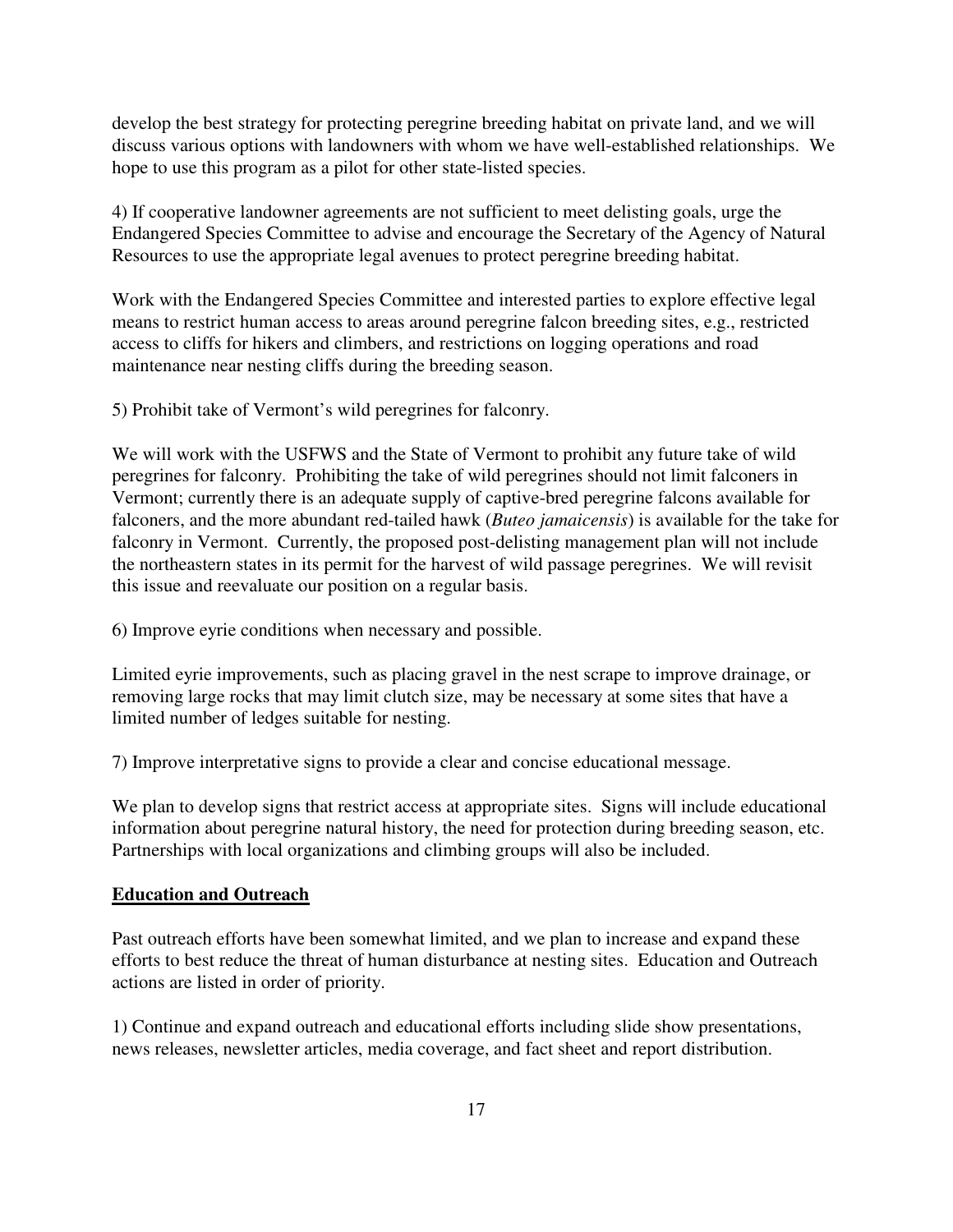To increase educational efforts, we will work with VDFW outreach staff to develop an outreach plan for Vermont peregrine falcons. Educational materials will be updated and improved to incorporate information about avoidance of human disturbance to breeding peregrines. Media coverage may be used to address human disturbance issues at nesting cliffs.

2) Continue to write and distribute annual technical report and 1-page summary (updated annually).

## **Research**

Research actions follow guidelines set in the federal *Peregrine Falcon Eastern Population Recovery Plan*. We will revisit the justification for these actions with any future changes in USFWS' involvement in peregrine monitoring. Research actions are listed in order of priority.

1) Continue to record and report banded status of adult peregrines at nesting sites.

When possible, we will continue to attempt to read bands on territorial peregrines. In recent years, this effort has been extremely time consuming with little success, due primarily to the fact that we have only had limited access to a high powered spotting scope. To increase our success rate, we will need to purchase and otherwise secure the use of Questar (or similar high powered) spotting scope.

2) Continue banding at a subset of nesting sites, as funding permits.

In accordance with the *Peregrine Falcon Eastern Population Recovery Plan*, we plan to continue banding at a subset of Vermont sites. The Peregrine Biologist will coordinate the timing of banding and will work with the VINS biologist and professional rock climbers to continue banding approximately 30-50% of the nestlings each year, depending on funding, timing, and accessibility of eyries.

3) Continue eggshell thickness and contaminant studies (dependent on 2 above).

In accordance with the *Peregrine Falcon Eastern Population Recovery Plan*, we will continue to collect unhatched eggs and eggshell fragments for contaminant and thickness testing when banding young. If banding discontinues, it is likely that we will rarely access eyries for egg collection.

4) Continue prey analysis by collecting prey remains from nest ledge when banding (dependent on 2 above).

We will collect prey remains from eyries when banding young falcons. These remains will be analyzed on a periodic basis.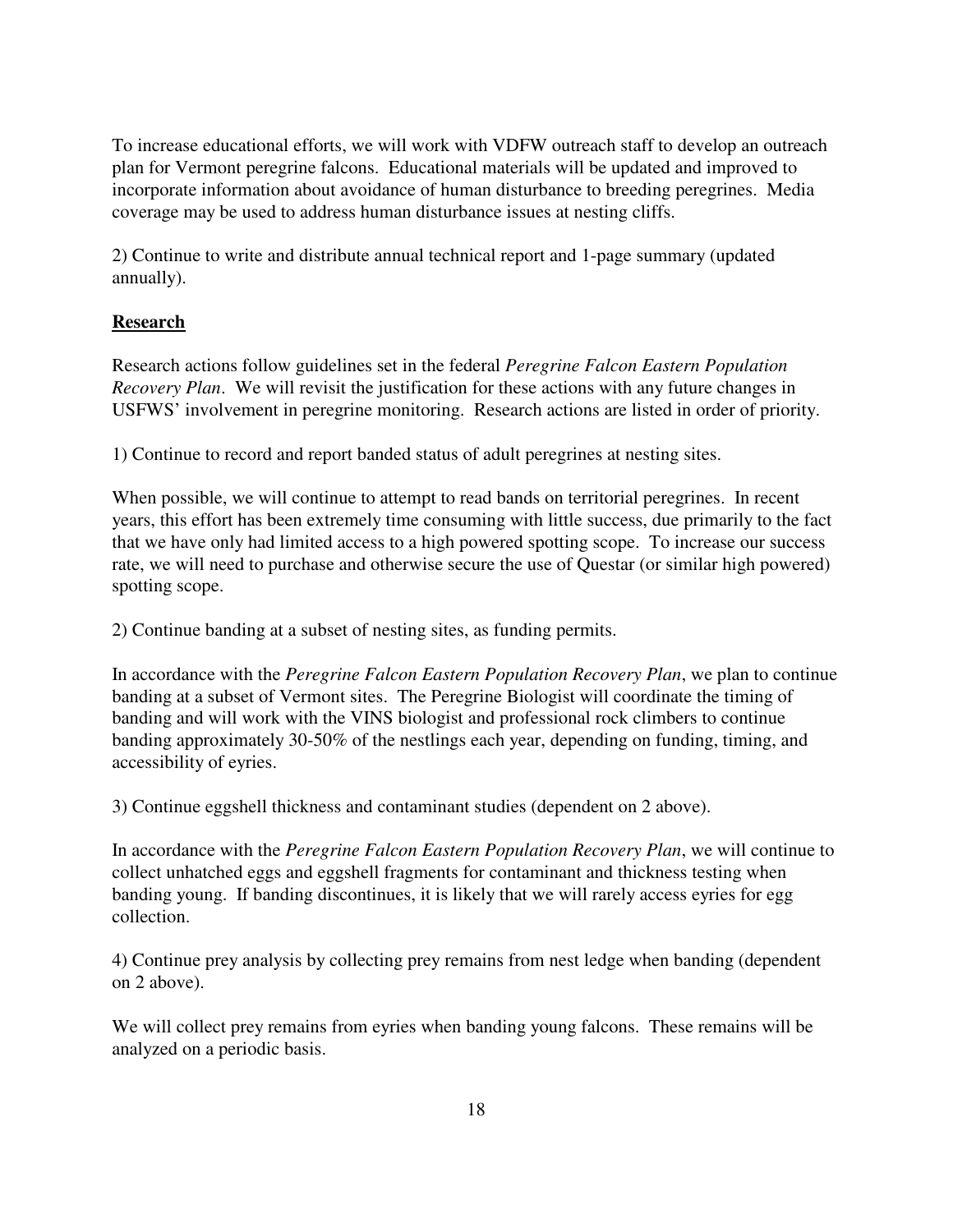### **Partnerships**

As federal funding and protection decreases, it may be useful to expand the Vermont peregrine monitoring and management project to include additional partners. Actions are listed in order of priority.

1) Continue to establish and expand partnerships with government and non-government organizations in Vermont and region.

Partnerships with private landowners, local conservation organizations, climbing groups, and state and federal agencies will help ensure the long-term protection of nesting cliffs.

2) Work with USFWS to ensure the sustained recovery of peregrine falcons after delisting.

We plan to provide input into the USFWS' development of a post-delisting monitoring plan and regulations regarding the take for falconry. We will work to ensure that the plan adequately protects nesting sites and provides sufficient funding, and we will not support permits to take wild peregrines for falconry purposes in the region as long as the species is state-listed.

### **Fundraising**

1) Increase fundraising efforts.

We will increase our efforts to secure funding for the monitoring and management of peregrines each year. To prepare for an eventual uncertainty in Section 6 funding, we will work with partners to seek funds from private foundations and other sources to provide the resources necessary to adequately monitor and protect the state's peregrine population.

### **6.4. Factors Potentially Limiting Recovery Efforts**

We have identified the following factors that may limit the success of our recovery efforts in the near future. We will need to overcome these factors to ensure the long-term success of peregrine falcon recovery efforts in Vermont.

1) Decrease and eventual elimination of federal funding.

It is not yet clear what the USFWS' role will be in providing funding to monitor and manage peregrine falcons now that they have been removed from the federal endangered species list. We assume funding will decrease over the designated post-delisting monitoring period and that it will eventually cease. USFWS funding has provided the majority of funds to monitor and manage the Vermont peregrine population since recovery efforts began. A lack of funding will significantly limit our ability to monitor and manage Vermont's peregrine population. In the case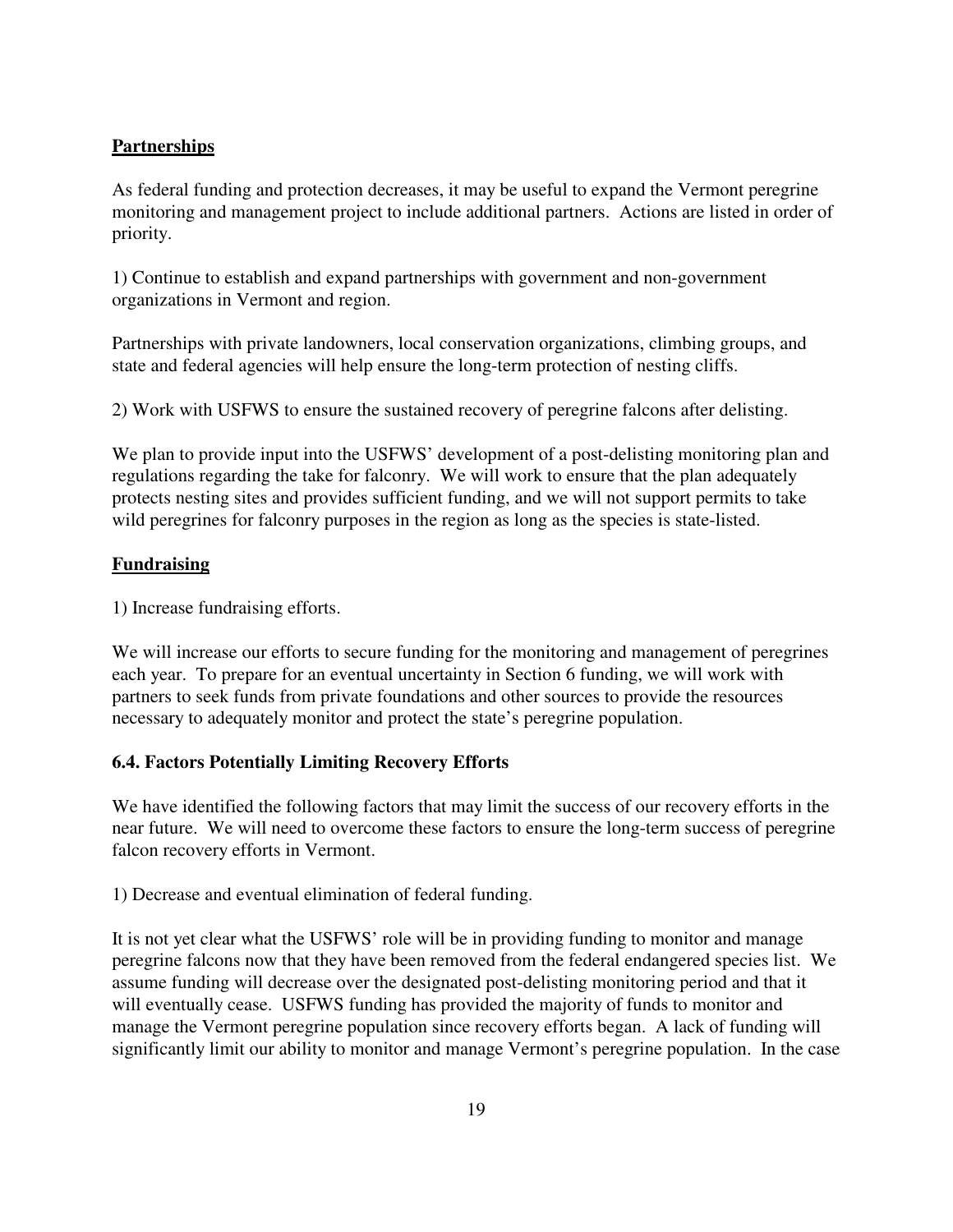of significantly limited funds, we have identified actions essential to the peregrine's recovery in Vermont in Section 6.3.

For the past 5 years, federal funding from the USFWS through Section 6 of the ESA has supplemented our project costs up to 50%. The estimated annual cost for the Vermont peregrine project from 1995-2000 are below. These costs do not include volunteer time from volunteers, non-profit groups such as the Nature Conservancy, and other in-kind contributions from agencies such as the GMNF, the VDFPR, the Massachusetts Division of Fisheries and Wildlife, or the USFWS. We estimate that these costs would add approximately \$5,000 to the estimated total costs below. In addition to the direct Section 6 funds, the USFWS has invested staff time, provided funds for climbing equipment, bands and technical climbing support for banding young peregrines, and paid \$20 per egg for shell thickness tests and \$400 per egg for contaminants analysis.

| Year | Project Cost | Section 6 Funds | Comments                     |
|------|--------------|-----------------|------------------------------|
| 2000 | unknown      | \$13,000        | NWF supplemented $>$ \$8,000 |
| 1999 | \$35,346     | \$13,000        | NWF joined project           |
| 1998 | \$20,910     | \$11,500        | No GMNF contribution         |
| 1997 | \$27,560     | \$10,000        | Last GMNF contribution       |
| 1996 | \$23,930     | \$10,450        |                              |
| 1995 | \$21,720     | \$12,000        |                              |

2) Changing legal authority to protect nest sites.

Although peregrine falcons are protected from hunting by the Migratory Bird Treaty Act, there is currently no legal protection of their habitat. With the recent federal delisting, we will have less legal authority to close and protect nesting cliffs during the breeding season, which may have adverse effects on the productivity of the population.

3) Reduced public support of federally delisted species.

Public perception of peregrine falcons will likely change now that the peregrine falcon is delisted. We suspect that the public's concern will decrease in future years, and we will need to develop a strong outreach program that maintains public awareness and concern. We expect that we will need to focus our outreach efforts to convey the message that although peregrines have been delisted federally, state recovery efforts are not complete, and we need to proceed with caution by continuing to protect and monitor peregrines in Vermont to ensure their recovery is sustained.

4) Reduced agency support.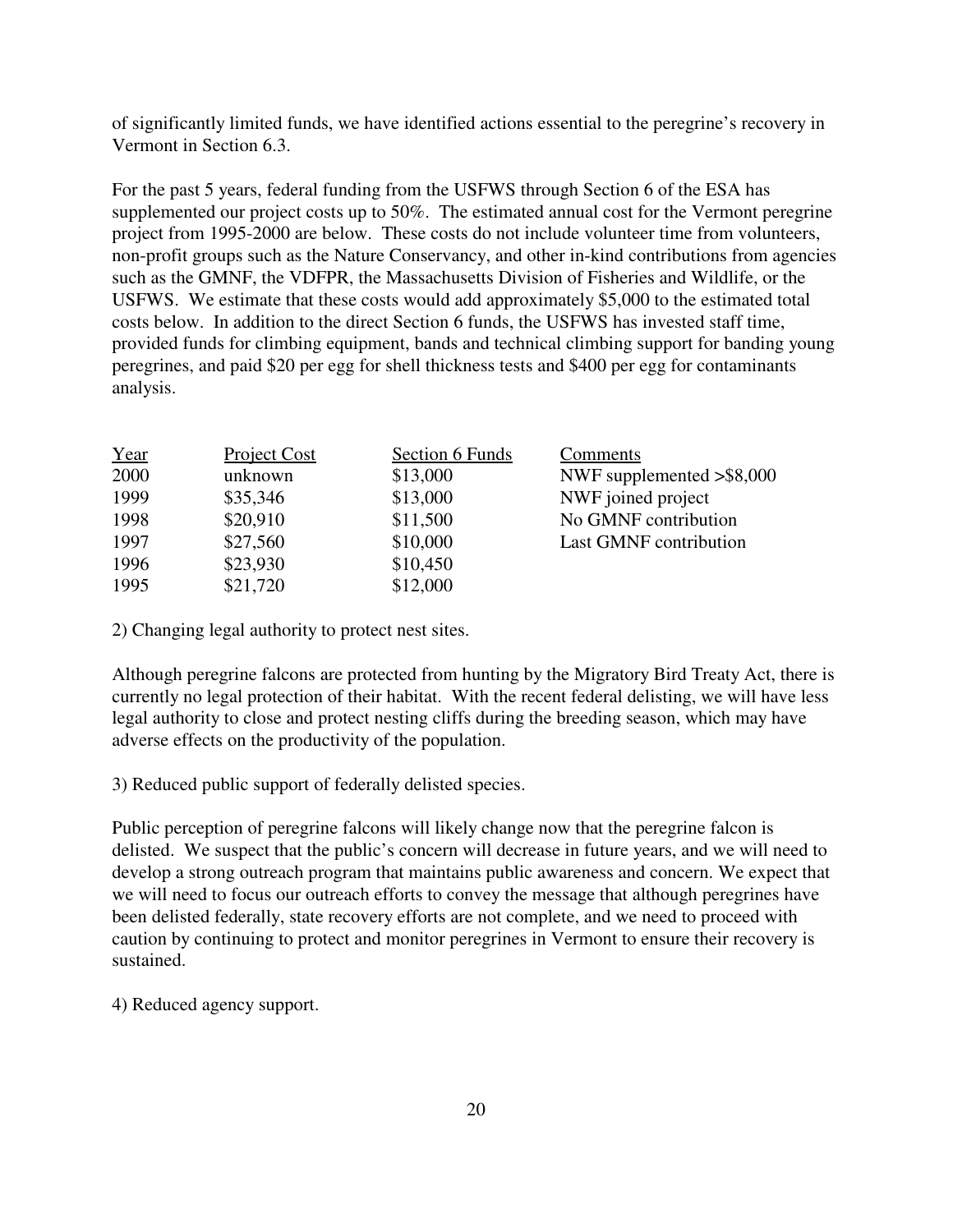The U.S. Forest Service, U.S. Park Service, and other agencies that are driven by federal budget allocations and priorities will likely reduce financial support and protection efforts of peregrine falcons as other listed species become a greater priority.

5) Unsustainable take for falconry purposes.

Falconry groups, such as the North American Falconry Association, may put increasing pressure on the USFWS and state agencies to allow the take for falconry.

#### **6.5. Actions Not Recommended**

1) Additional hacking or reintroduction efforts.

#### **7. ACKNOWLEDGEMENTS**

Thanks to the Vermont Peregrine Falcon Recovery Team - Doug Blodgett, Steve Faccio, Job Heintz, and Steve Parren - for their valuable input and advice in the development if this recovery plan. Additional reviews of earlier drafts by Cedric Alexander, Michael Amaral, Jeff Corser, Scott Darling, Randy Durand, Tom French, Doug Inkley, Mark LaBarr, John Lanier, and Chris Martin, greatly improved the final recovery plan. We also thank the Scientific Advisory Group on Birds for their advice and support. We are grateful for financial support provided by the Ellis Phillips Foundation through the Vermont Natural Resources Council. We also thank the many volunteers, biologists, landowners, and local and regional agencies and organizations that have contributed to Vermont peregrine falcon recovery efforts since 1982.

#### **8. LITERATURE CITED**

- American Ornithologist's Union. 1886. The code of nomenclature; check-list of North American birds adopted by the American Ornitholigist's Union; being the report of the Committee of the Union on classification and nomenclature. New York, 392 pp.
- Barclay, J. and M. Gilroy. 1984. Eastern peregrine falcon reintroduction program, 1984 summary report. The Peregrine Fund, Cornell University, Ithaca, NY.
- Cade, T. J., J. H. Enderson, and J. Linthicum, eds. 1996. Guide to management of peregrine falcons at the eyrie. The Peregrine Fund, Boise, Idaho.
- \_\_\_\_\_, J. H. Enderson, L. F. Kiff, and C. M. White. 1997. Are there enough good data to justify de-listing the American peregrine falcon? Wildlife Society Bulletin 25(3):730-738.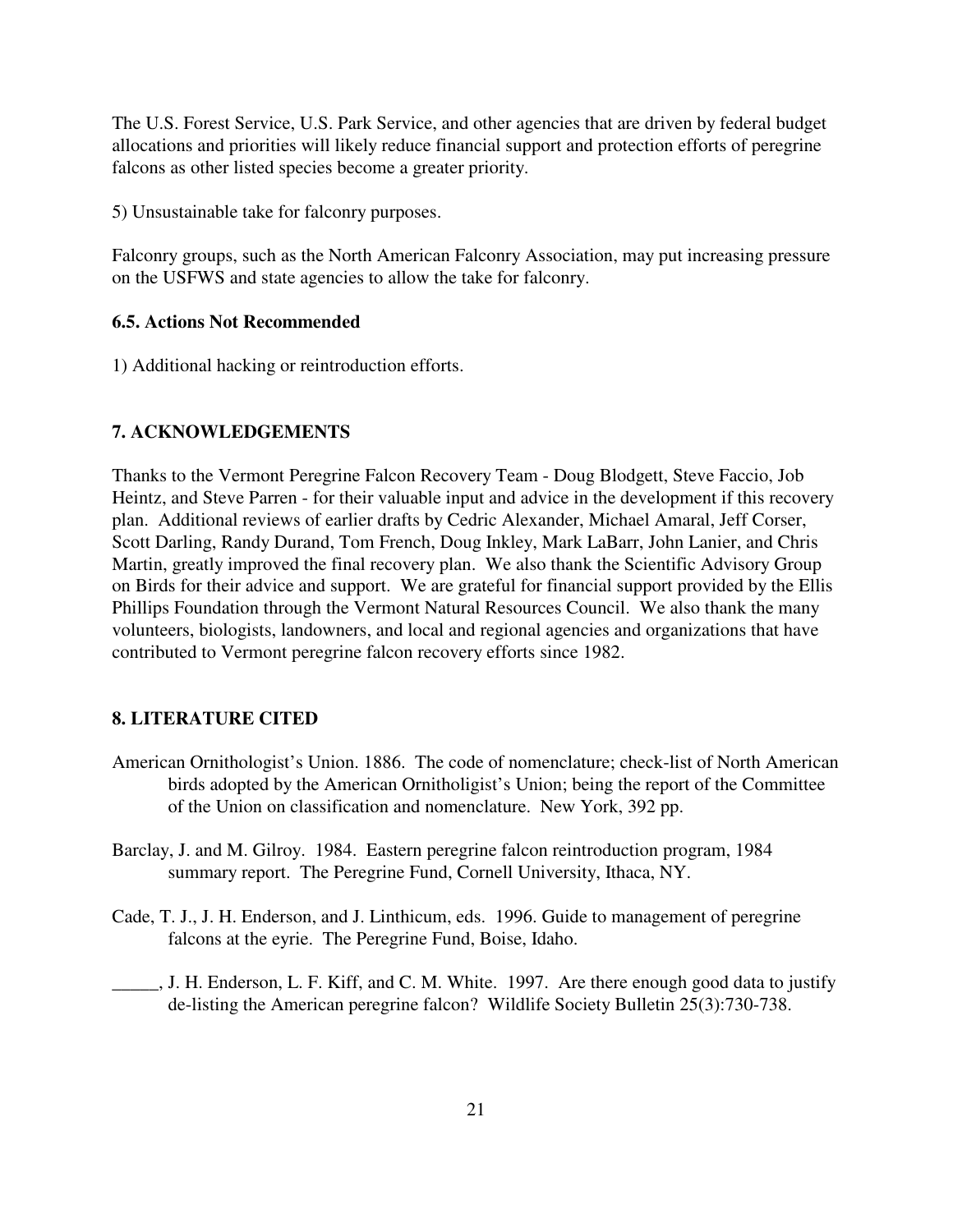- Corser, J. D. and C. C. Rimmer. 1993. The 1993 breeding status and population dynamics of peregrine falcons in Vermont. Unpublished report, Vermont Institute of Natural Science, Woodstock, VT.
- \_\_\_\_\_, C. C. Rimmer, and S. G. Parren. 1994. The 1994 breeding status and population dynamics of peregrine falcons in Vermont. Unpublished report, Vermont Institute of Natural Science, Woodstock, VT.
- \_\_\_\_\_, S. D. Faccio, and S. G. Parren. 1995. The 1995 breeding status and population dynamics of peregrine falcons in Vermont. Unpublished report, Vermont Institute of Natural Science, Woodstock, VT.
- \_\_\_\_\_, S. D. Faccio, and S. G. Parren. 1996. The 1996 breeding status and population dynamics of peregrine falcons in Vermont. Unpublished report, Vermont Institute of Natural Science, Woodstock, VT.
- \_\_\_\_\_, M. Amaral, C. J. Martin, and C. R. Rimmer. 1999. Recovery of a cliff-nesting peregrine falcon, Falco peregrinus, population in northern New York and New England, 1984-1996. Canadian Field-Naturalist 113:472-482.
- Faccio, S. D. and J. D. Corser. 1995. The reoccupancy of historic peregrine falcon nest sites in Vermont, their current status, and future prospects. Unpublished report, Vermont Institute of Natural Science, Woodstock, VT.
- Fowle, M. R., S. D. Faccio, and S. G. Parren. 1997. The 1997 breeding status and population dynamics of peregrine falcons in Vermont. Unpublished report, Vermont Institute of Natural Science, Woodstock, VT.
- \_\_\_\_\_, M. R., S. D. Faccio, and S. G. Parren. 1999. The 1999 breeding status and population dynamics of peregrine falcons in Vermont. Unpublished report, National Wildlife Federation, Montpelier, VT.
- Gaine, E. L. and C. C. Rimmer. 1990. The 1990 breeding status of peregrine falcons in Vermont. Unpublished report, Vermont Institute of Natural Science, Woodstock, VT.
- \_\_\_\_\_, and C. C. Rimmer. 1991. The 1991 breeding status of peregrine falcons in Vermont. Unpublished report, Vermont Institute of Natural Science, Woodstock, VT.
- \_\_\_\_\_, and C. C. Rimmer. 1992. The 1992 breeding status of peregrine falcons in Vermont. Unpublished report, Vermont Institute of Natural Science, Woodstock, VT.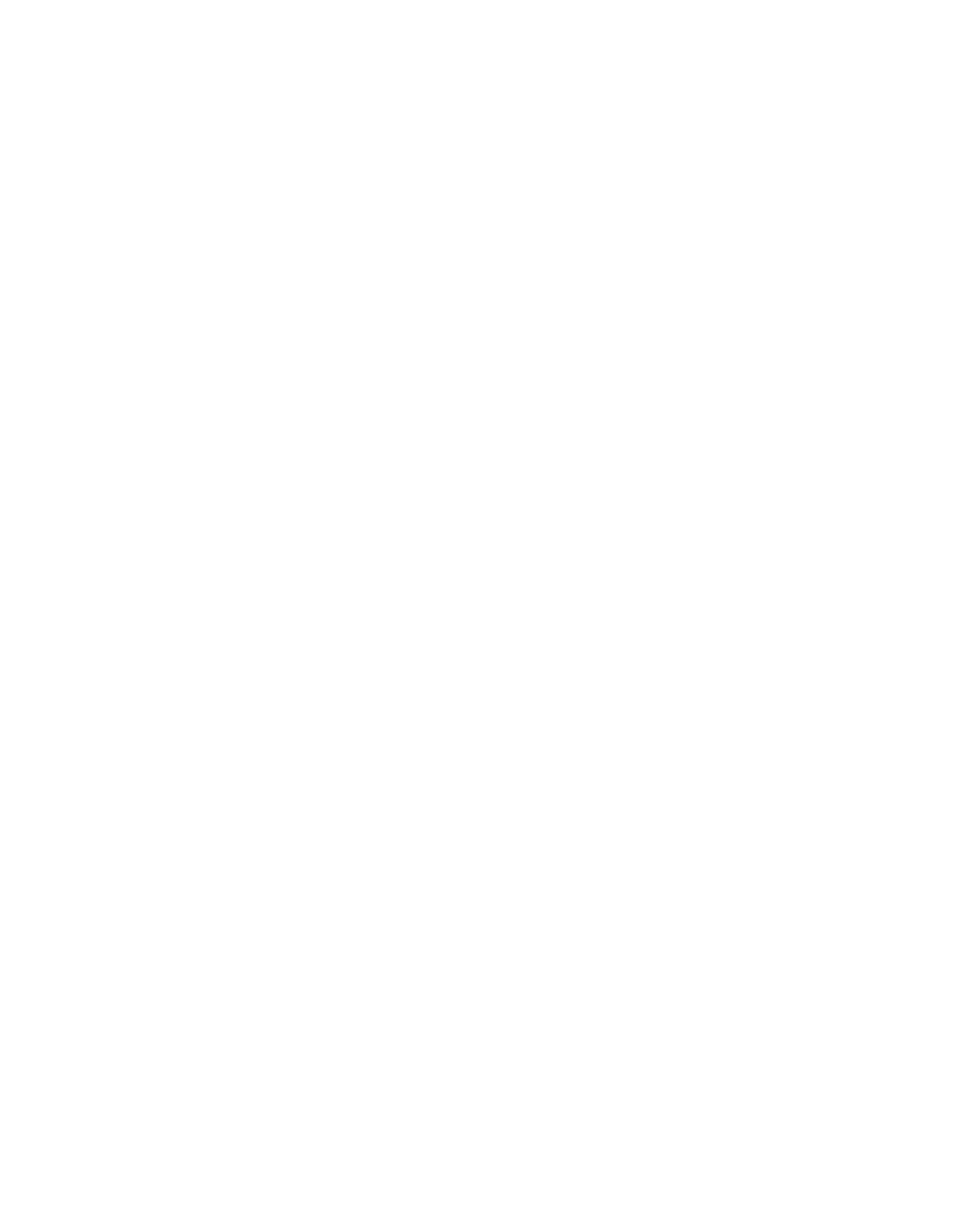- Herbert, R. A., and K. G. S. Herbert. 1969. The extirpation of the Hudson River peregrine falcon population. Pages 133-154 in J. J. Hickey (ed.), Peregrine falcon populations: their biology and decline. University of Wisconsin Press, Madison, WI.
- Hickey, J. J. 1942. Eastern populations of the duck hawk. Auk 59:176-204.
- \_\_\_\_\_, and D. W. Anderson. 1969. Peregrine falcon: life history ane population literature. Pages 3-42 in J. J. Hickey (ed.), Peregrine falcon populations: their biology and decline. University of Wisconsin Press, Madison, WI.
- Hunt, W. G. 1988. The natural regulation of peregrine falcon populations. Pages 667-676 in T. J. Cade, J. H. Enderson, C. G. Thelander, and C. M. White (eds.), Peregrine falcon populations: their management and recovery. The Peregrine Fund, Inc., Boise, ID.
- Kiff, L. F. 1988. Changes in status of the peregrine falcon in North America: an overview. Pages 123-139 in T. J. Cade, J. H. Enderson, C. G. Thelander, and C. M. White (eds.), Peregrine falcon populations: their management and recovery. The Peregrine Fund, Inc., Boise, ID.
- LaBarr, M. S. and C. R. Rimmer. Wintering status and ecology of peregrine falcons in Vermont. Unpublished report, Vermont Institute of Natural Science, Woodstock, VT.
- Laughlin, S. B., and D. P. Kibbe, eds. 1985. The Atlas of Breeding Birds of Vermont. University Press of New England, Hanover, NH. 456 pp.
- Newton, I. 1988. Commentary population regulation in peregrines: an overview. Pages 761- 770 in T. J. Cade, J. H. Enderson, C. G. Thelander, and C. M. White (eds.), Peregrine falcon populations: their management and recovery. The Peregrine Fund, Inc., Boise, ID.
- Ratcliffe, D. A. 1993. The peregrine falcon. Second edition. T. & A. D. Poyser, London. 454 pp.
- Rice, J. N. 1969. The decline of the peregrine falcon in Pennsylvania. Pages 155-164 in J. J. Hickey (ed.), Peregrine falcon populations: their biology and decline. University of Wisconsin Press, Madison, WI.
- Schueck, L. S., M. F. Fuller, and W. S. Seegar. 1989. Falcons. Pages 71-80 in Proceedings of the northeast raptor management symposium and workshop. National Wildlife Federation, Washington, D. C.
- Spofford, W. R. 1975. Eyries inventory and assessment. Unpublished report.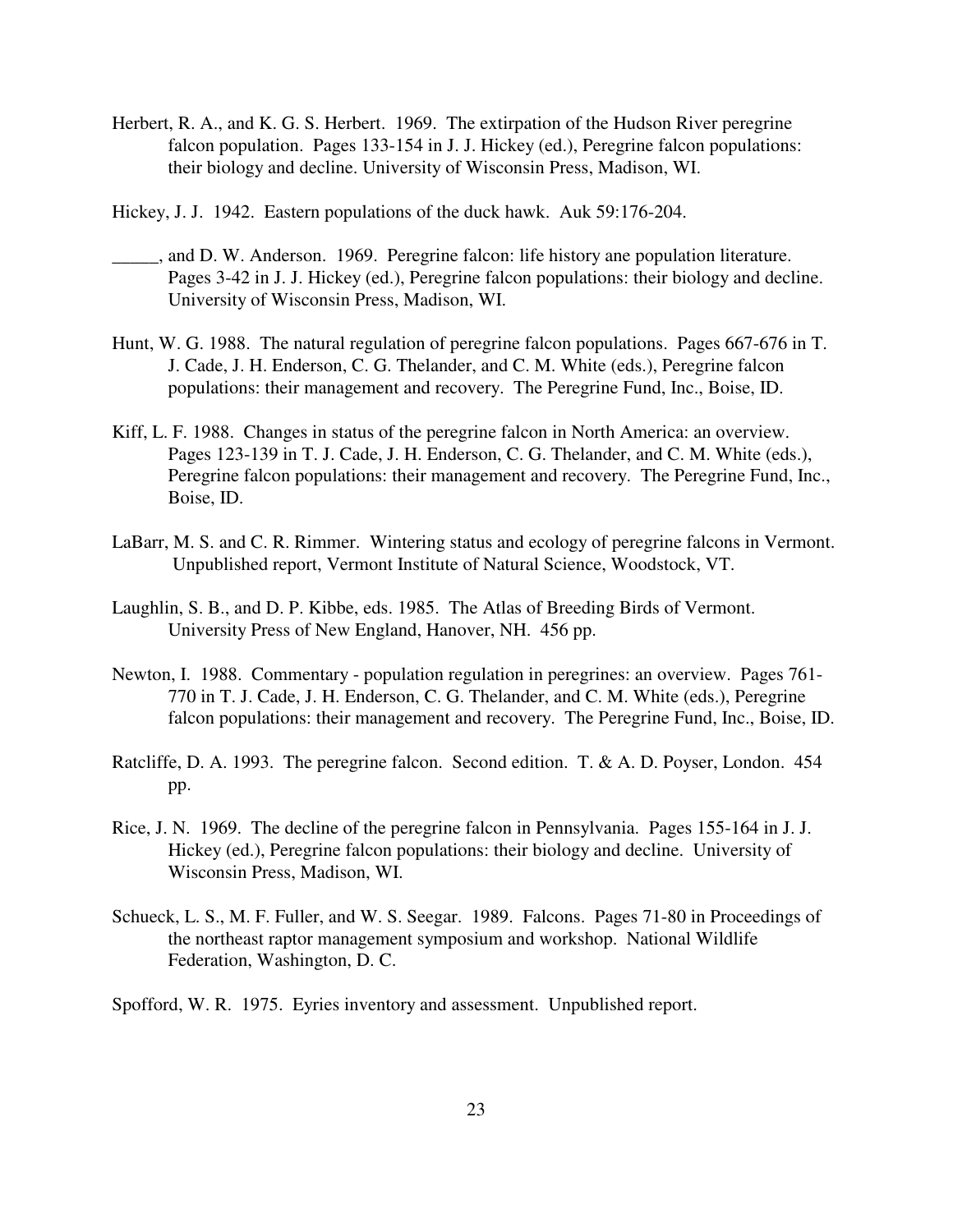- U. S. Fish and Wildlife Service. 1991. First update of peregrine falcon (*Falco peregrinus*), eastern population, revised recovery plan. Newton Corner, Massachusetts. 35 pp.
- \_\_\_\_\_. 1998a. Peregrine falcon (*Falco peregrinus*). U.S. Fish and Wildlife Service Division of Endangered Species species account, www.fws.gov/r9endspp/facts2.html, 2 pp.
- \_\_\_\_\_. 1998b. The peregrine falcon is back! Babbitt announces proposal to remove world's fastest bird from the endangered species list. August 25, 1998, U.S. Fish and Wildlife Service Division of Endangered Species press release, www.fws.gov/r9extaff/pergre.html, 2 pp.
- \_\_\_\_\_. 1998c. Endangered and threatened wildlife and plants; proposed rule to remove the peregrine falcon in North America from the list of endangered and threatened wildlife. Federal Register 63(165):45446-45463.
- \_\_\_\_\_\_\_. 1999. Endangered and threatened wildlife and plants; final rule to remove the peregrine falcon in North America from the list of endangered and threatened wildlife, and to remove the similarity of appearance provision for free-flying peregrines in the coterminous United States. Federal Register 64(164):46542-46558.
- White, C. M., W. H. Drury, Jr., and T. J. Cade. 1974. What genetic problems exist in a peregrine restoration program? In R. C. Clement (ed.), Peregrine falcon recovery – proceedings. Audubon conservation report No 4. National Audubon Society.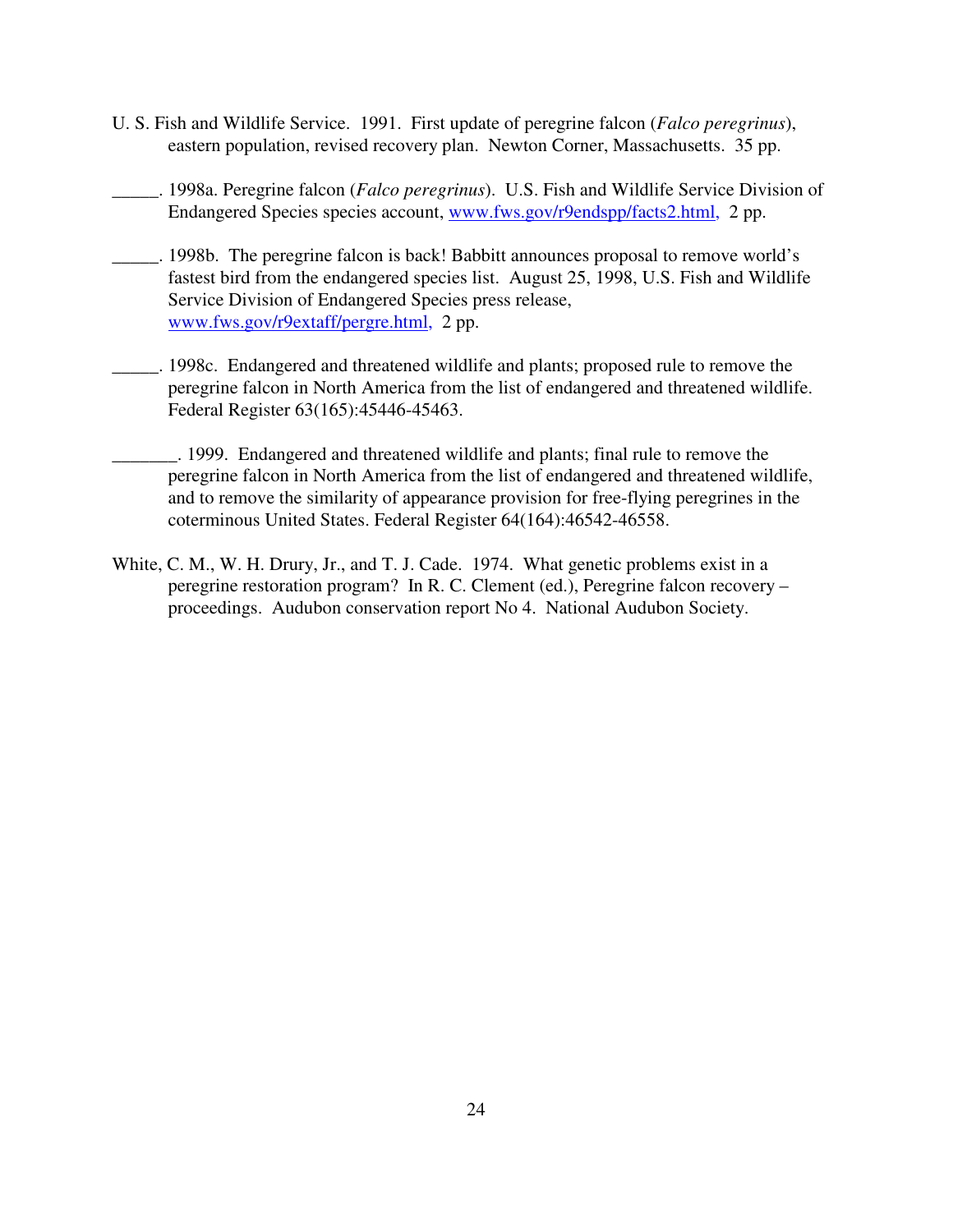# **9. FIGURES AND TABLE**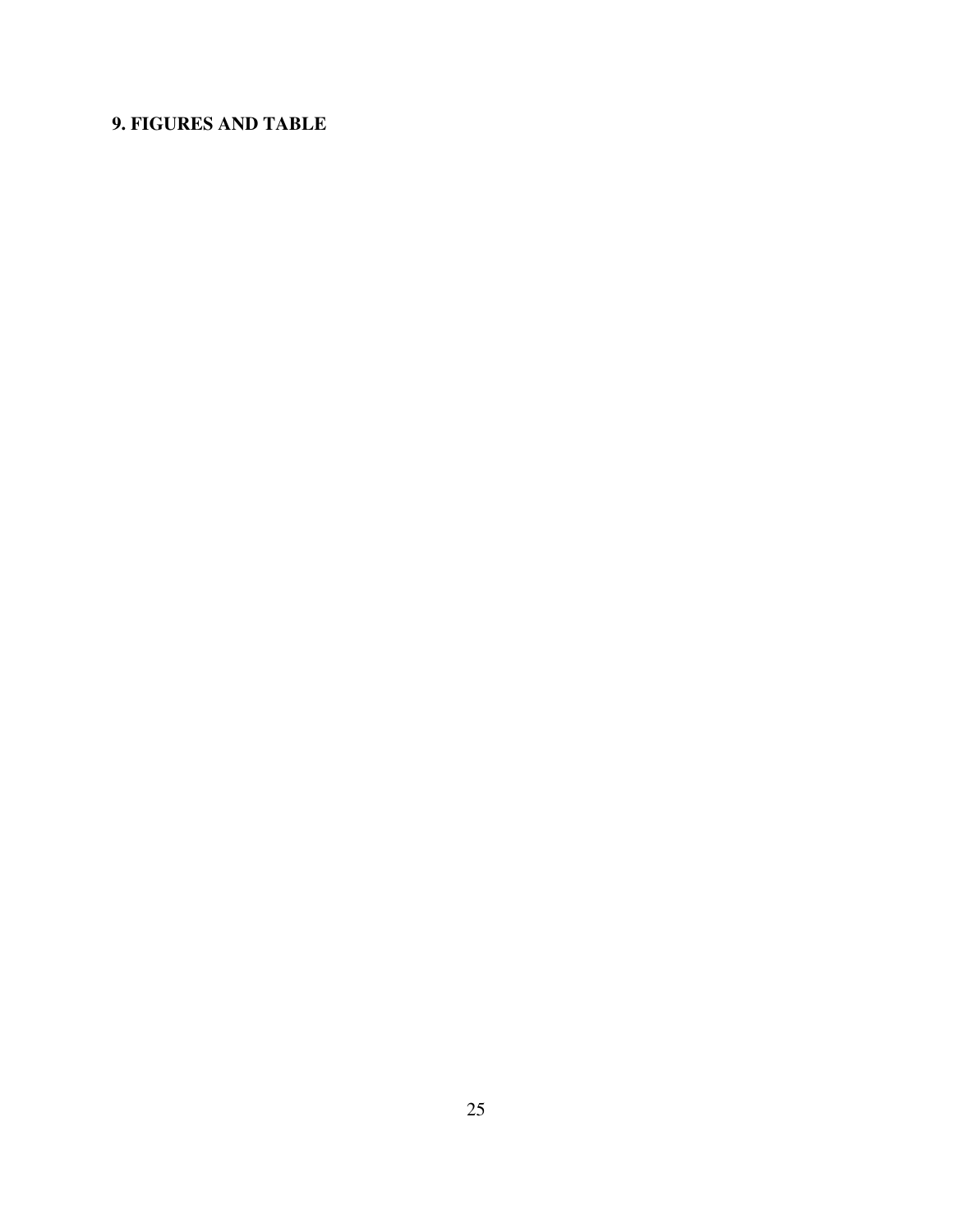**Fig. 2. Number of peregrine falcon pairs and fledglings in Vermont, 1984-2000.**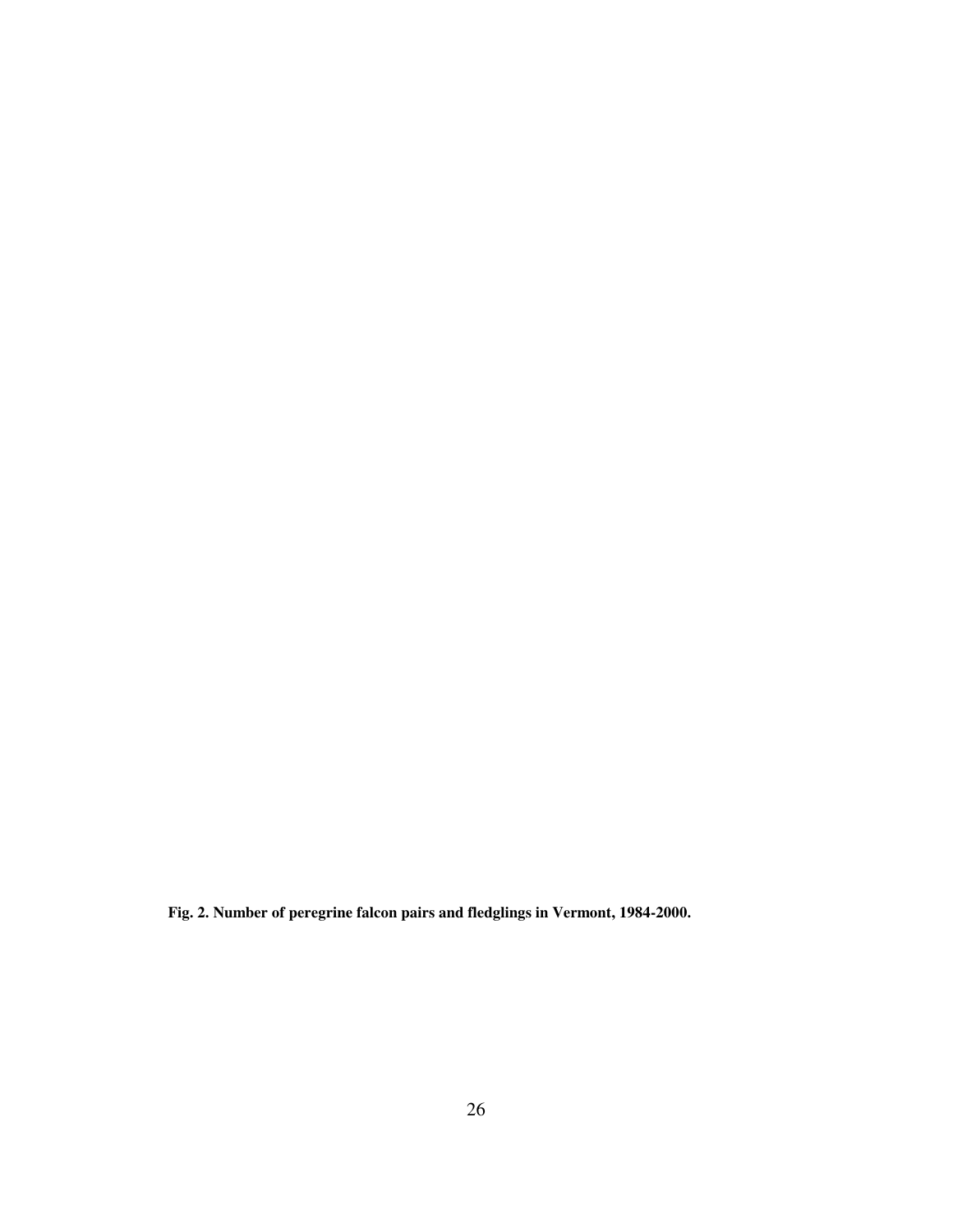|             | zuuu.<br><b>PAIRS</b> |                  |                | <b>FLEDGLINGS</b>     |                |                         |             |
|-------------|-----------------------|------------------|----------------|-----------------------|----------------|-------------------------|-------------|
| <b>YEAR</b> | Terr                  | Nesting          |                | Successful Success(%) | Number         | #/succ pair             | #/terr pair |
| 1984        | 1                     | $\boldsymbol{0}$ | $\pmb{0}$      | $\mathbf 0$           | $\pmb{0}$      | $\mathbf 0$             | $\mathbf 0$ |
| 1985        | 1                     | 1                | 1              | 100                   | 3              | 3                       | 3.0         |
| 1986        | 1                     | 1                | 1              | 100                   | $\mathbf 2$    | $\overline{\mathbf{c}}$ | 2.0         |
| 1987        | 4                     | 3                | 3              | 100                   | 9              | 3.00                    | 2.50        |
| 1988        | 5                     | 4                | 3              | 75                    | $\overline{7}$ | 2.33                    | 1.40        |
| 1989        | $\overline{7}$        | 6                | 3              | 50                    | 6              | 2.00                    | 0.86        |
| 1990        | $\overline{7}$        | 6                | 3              | 50                    | 6              | 2.00                    | 0.86        |
| 1991        | 8                     | $\overline{7}$   | 5              | 71                    | 13             | 2.60                    | 1.63        |
| 1992        | 12                    | 9                | $\overline{7}$ | 77                    | 17             | 2.43                    | 1.42        |
| 1993        | 12                    | 10               | 9              | 90                    | 21             | 2.33                    | 1.75        |
| 1994        | 12                    | 11               | 11             | 100                   | 31             | 2.82                    | 2.58        |
| 1995        | 12                    | 12               | 10             | 83                    | 24             | 2.40                    | 2.00        |
| 1996        | 12                    | 8                | 6              | 75                    | 17             | 2.83                    | 1.42        |
| 1997        | 16                    | 14               | 9              | 64                    | 21             | 2.33                    | 1.50        |
| 1998        | 19                    | 15               | 11             | 73                    | 24             | 2.18                    | 1.26        |
| 1999        | 23                    | 19               | 17             | 90                    | 40             | 2.35                    | 1.74        |
| 2000        | 23                    | 22               | 18             | 82                    | 40             | 2.22                    | 1.74        |
| Total       | 175                   | 148              | 117            | 79                    | 281            | 2.40                    | 1.61        |

Table 1. Peregrine Falcon population size and reproductive success in Vermont, 1984- 2000.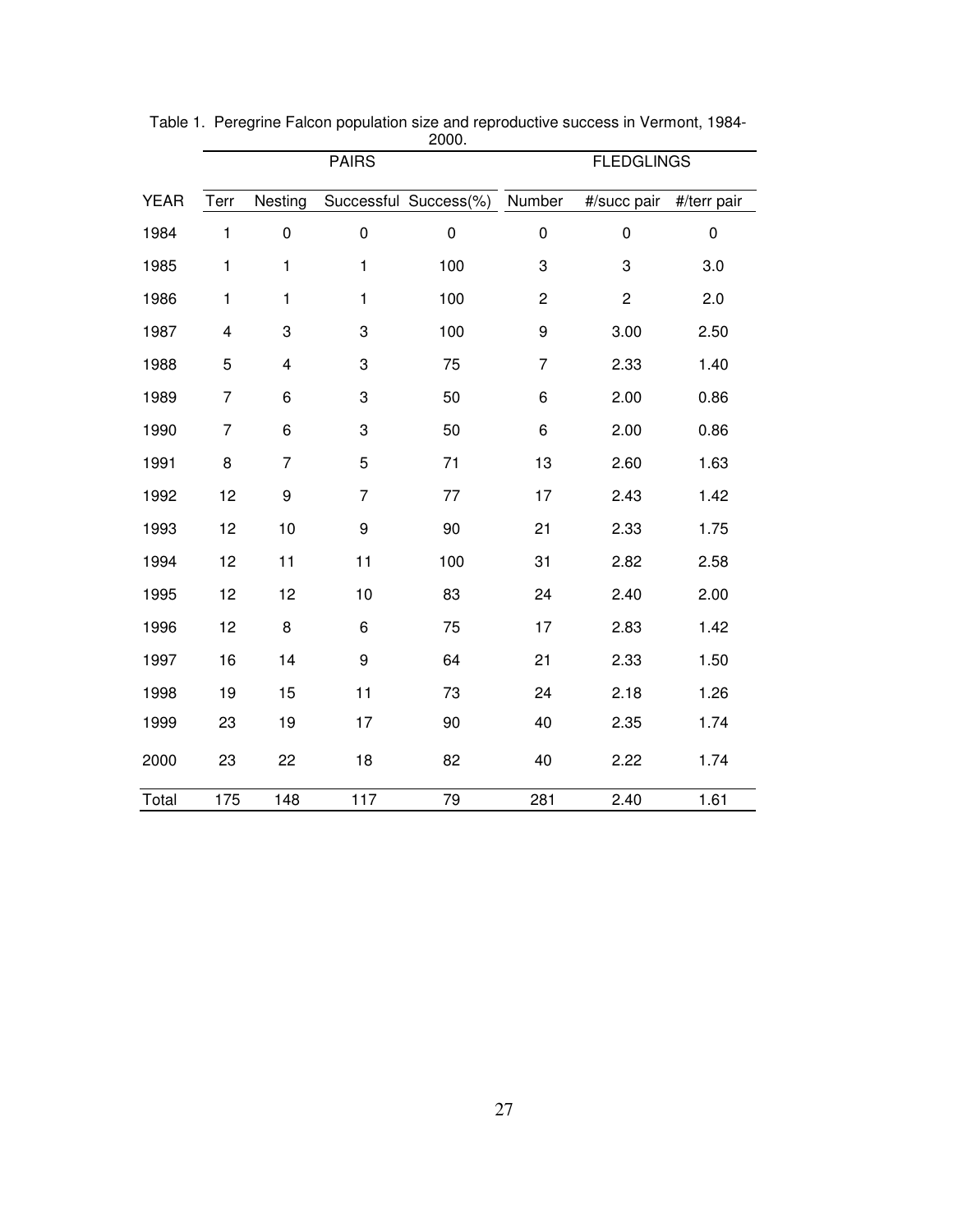#### **10. APPENDICES**

**10.A. Major Duties of Vermont Peregrine Biologist** (Adapted from *Guidelines for VINS Field Biologists*)

These guidelines are intended to define the responsibilities of the Peregrine Biologist. The success of the project requires that procedures outlined below are carefully followed. Communication is the key. The project involves a diverse array of cooperators at different levels – NWF, VINS, and VDFW are the principal players, but other participants include the GMNF, USFWS, TNC, VDFPR, various logging companies and private landowners, volunteers, and the general public. It is critical to know who to contact in which circumstances, and to actively maintain close communication at all levels of the project.

The Peregrine Biologist is expected to maintain a close working relationship with the VDFW Project Coordinator and the VINS Biologist. All work closely together in a formal partnership to administer the project. The VDFW Project Coordinator's primary roles will be to coordinate activities (e.g., posting of peregrine cliffs, chick banding) with landowners and other interested parties, and to deal with regulatory issues (e.g., cliff closures). The VDFW Project Coordinator may suggest actions for the Peregrine Biologist to take, and the Peregrine Biologist will be expected to keep in close contact, both in written weekly reports and frequent oral communication.

Early in the field season, the Peregrine Biologist should make phone contact with each local game warden whose district includes a nesting or territorial site that will be monitored. The Peregrine Biologist should introduce him/herself and inform the warden of the status of each site and the planned monitoring activities there. Whenever an activity other than routine monitoring (e.g., banding) is planned, the warden should be contacted first. Game wardens often receive calls from the concerned public and need to know if the actions being reported are attributable to expected monitoring activities or other, possibly illegal actions. Violations of Fish and Wildlife Law, whether witnessed by or reported to the Peregrine Biologist, must be communicated to the local warden as soon as possible. The warden district map and phone directory should be kept accessible at all times. If immediate, direct contact with a warden is necessary but not possible, the state police dispatch number should be called. This number is listed in the Fish and Wildlife Law Digest. The warden on duty will then be contacted by radio.

The VDFW Project Coordinator will send a letter of contact to known landowners at the beginning of each field season. The Peregrine Biologist may subsequently need to contact landowners to address field monitoring and management issues. People often want to know who the biologist is and to develop a working dialogue. If there is doubt about who should be contacted and in what situations, the VDFW Project Coordinator should be consulted.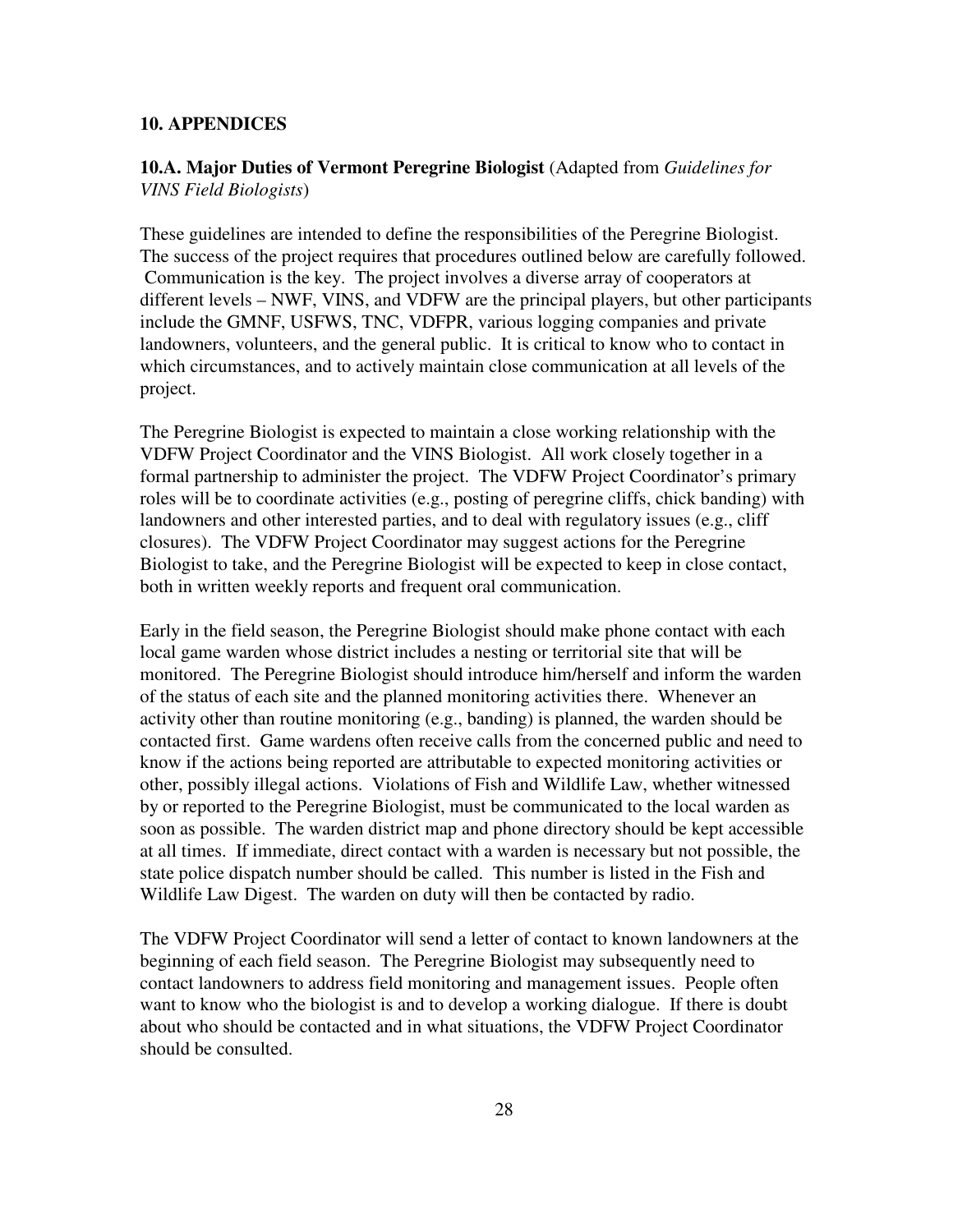The Peregrine Biologist is the on-the-ground coordinator of field activities and is responsible for all field aspects of the project. A crucial role will be to provide guidance to volunteers, VDFW biologists, and others assisting in the project, which is especially critical for those individuals who are responsible for monitoring specific sites. The Peregrine Biologist must make early season contacts with these individuals and work out a mutually agreed upon scheme for monitoring. It will be the responsibility of the Peregrine Biologists to track the progress of each site-specific monitor, to ensure that he or she is kept "in the loop," and to collect all monitoring data at season's end.

If a management problem (e.g., low-flying aircraft or nearby logging job) arises, the Project Coordinator should be contacted immediately. If he or she is not available, there is a list of alternate contacts (with phone numbers) available for each specific situation. The Peregrine Biologist should keep this list accessible at all times.

For reasons of both safety and timely communication, it is important that the whereabouts of the Peregrine Biologist are known as accurately as possible. It will be necessary to check in via phone or email 2-3 times per week to inform others of schedule. On days that visits to remote sites (e.g., Bone or Brousseau Mountains) are scheduled, the Peregrine Biologist should arrange to contact someone after returning from each site. That person should have a list of emergency contacts. The Peregrine Biologist should carry a first aid kit at all times.

An annual project report and 2-page fact sheet should be completed by September 30 of each year. The Peregrine Biologist will be the principal author, and the VINS biologist and VDFW Project Coordinator will contribute as coauthors. Summary data should be collected from site monitors no later than August 1, and subsequent updates should be obtained as needed. A first draft should be ready for review by August 15. The format of the report should follow that used in previous years. The annual report is to be the primary factual reporting of the year's events – speculation should be limited and clearly justified.

The Peregrine Biologist is the most visible spokesperson for the project. He or she will need to make a concerted effort to inform the public through personal contacts, presentations of slide lectures, posting of informational signs, contribution to press releases, and other means. Good PR is important to NWF, VINS, VDFW, and all organizations involved in these projects. If an exciting or newsworthy event takes place during a project, the Peregrine Biologist should check with the VDFW Project Coordinator to determine whether a report of that event should go out to newspapers and other public information sources. Education is an extremely important part of the Peregrine Biologist's job.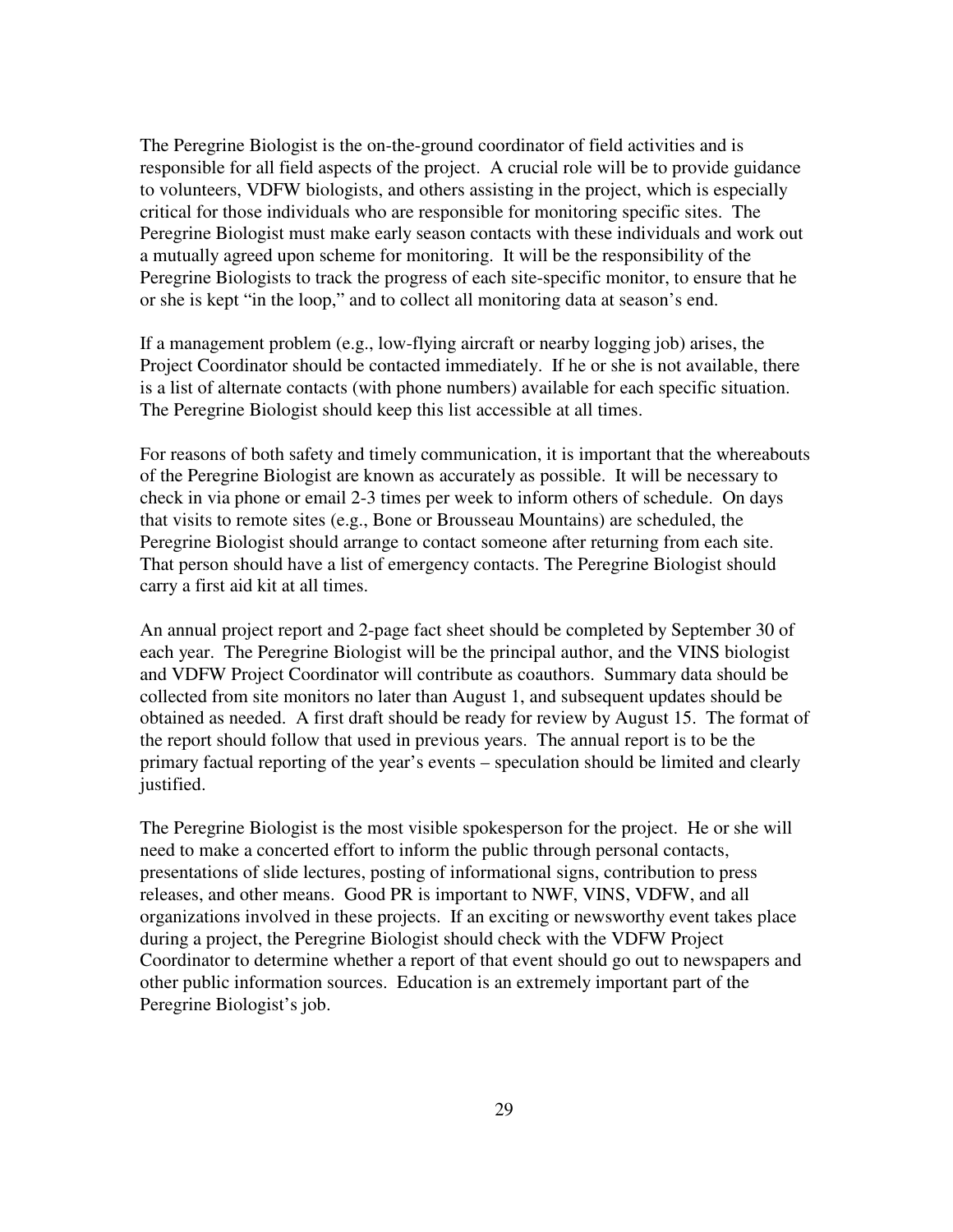In all public outreach activities, the partnership between NWF, VINS, and VDFW should be emphasized, and the project's connection with the Nongame Wildlife Fund highlighted. NNHP is part of the VDFW, and should be recognized as such. Contributions of other organizations (e.g., GMNF, USFWS) and individuals should also be acknowledged. The Project Coordinator should be consulted if clarification is needed about the specific roles of various contributors.

Tasks and duties specific to the project will be reviewed prior to the beginning of the field season. The Peregrine Biologist should not hesitate to seek guidance on any aspect of the project (e.g., priorities, expectations, protocols) at any point during the season. At the conclusion of field work, the Peregrine Biologist, VINS biologist, and Project Coordinator will meet to evaluate the project's strengths, weaknesses, and overall successes, and to discuss recommendations for future efforts.

In addition to these guidelines, the Peregrine Biologist should refer to Attachment A of the Vermont Fish and Wildlife Department contract for the project, which is the Specifications of Work to be Performed. A copy of this will be provided to the biologist.

### **10.B. Summary Information on Occupied Sites** (as of 2000)

Landowner and game warden contact information is subject to change. Information is current to the year listed above.

### **1. Arrowhead Mountain** (Milton)

- $\triangleright$  West facing
- $\triangleright$  Old raven nests
- $\triangleright$  Lowland site in Champlain Valley
- · **Landowner**
	- Type: Private
- **Game Warden Contact:** Lawrence Rosenberger
- · **Historic Use** 
	- $\triangleright$  Record of territorial pair in 1944
- · **Year of Recolonization**: 1997
- Nest Success: 6 fledglings/4 years
- · **Potential/Known Impacts/Threats**
	- $\triangleright$  Hikers at top of cliff
	- $\triangleright$  Climbers
	- $\triangleright$  All terrain vehicles
- · **Past Management**
	- $\triangleright$  Landowner contact, education
	- $\triangleright$  Informal requests for landowners to restrict access to climbers and hikers to western side of cliff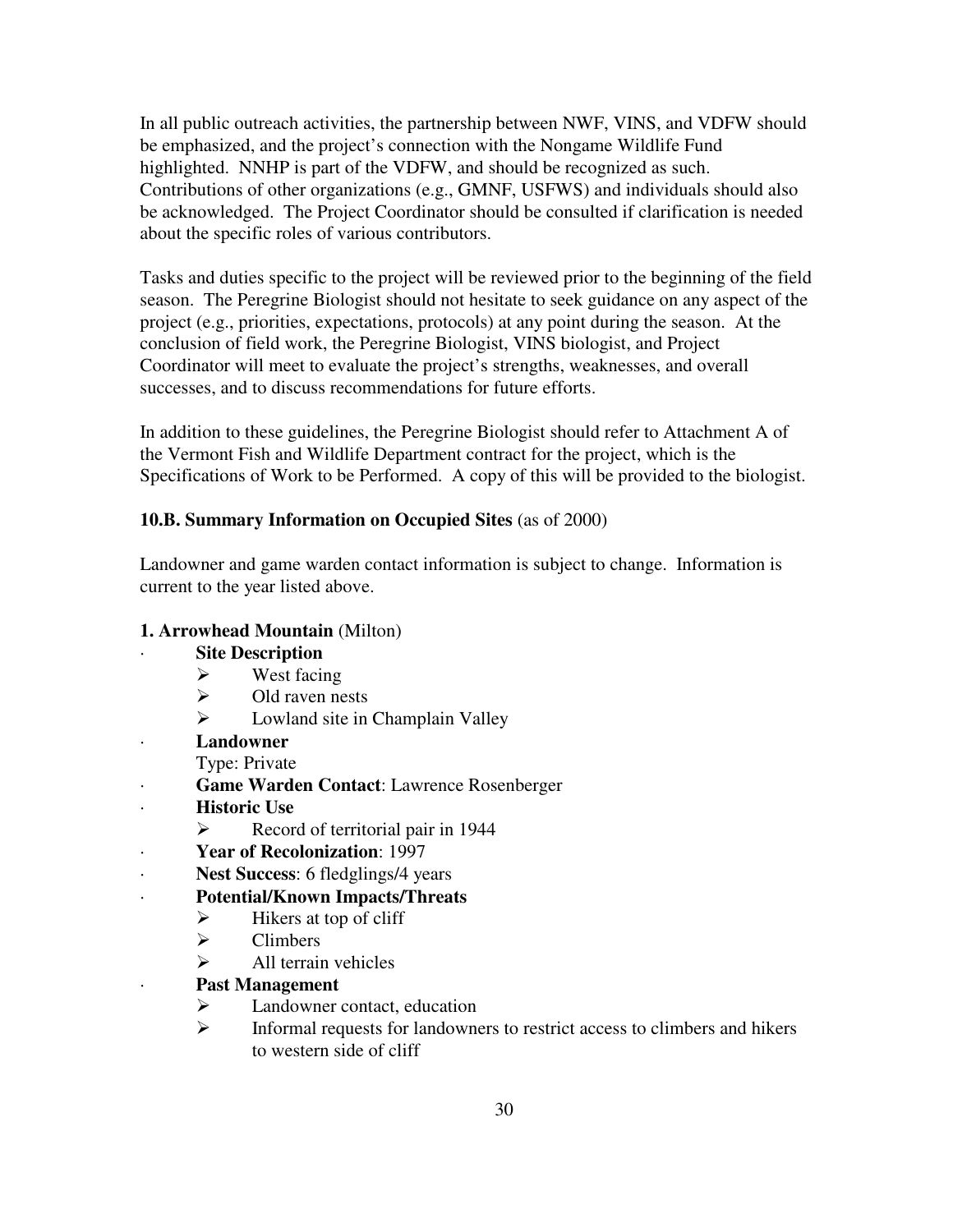### · **Future Management Needs**

- $\triangleright$  Possible cliff closure/educational signs
- Landowner agreement

### **2. Bald Mountain (**West Haven)

### **Site Description**

- $\triangleright$  South facing
- $\triangleright$  Many terraces and ledges
- Well-vegetated
- $\triangleright$  Ravens nest on western end of cliff
- Lowland site overlooking lower Lake Champlain and Poultney River

### · **Landowner**

- Type: Private, non-profit conservation organization
- Owner: The Nature Conservancy of Vermont
- · **Game Warden Contact**: Rob Sterling
- · **Historic Use:** 
	- $\triangleright$  No known records
- · **Year of Recolonization:** 1992
- · **Nest Success:** 17 fledglings/9 years

### · **Potential/Known Impacts/Threats**

- $\triangleright$  Timber rattlesnake research on talus and at top of cliff
- $\triangleright$  Hikers at top of cliff
- $\triangleright$  All terrain vehicles at base of cliff

### Past Management

- $\triangleright$  TNC closes cliff to hikers from April August
- $\triangleright$  Signs posted around base of cliff
- $\triangleright$  Timber rattlesnake research restricted to before and after the nesting season
- · **Future Management Needs**

### **3. Barnet** (Barnet)

### **Site Description**

- $\triangleright$  East facing
- $\triangleright$  Road cut on Rte 5
- $\triangleright$  Small cliff, rises up from road
- $\triangleright$  Few ledges
- appears to provide easy access to predators and/or humans
- Overlooking additional road cuts on Rte 91 and Connecticut River

### · **Landowner**

- Type: Public, State
- Owner: State of Vermont, Department of Transportation
- · **Game Warden Contact:** Ken Denton
- **Historic Use:**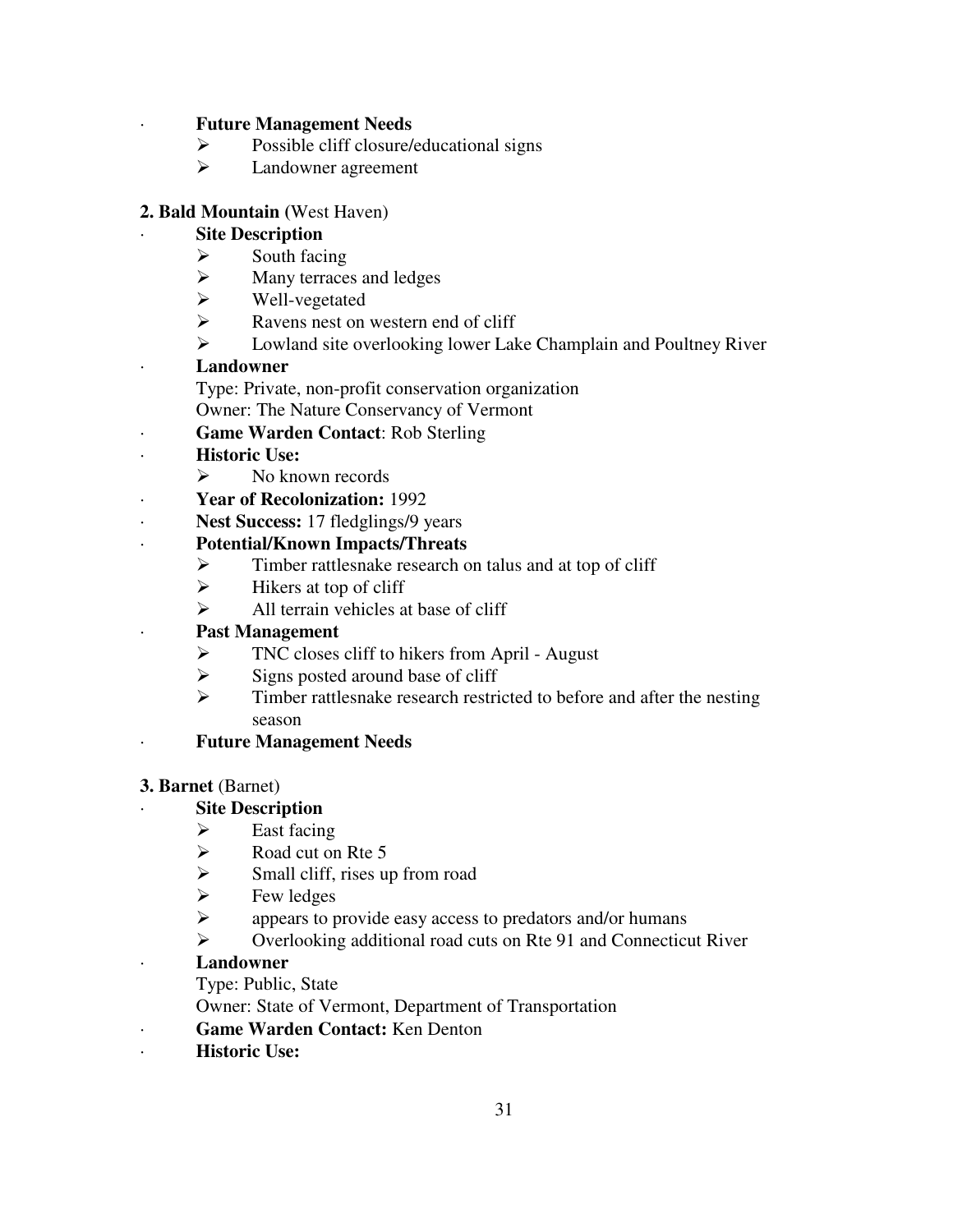- $\triangleright$  None
- · **Year of Colonization:** 1998
- · **Nest Success**: 5 fledglings/3 years

## · **Potential/Known Impacts/Threats**

- $\triangleright$  Road maintenance/construction below cliff
- Traffic on Route 5 (fledgling found dead near cliff in 2000)
- $\triangleright$  Possible high visitation by humans to view birds from pullout on Route 5

### · **Past Management**

- Restrictions to photographers 1999
- $\triangleright$  No cliff closure to-date
- $\triangleright$  No banding
- $\triangleright$  Attempt to reduce the attention drawn to this site

### · **Future Management Needs**

 $\triangleright$  Possible closure of cliff, pullout across the road on Rte 5 (evaluate annually)

## **4. Bolton Notch** (Bolton)

### **Site Description**

- $\triangleright$  East facing
- $\triangleright$  Many cliffs in the area
- $\triangleright$  High elevation nest site
- · **Landowner**
	- Type: Private
- **Game Warden Contact: Chris Clark**
- · **Historic Use:** 
	- $\triangleright$  None recorded
- · **Year of Colonization**: 2000
- · **Nest Success:** 0 fledglings/1 year

## · **Potential/Known Impacts/Threats**

- $\triangleright$  Climbers (documented)
- $\triangleright$  Hikers below cliff (documented)
- $\triangleright$  Potential development of land at base of cliff
- · **Past Management**
	- $\triangleright$  Closure signs posted first year of occupancy

## · **Future Management Needs**

- $\triangleright$  Nuture relationship with current landowner
- $\triangleright$  Work with local climbing group to spread the word about restricted access to cliff

## **5. Bone Mountain** (Bolton)

- $\triangleright$  South facing
- $\triangleright$  Remote, 1.5-2 hr hike from Rte 2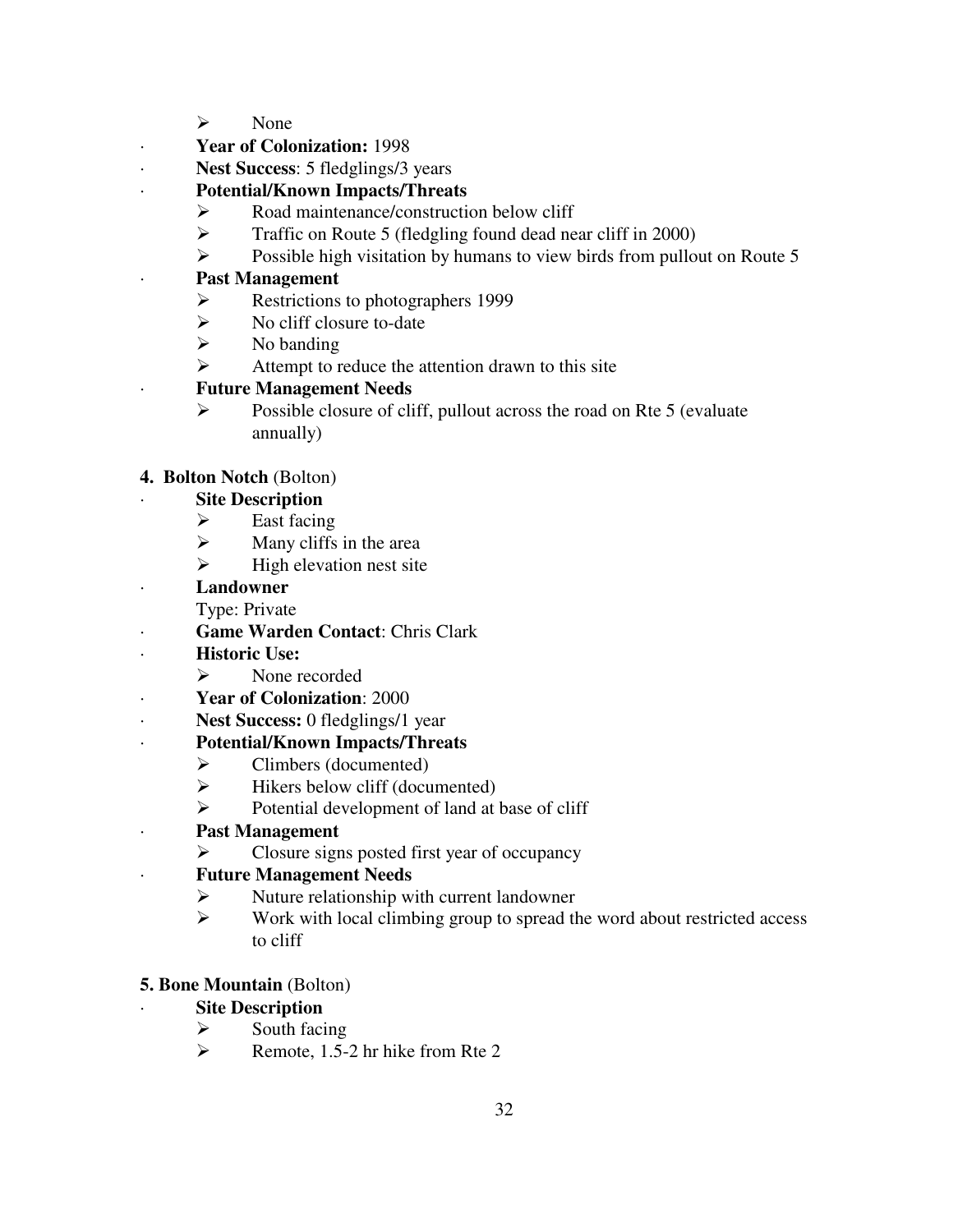- $\triangleright$  High elevation nest site
- $\triangleright$  Very long east-west expansion
- · **Landowner**

Type: Private

- · **Game Warden Contact**: Chris Clark
- · **Historic Use:** 
	- $\triangleright$  None recorded
- · **Year of Recolonization**:1989
- Nest Success: 21 fledglings/12 years
- · **Potential/Known Impacts/Threats**
	- $\triangleright$  Logging below and above cliff
	- $\triangleright$  Climbers and hikers
	- $\triangleright$  Inclement weather
- · **Past Management**
	- None; landowner has been approachable in past

## · **Future Management Needs**

- $\triangleright$  Continue to nurture relationship with current landowner and nearby Bolton Valley Ski Resort
- $\triangleright$  Possible restrictions on logging operation to south of cliff

## **6. Bird Mountain** (Ira)

- $\triangleright$  South facing
- $\triangleright$  Lowland site in Taconic Mountains
- $\triangleright$  One historic eyrie that falcons use every year
- · **Landowner**
	- **EXECUTE:** Type: Public, State wildlife management area
	- Owner: State of Vermont, Department of Fish and Wildlife
- · **Game Warden Contact**: Don Isabelle
- **Historic Use** 
	- $\triangleright$  Known historic site
- · **Year of Recolonization:** 1989
- · **Nest Success:** 16 fledglings/12 years
- · **Potential/Known Impacts/Threats**
	- Military aircraft (documented)
	- $\triangleright$  Hikers, hunters at top of cliff
	- Predators can access nest ledge (documented)
- · **Past Management**
	- $\triangleright$  None
- · **Future Management Needs**
- **7. Bristol Cliffs** (Bristol)
	- **Site Description**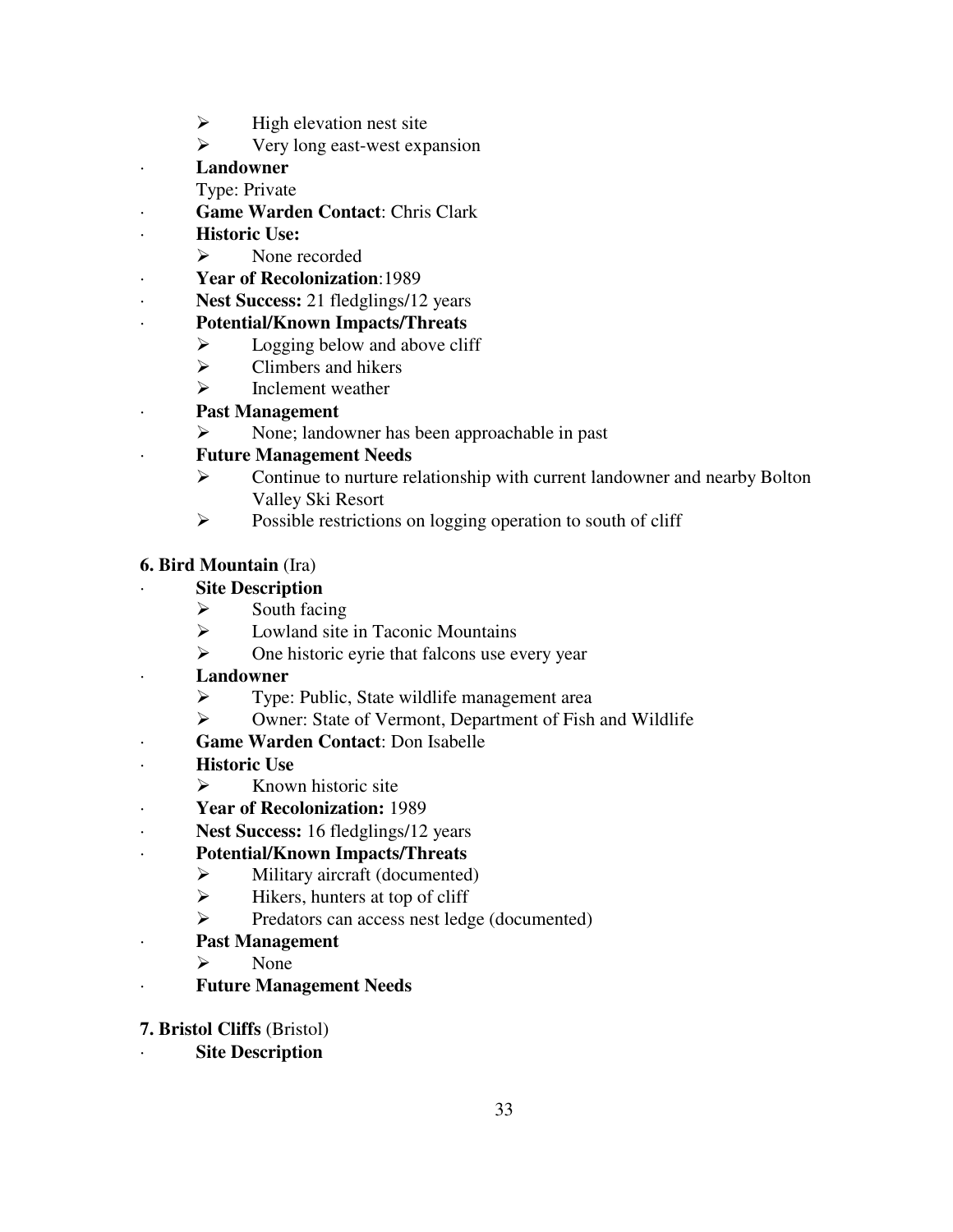- West facing, overlooking farmland of Champlain Valley
- Lowland site in foothills of Green Mountains on western edge of Bristol Cliffs Wilderness in GMNF; 2000 eyrie to south on private land
- $\triangleright$  Large span of cliff, north to south
- $\triangleright$  Well-vegetated with many ledges
- $\triangleright$  Largest talus slope in VT at base of cliff
- $\triangleright$  Approximately 2 miles south of Deer Leap site
- · **Landowner**
	- Type: Public, Federal and Private (2000 eyrie)
	- Owner: Green Mountain National Forest
- · **Game Warden Contact**: Robert McKnight
- **Historic Use** 
	- $\triangleright$  No records of historic use
- · **Year of Recolonization:** 1999
- · **Nest Success:** 3 fledglings/2 years
- · **Potential/Known Impacts/Threats**
	- $\triangleright$  Hikers, geology students on cliff
- · **Past Management**
	- $\triangleright$  None
- · **Future Management Needs**
	- $\triangleright$  Closure signs posted at base of talus

## **8. Brousseau Mountain** (Averill)

- $\triangleright$  South facing
- Most northern nest site in VT, located in spruce-fir forest habitat
- $\triangleright$  Remote cliff overlooking Little Averill Lake
- $\triangleright$  Large cliff and talus
- $\triangleright$  Complex structure of rock columns
- $\triangleright$  High level of raven activity
- $\triangleright$  Inclement weather
- · **Landowner**
	- Type: Private, logging
- · **Game Warden Contact:** Paul Fink
- · **Historic Use:** None recorded
- · **Year of Recolonization**: 1992
- · **Nest Success:** 14 fledglings/9 years
- · **Potential/Known Impacts/Threats**
	- $\triangleright$  High use of trail to top by hikers (disturbance reported)
	- $\triangleright$  Climbers
	- $\triangleright$  Logging at top of cliff and to east of talus
- · **Past Management**
	- $\triangleright$  None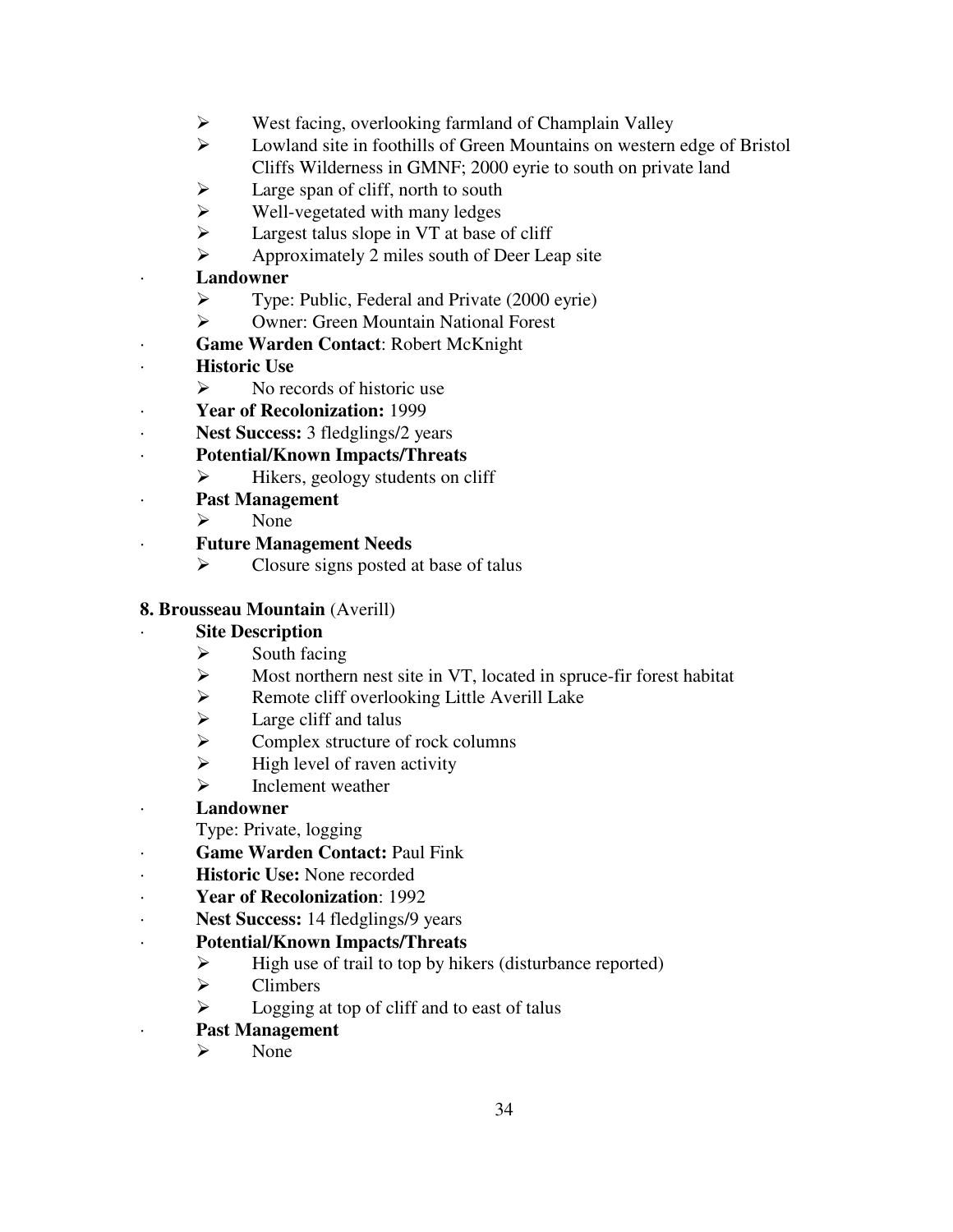### · **Future Management Needs**

 $\triangleright$  Possible closure of top of cliff and/or relocation of upper lookout

#### **9. Crystal Lake** (Barton)

- **Site Description** 
	- $\triangleright$  West facing
	- Located in the middle of the eastern side of Crystal Lake
	- $\triangleright$  Mixture of open rock faces and vegetated ledges
- · **Landowner**
	- Type: Private
- · **Game Warden Contact:** Donald Gregory
- · **Historic Use:** None recorded
- · **Year of Recolonization**: 1999
- **Nest Success:** no nesting to-date; pair did not return 2000

### · **Potential/Known Impacts/Threats**

- $\triangleright$  Road within 0.5 miles to south
- $\triangleright$  Logging roads north and east of cliff potential logging in future
- $\triangleright$  Possible impacts from recreation on lake
- Possible predation problems (raccoon seen on cliff in 1999)
- · **Past Management**
	- $\triangleright$  None

### · **Future Management Needs**

 $\triangleright$  Possible posting of cliff from lake

### **10. Deer Leap** (Bristol)

- $\triangleright$  Eyrie on west-facing portion of cliff
- $\triangleright$  Southern end of Hogback Mountains in the foothills of Green Mountains, just north of northern border of GMNF
- $\triangleright$  Complex structure of columns
- $\triangleright$  Large cliff with both south- and west-facing walls
- $\triangleright$  Large talus
- $\triangleright$  High level of raven activity
- $\geq$  2 miles north of Bristol Cliffs
- · **Landowner**
	- Type: Private, mixture of private non-profit conservation land and private landowners
- Game Warden Contact: Robert McKnight
- · **Historic Use**: No known records
- · **Year of Recolonization:** 1987
- · **Nest Success:** 31 fledglings/14 years
- · **Potential/Known Impacts/Threats**
	- $\triangleright$  Hikers accessing top of cliff from town of Bristol (documented)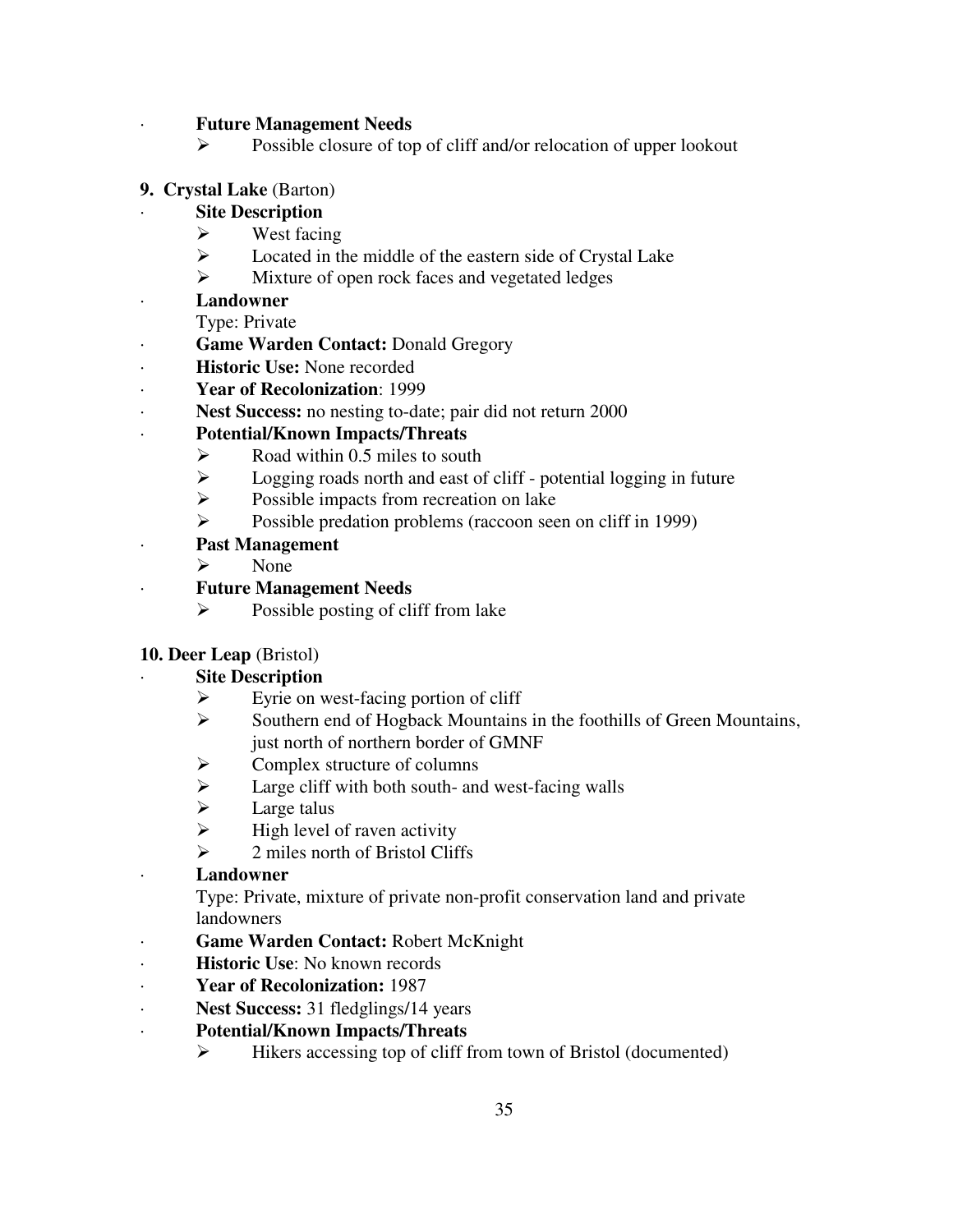- $\triangleright$  Bonfires at top of cliff (documented)
- $\triangleright$  Aircraft (documented)
- $\triangleright$  Climbers (documented)
- $\triangleright$  Shotgun slug found in nest ledge in 1991
- **►** Ravens?

## · **Past Management**

- $\triangleright$  Cliff closure from April August
- $\triangleright$  Regular patrol by Randy Durand

# · **Future Management Needs**

 $\triangleright$  Continue closing cliff with signs and ropes during breeding season

## **11. Fairlee Palisades** (Fairlee)

# **Site Description**

- $\triangleright$  East facing
- Large cliff near Rte 91, overlooking Connecticut River
- $\triangleright$  Many terraces and ledges
- $\triangleright$  High level of raven activity
- $\triangleright$  Best viewing from diner parking lot on east side of Rte 5

## · **Landowner**

- Type: Private
- · **Game Warden Contact**: Evan Eastman
- · **Historic Use**
	- $\triangleright$  Known historic site last occupied in 1956
- · **Year of Recolonization**: 1992
- · **Nest Success**: 30 fledglings/9 years
- · **Potential/Known Impacts/Threats**
	- $\triangleright$  Hikers to top of cliff (documented)
- · **Past Management**
	- $\triangleright$  Cliff closure from April through August
		- $\triangleright$  signs posted at trailheads and near top of cliff
	- Restrictions placed on nearby cliff in 1991 when stabilizing rockfall over Rte 91

## · **Future Management Needs**

- Improved signage to give greater educational message and better discourage hikers from accessing cliff-top
- Continue to build upon relationship with landowner and diner owners on Rte 5
- Possible long-term landowner agreement

## **12. Haystack Mountain** (Pawlet)

- $\triangleright$  South facing
- $\triangleright$  Lowland site in Taconic Mountains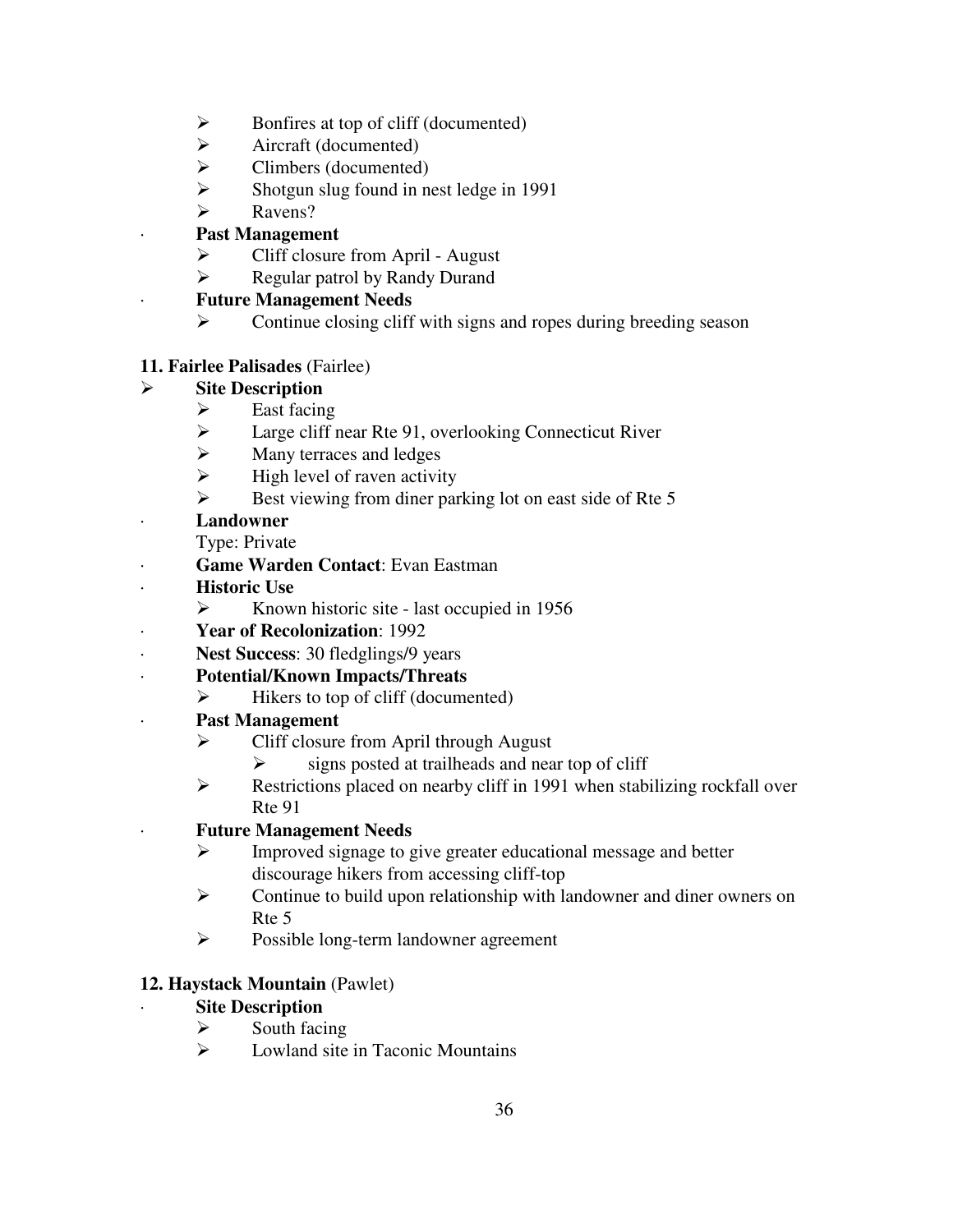- $\triangleright$  Small nest ledge near base of cliff
- $\triangleright$  Ravens nest on eastern part of cliff
- Well-vegetated
- $\triangleright$  Difficult to monitor after leaf-out
- Pair appears to alternate between Haystack and Pond Mts (no occupancy 1996)
- · **Landowner**
	- Type: Private, residential and non-profit conservation
	- · **Game Warden Contact:** Norm Brown
- · **Historic Use**
	- $\triangleright$  Known historic site
- · **Year of Recolonization**: 1994
- · **Nest Success**: 7 fledglings/5 years (periodic occupancy; use Pond Mt in other years)
- · **Potential/Known Impacts/Threats**
	- $\triangleright$  Hikers to top of cliff
	- $\triangleright$  New TNC ownership of eastern cliff, with trail access to top of mountain, which is set back from top of cliff
	- $\triangleright$  Logging at base?
	- Past Management
		- $\triangleright$  None
	- · **Future Management Needs**
		- Possible landowner agreement
		- $\triangleright$  Selected cutting of trees near monitoring post, to improve visibility for monitoring

## **13. Jobs Mountain** (Westmore)

# **Site Description**

- $\triangleright$  East facing
- $\triangleright$  Northern, remote site
- Overlooking Jobs Pond
- $\triangleright$  Best viewing from fishing access point at Jobs Pond
- · **Landowner**

Type: Private

- · **Game Warden Contact**: Bradley Mann
- · **Historic Use**
	- $\triangleright$  No known records
- · **Year of Recolonization:** 1992
- · **Nest Success**: 11 fledglings/6 years (no occupancy 1996-1998)
- · **Potential/Known Impacts/Threats**
	- $\triangleright$  No known threats
- · **Past Management** 
	- $\triangleright$  None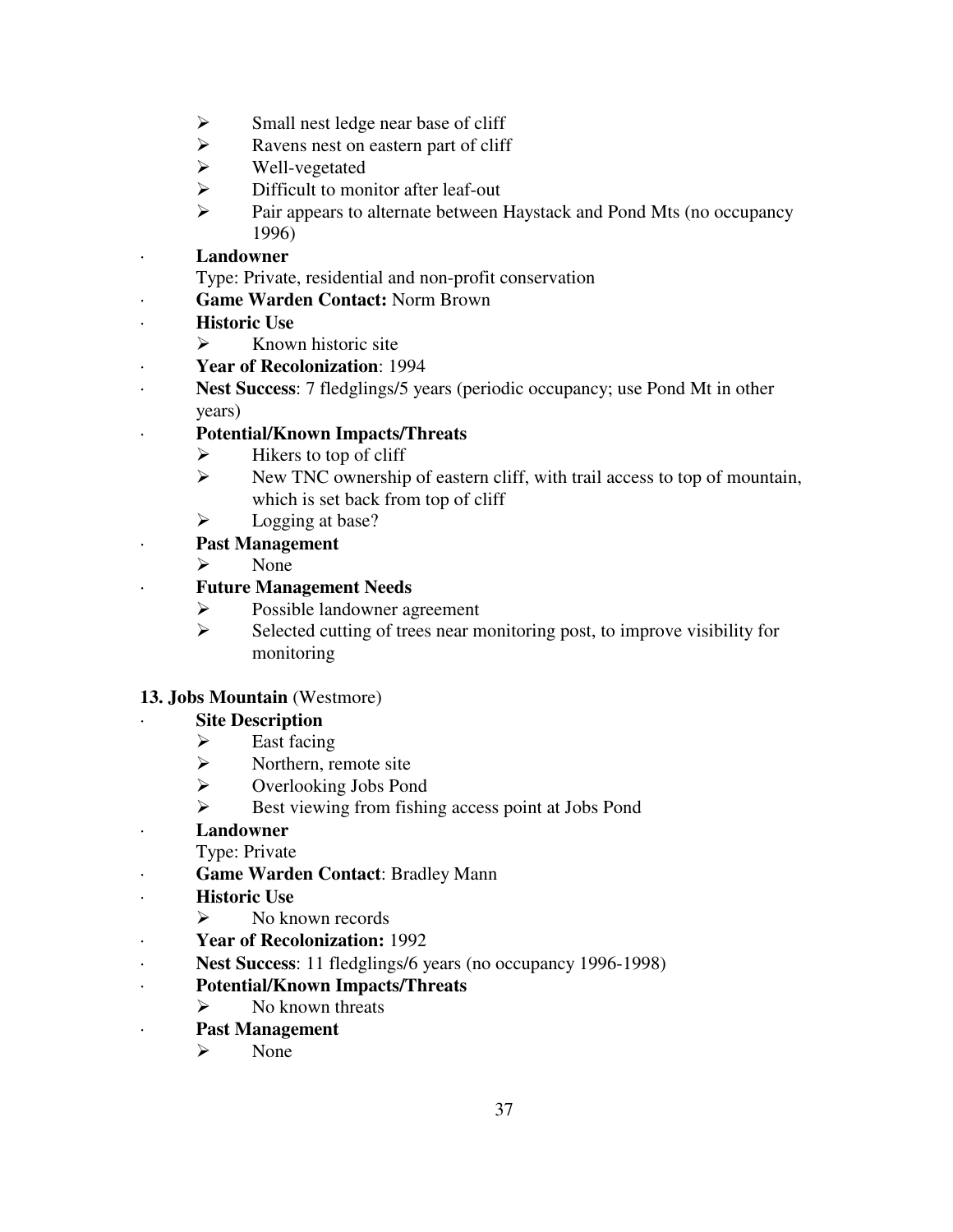#### · **Future Management Needs**

#### **14. Marshfield Mountain** (Marshfield)

### **Site Description**

- $\triangleright$  Southwest facing (?)
- $\triangleright$  Large cliff
- Remote location in Groton State Forest
- $\triangleright$  Original hack site

### · **Landowner**

- Type: Public, State Forest
- Owner: State of Vermont, Department of Forests, Parks, and Recreation
- **Game Warden Contact: Curtis Smiley**
- · **Historic Use** 
	- $\triangleright$  No known records
- · **Year of Recolonization**: 1991
- · **Nest Success:** 11 fledglings/10 years
- · **Potential/Known Impacts/Threats**
	- $\blacktriangleright$  Hikers to top of cliff (documented)
	- $\triangleright$  Climbers
- · **Past Management**
	- $\triangleright$  None
- · **Future Management Needs**

## **15. Mount Horrid** (Goshen)

### **Site Description**

- $\triangleright$  South facing
- $\triangleright$  High elevation nest site<br> $\triangleright$  Large cliff to west and h
- Large cliff to west and boulder field to east
- $\blacktriangleright$  Large talus area
- $\triangleright$  Many historic eyrie locations
- $\triangleright$  Easy viewing from scenic pull-out on Rte 73

### · **Landowner**

- Type: Public, Federal
- Owner: Green Mountain National Forest, U.S. Department of Agriculture
- Game Warden Contact: David Rowden
- · **Historic Use** 
	- $\triangleright$  Documented historic site
	- · **Year of Recolonization:** 1988
- · **Nest Success**: 23 fledglings/13 years
- · **Potential/Known Impacts/Threats**
	- $\triangleright$  Hikers to top of cliff (documented)
	- > Climbers/boulderers
	- $\triangleright$  Inclement weather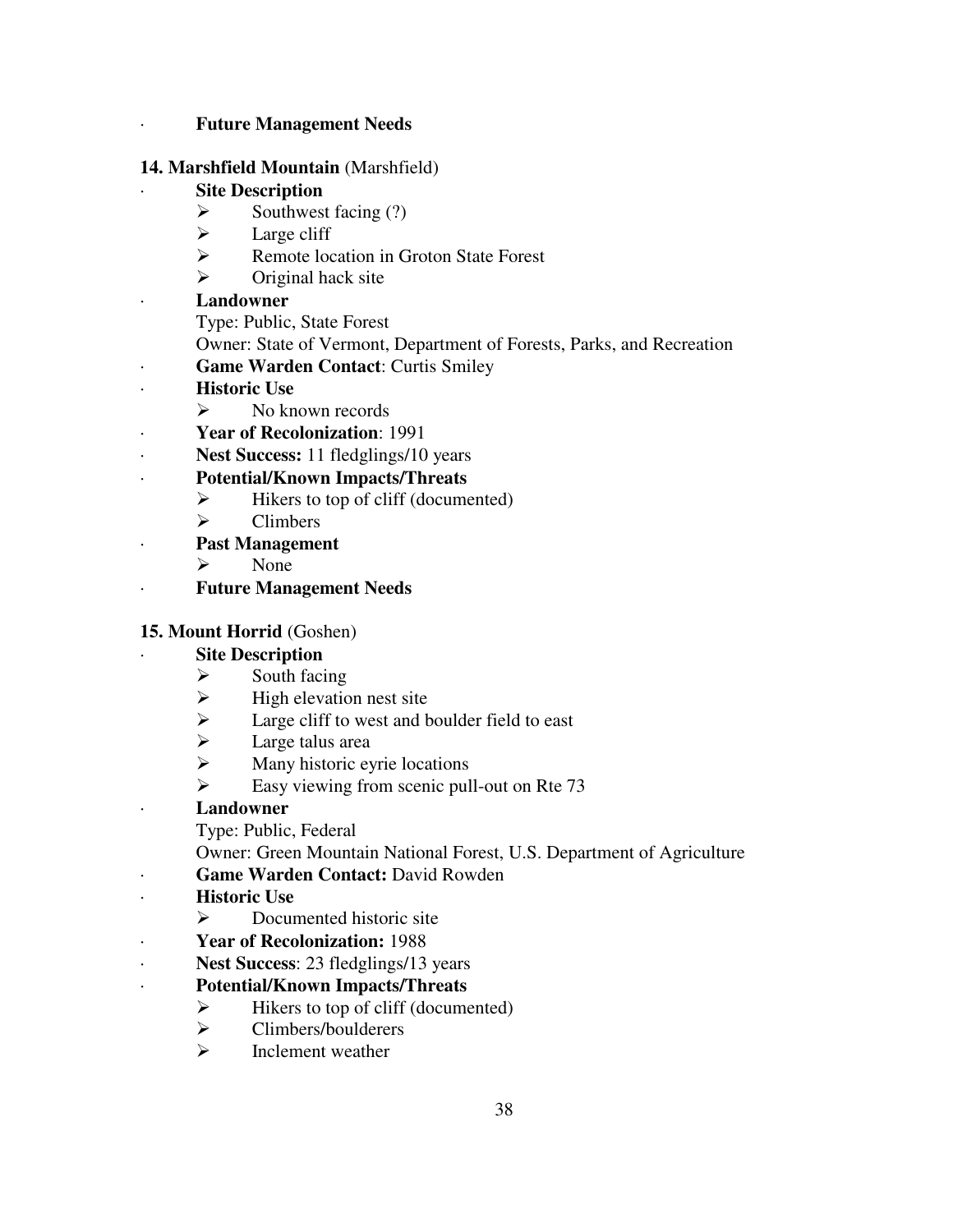Past and Current Management

- $\triangleright$  Cliff closure from April August
	- $\triangleright$  posted at trailhead and at top of cliff
- $\triangleright$  Educational kiosks at pullout on Rte 73
- GMNF staff patrolling cliff and trails during busy weekends

## · **Future Management Needs**

- $\triangleright$  Continued restricted access during breeding season
- $\triangleright$  Continued posting of educational displays

## **16. Mount Pisgah** (Westmore)

## **Site Description**

- West facing, with Mount Hor directly across Lake Willoughby
- $\triangleright$  Northern site, late ice melt every year
- $\triangleright$  Largest nesting cliff
- $\triangleright$  Difficult to monitor because of size
- $\triangleright$  First site to be reoccupied in Vermont

## · **Landowner**

- Type: Public, State Park
- Owner: State of Vermont, Department of Forests, Parks, and Recreation
- **Game Warden Contact: Bradley Mann**
- **Historic Use** 
	- $\triangleright$  Records date back to 1800's
	- Site where last reported *anatum* peregrine was seen a male in 1968 and 1970
- · **Year of Recolonization**: 1984
- Nest Success: 27 fledglings/17 years
- · **Potential/Known Impacts/Threats**
	- $\triangleright$  Hikers at top of cliff
	- $\triangleright$  Climbers (ice and rock)
	- $\triangleright$  Inclement weather
- · **Past and Current Management**
	- $\triangleright$  Occasional closure of trail to top of cliff during early recovery efforts
- · **Future Management Needs**

# **17. Nebraska Notch** (Underhill)

# **Site Description**

- $\triangleright$  South facing (a little east)
- $\triangleright$  Remote, high elevation site
- $\triangleright$  Well vegetated
- $\triangleright$  Few shear cliff faces
- · **Landowner**
	- Type: Public, State Forest

Owner: State of Vermont, Department of Forests, Parks, and Recreation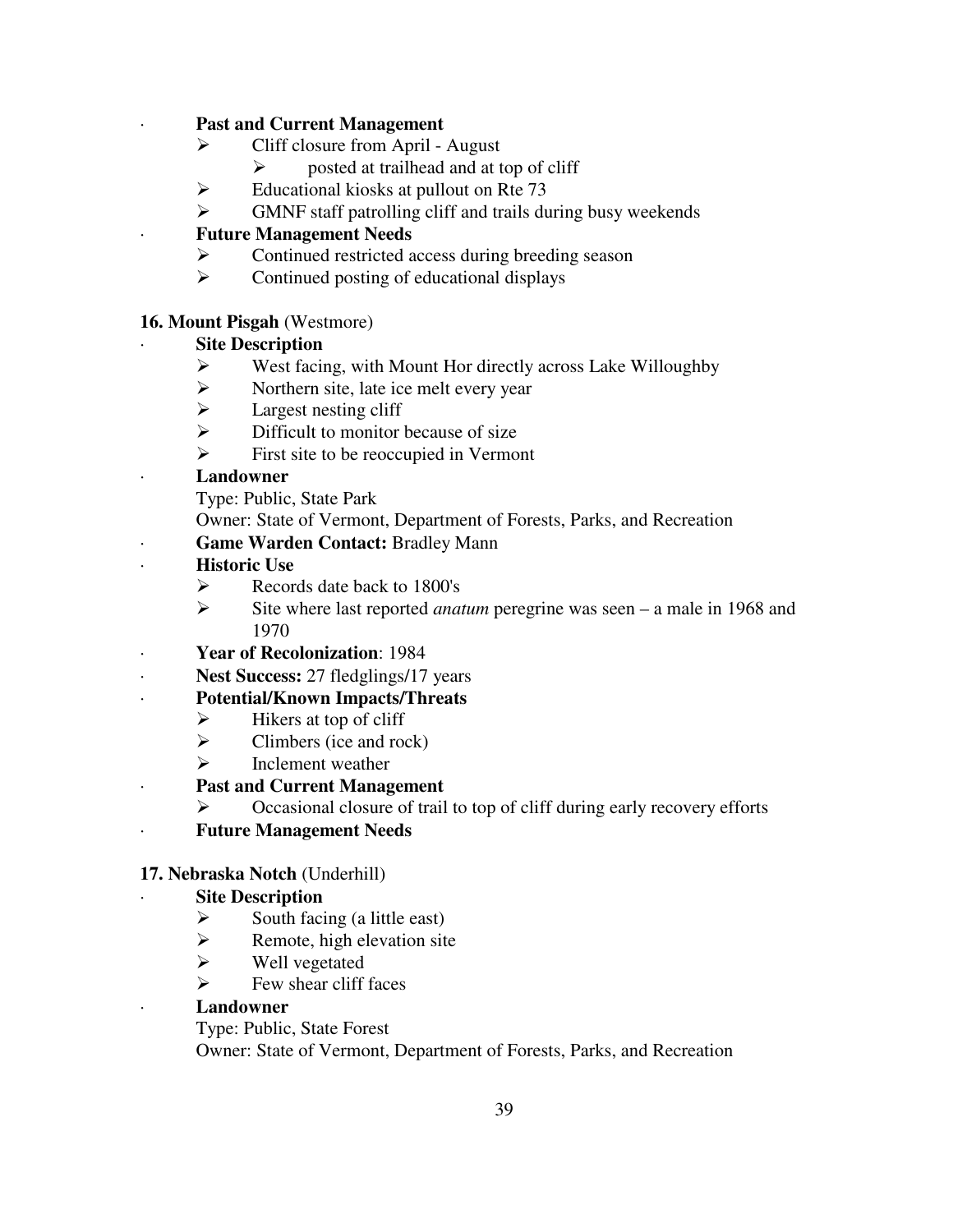- Game Warden Contact: Lawrence Rosenberger
- **Historic Use** 
	- $\triangleright$  Documented historic site
- · **Year of Recolonization**: 1997
- Nest Success: 8 fledglings/4 years
- · **Potential/Known Impacts/Threats**
	- $\triangleright$  Military aircraft (documented)
	- $\triangleright$  Inclement weather
- · **Past Management**
	- $\triangleright$  None
- · **Future Management Needs**

### **18. Nichols Ledge**

### **Site Description**

- $\triangleright$  West facing
- Small cliff on eastern end of Nichols Pond
- $\triangleright$  Overlooks valley of forest and open fields
- · **Landowner**
	- Type: Private
- · **Game Warden Contact:** Russel Shopland
- · **Historic Use** 
	- $\triangleright$  Documented historic site
- · **Year of Recolonization**: 1999
- Nest Success: No nesting to-date; pair did not return 2000
- · **Potential/Known Impacts/Threats**
	- $\triangleright$  Hikers popular walking trail to top of cliff
- · **Past Management**
	- $\triangleright$  None

## · **Future Management Needs**

- $\triangleright$  Possible closure of hiking trail
- $\triangleright$  Establish relationship with landowner explore possible landowner agreement

### **19. Pond Mountain** (Wells)

## **Site Description**

- $\triangleright$  West facing
- $\triangleright$  Lowland cliff in Taconic Mountains
- $\triangleright$  Large cliff running north to south
- $\triangleright$  Many terraces and ledges
- Overlooks Little Pond, at southern end of Lake St. Catherine
- $\triangleright$  Historic raven nest is used by falcons
- $\triangleright$  Sporadic use since 1991

### · **Landowner**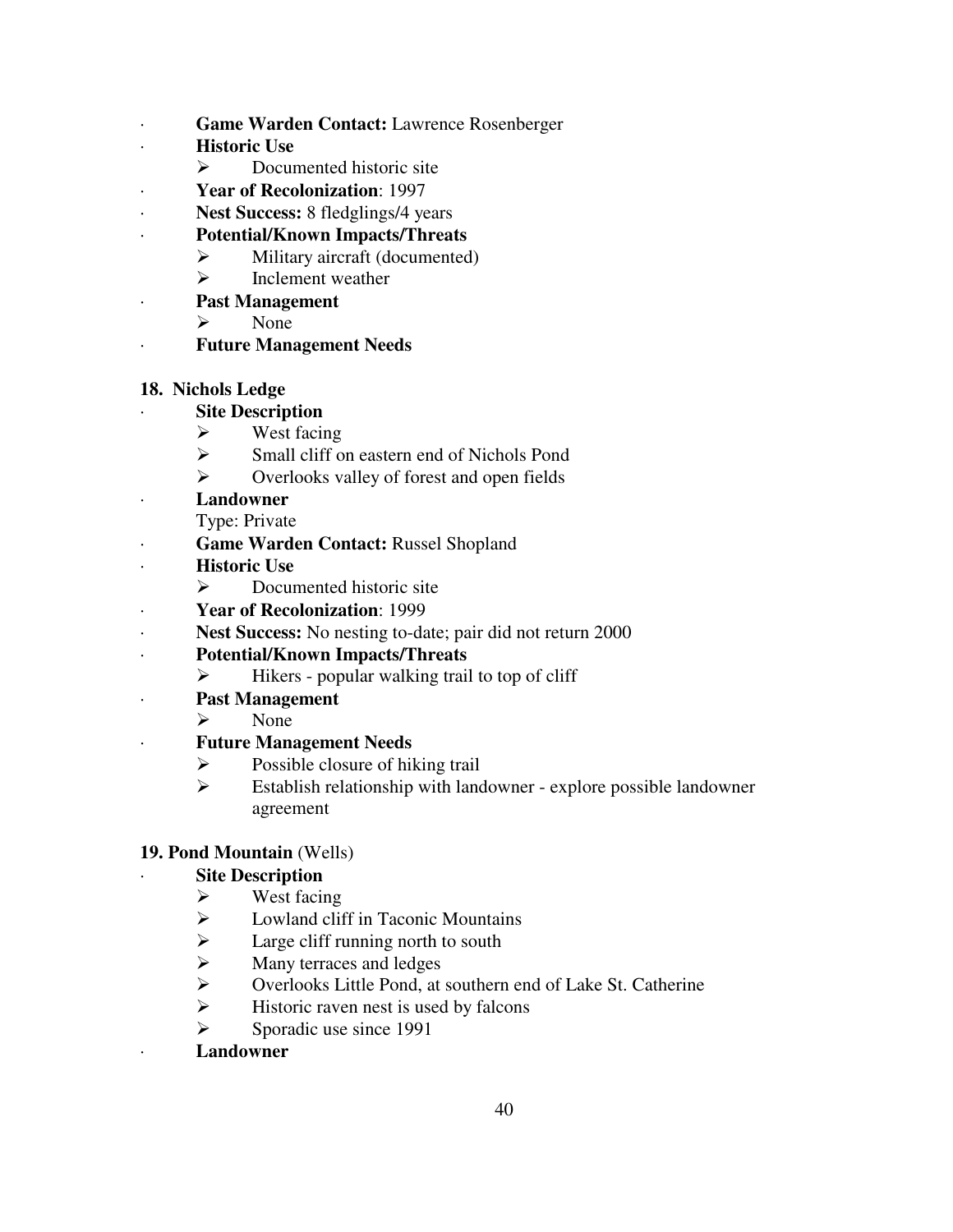Type: Private

- · **Game Warden Contact**: Norm Brown
- · **Historic Use** 
	- $\triangleright$  Falcons documented by egg collectors in 1885
	- $\triangleright$  Pair recorded in 1957
- · **Year of Recolonization**: 1987
- · **Nest Success**: 9 fledglings/7 years (not occupied 1997-1999)
- · **Potential/Known Impacts/Threats**
	- $\triangleright$  Hikers to top of cliff (documented)
- · **Past and Current Management**
	- $\triangleright$  Cliff closures posted at top of cliff
	- Green Mountain College students near top of cliff with scope
		- $\triangleright$  educational information, enforced closures, opportunity for public to see nesting falcons
	- · **Future Management Needs**
		- $\triangleright$  Future cliff closures and educational efforts if peregrines return to site
- **20. Rattlesnake Point** (Salisbury)

## **Site Description**

- $\triangleright$  Eyrie on south-facing wall
- $\triangleright$  Small cliff at southern end of Mount Moosalamoo, with walls facing south and west
- $\triangleright$  Hiking trail up face of cliff
- $\triangleright$  Few potential nest ledges
- $\triangleright$  Snags favored by adults for perching
- · **Landowner**
	- $\triangleright$  Type: Public, Federal
	- Owner: Green Mountain National Forest, U.S. Department of Agriculture
- · **Game Warden Contact:** David Rowden
- **Historic Use** 
	- $\triangleright$  Documented historic site
- · **Year of Recolonization**: 1996
- · **Nest Success:** 3 fledglings/4 years
- · **Potential/Known Impacts/Threats**
	- $\triangleright$  Hikers to top of cliff (documented)
	- $\triangleright$  Limited number of suitable nest ledges
		- $\triangleright$  exposed, close to top of cliff, possibly accessible to avian predators

# **Past and Current Management**

- $\triangleright$  Cliff closure from April August
	- $\triangleright$  Signs posted at many trailheads near Lake Dunmore, closures clearly marked near top of cliff, information posted at Branbury State Park
- $\triangleright$  Patrol of closed trails by GMNF staff during holiday weekends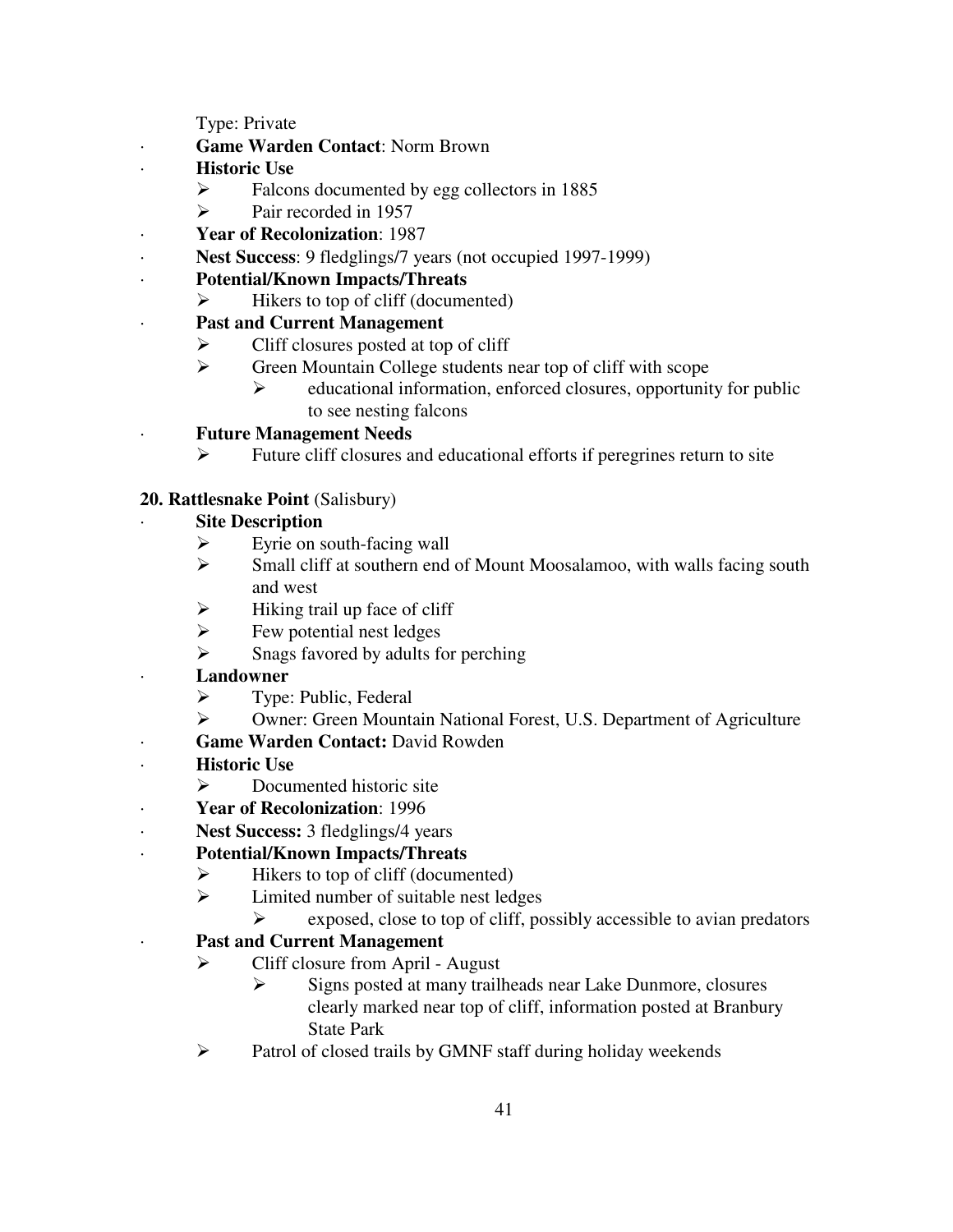$\triangleright$  Nest ledge improvements

## · **Future Management Needs**

 $\triangleright$  Continue to restrict access to top of cliff during breeding season

## **21. Red Rock** (Hinesburg)

## **Site Description**

- $\triangleright$  South facing
- Small cliff in foothills of northern Green Mountains, on edge of Champlain Valley
- $\triangleright$  One eyrie used
- $\triangleright$  Well-vegetated with many perching snags
- $\triangleright$  High level of raven activity
- · **Landowner**
	- Type: Private
- · **Game Warden Contact**: Chris Clark
- · **Historic Use** 
	- $\triangleright$  No known historic use
- · **Year of Recolonization**: 1997
- · **Nest Success**: 3 fledglings/4 years
- · **Potential/Known Impacts/Threats**
	- $\triangleright$  Hikers, hawk watchers at top of cliff (documented)
	- $\triangleright$  All terrain vehicle trail to top of cliff
	- $\triangleright$  Logging

## Past Management

- $\triangleright$  Posted closure signs near top of cliff
- Attempt to put gravel on nest ledge, but were denied permission from landowner
- · **Future Management Needs** 
	- $\triangleright$  Cooperation from landowner (A. Johnson) to restrict access to top of cliff

## **22. Sawyer Mountain** (Fairlee)

## **Site Description**

- $\triangleright$  East facing
- $\triangleright$  Large north-south span of cliff
- Well-vegetated
- $\triangleright$  Several ledges<br> $\triangleright$  Red pines on c
- Red pines on cliff favored by adults for perching
- Lowland cliff along Rte 5 overlooking Connecticut River
- $\triangleright$  Good viewing from railroad tracks on east side of Rte 5

# · **Landowner**

- Type: Private
- · **Game Warden Contact:** Evan Eastman
- · **Historic Use**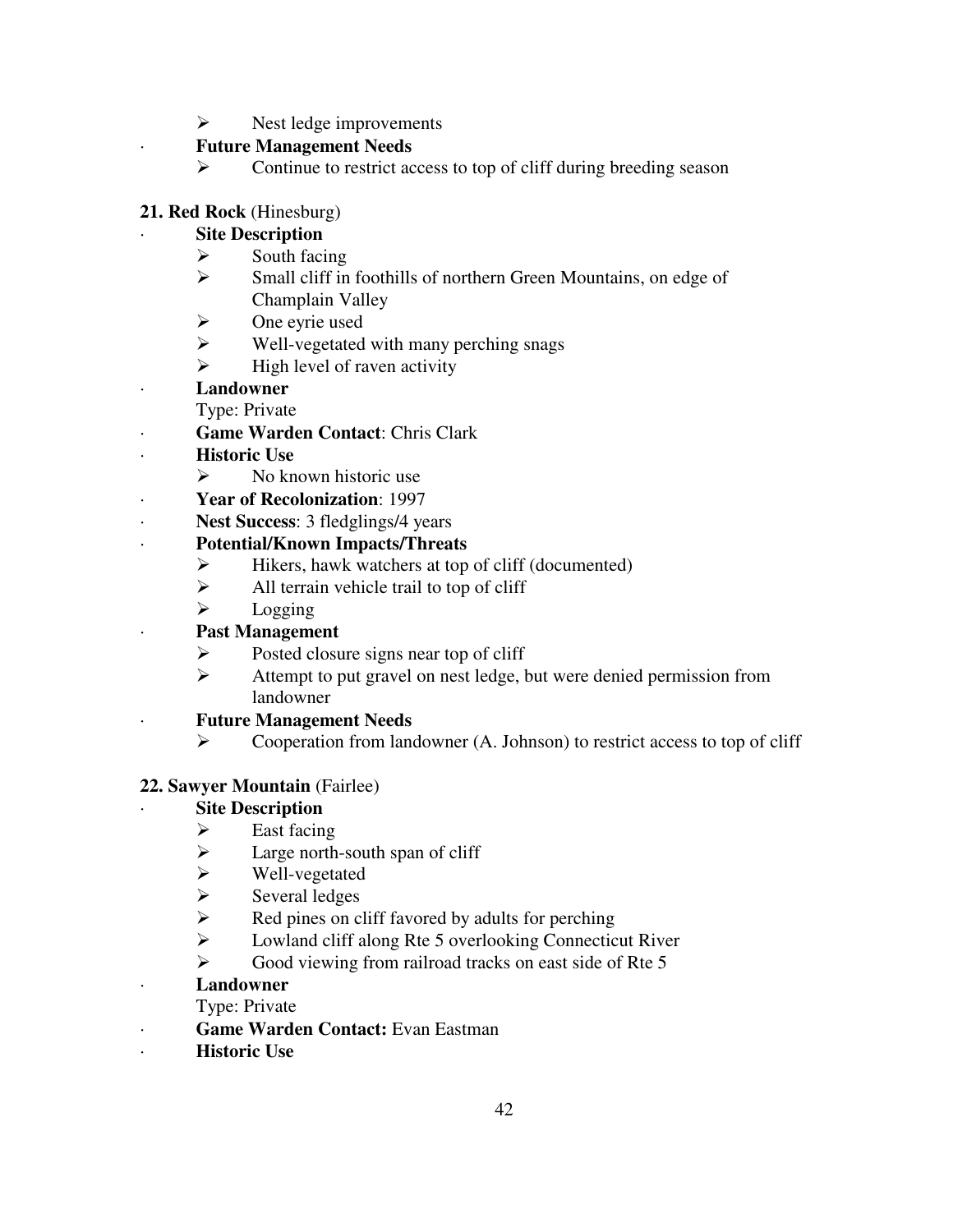- $\triangleright$  Well-documented site
- $\triangleright$  Previously used by turn-of-the-century egg collectors
- · **Year of Recolonization**: 1997
- · **Nest Success:** 8 fledglings/4 years
- · **Potential/Known Impacts/Threats**
	- $\triangleright$  People at top of cliff
	- $\triangleright$  Road construction below cliff
	- $\triangleright$  Possible reactivation of railroad at base of cliff on opposite site of Rte 5
- · **Past Management**
	- $\triangleright$  None
- · **Future Management Needs**

## **23. Skitchewaug Mountain** (Springfield)

## **Site Description**

- $\triangleright$  East facing
- Lowland cliff near rte 5 and overlooking Connecticut River
- · **Landowner**
	- Type: Private;
- **Game Warden Contact: Philip Howland**
- · **Historic Use** 
	- $\triangleright$  Well-documented site
	- Heavily visited by egg collectors and falconers 1921-1940
- · **Year of Recolonization**: 1998
- Nest Success: 4 fledglings/3 years

# · **Potential/Known Impacts/Threats**

- $\triangleright$  Road construction at base of cliff
- Uncooperative landowner of 2000 eyrie location
- · **Past Management**
	- $\triangleright$  None

# · **Future Management Needs**

- Subseminationship with landowners (1999 eyrie location)<br>  $\triangleright$  Explore possible landowner agreement (1999 eyrie location)
- Explore possible landowner agreement (1999 eyrie location)

## **24. Smuggler's Notch** (Cambridge)

# **Site Description**

- $\triangleright$  Nest sites have been southwest facing
- $\triangleright$  Large cliff area on north and south sides of the notch road
- $\triangleright$  Many rock formations and hiding places
- $\triangleright$  High elevation nest site
- $\triangleright$  High recreational use
- $\triangleright$  Difficult site to monitor

## · **Landowner**

Type: Private, ski corporation, surrounding lands public, state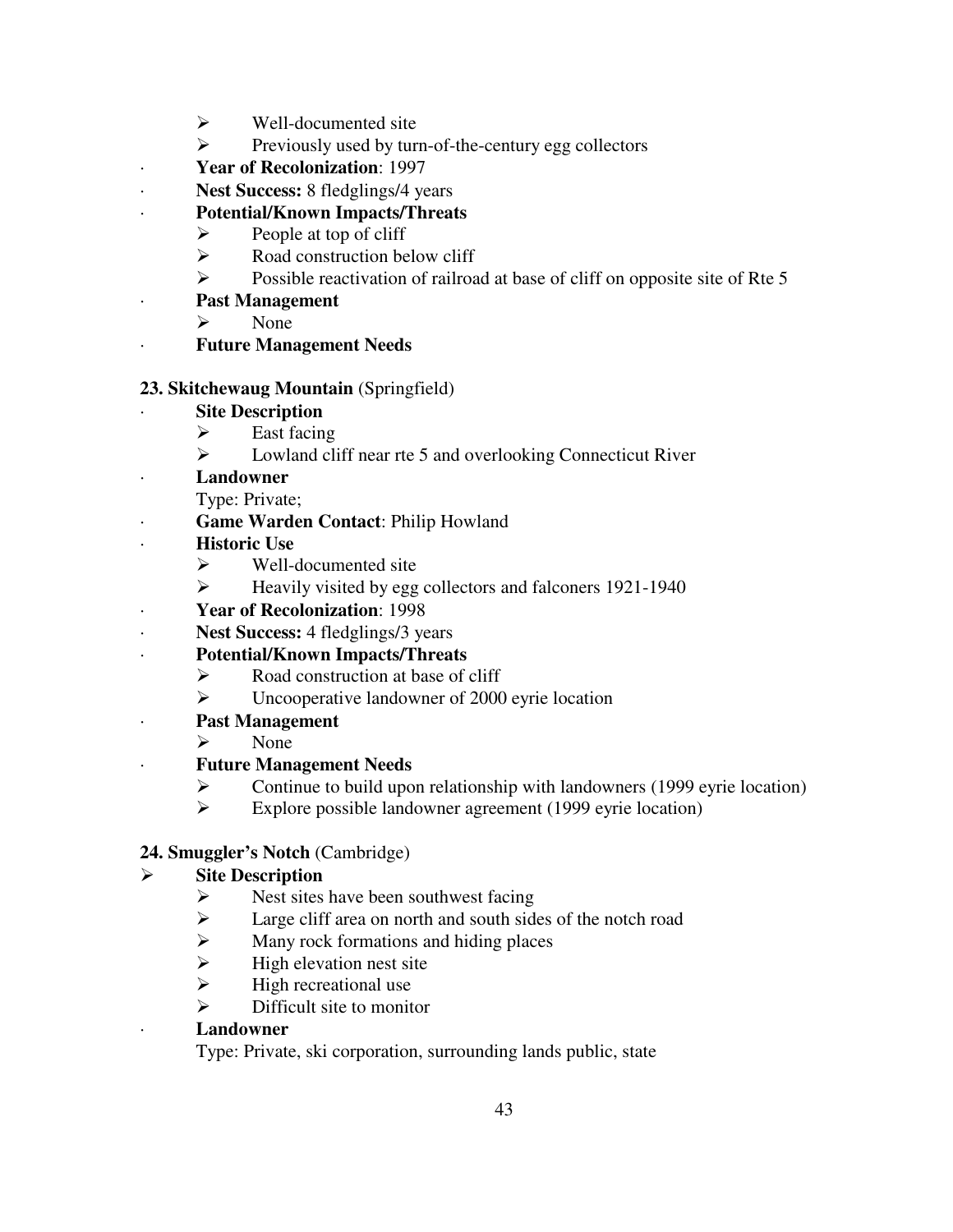Owner: Mount Mansfield Company, Inc.; Vermont Department of Forests, Parks, and Recreation

- · **Game Warden Contact:** Dennis Reinhardt
- · **Historic Use** 
	- $\triangleright$  Known historic nest site
	- · **Year of Recolonization**: 1987
- · **Nest Success:** 16 fledglings/13 years (no success since 1994)

# · **Potential/Known Impacts/Threats**

- $\triangleright$  Hikers, climbers (documented)
- $\triangleright$  Aircraft military and private gliders (documented)
- $\triangleright$  Inclement weather
- · **Past Management**
	- $\triangleright$  Cliff closure
		- $\triangleright$  signs at trailheads, base of cliff
	- $\triangleright$  Aircraft restrictions

# · **Future Management Needs**

 $\triangleright$  Attempt to determine cause of lack of success in recent years

## **25. Snake Mountain** (Addison)

## **Site Description**

- $\triangleright$  West facing
- $\triangleright$  Long north-south span of cliff with old hotel foundation at center point
- $\triangleright$  Lowland Champlain Valley site
- $\triangleright$  Popular hiking spot

# · **Landowner**

Type: Public, State wildlife management area

- Game Warden Contact: Robert McNight
- · **Historic Use** 
	- $\triangleright$  Known historic site
	- · **Year of Recolonization**: 2000
- · **Nest Success:** 3 fledglings/1 year

# · **Potential/Known Impacts/Threats**

- $\triangleright$  Hikers to top of cliff very popular
- · **Past Management**
	- Closed southern end of top of cliff to south of small pond at top April August
- · **Future Management Needs**
	- $\triangleright$  Continued closure of top of cliff, near area where birds are nesting
	- $\triangleright$  Public education programs at top and at trailhead to reduce human disturbance
- **26. Stockbridge** (Stockbridge)

·